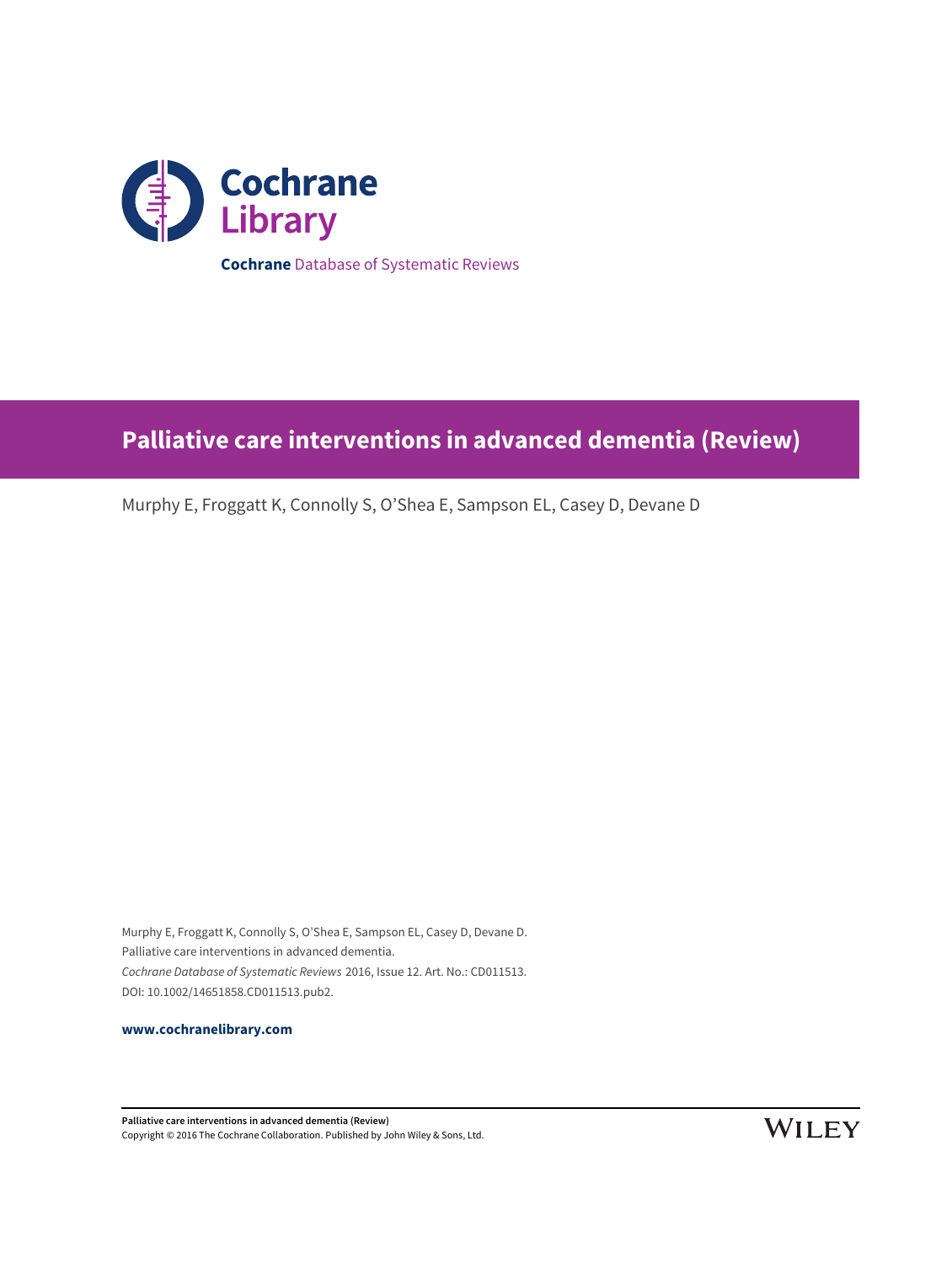# **TABLE OF CONTENTS**

|                                                                                                                                                                                                                                                     | 11 |
|-----------------------------------------------------------------------------------------------------------------------------------------------------------------------------------------------------------------------------------------------------|----|
|                                                                                                                                                                                                                                                     | 13 |
|                                                                                                                                                                                                                                                     | 15 |
|                                                                                                                                                                                                                                                     | 16 |
| and the contract of the contract of the contract of the contract of the contract of the contract of the contract of the contract of the contract of the contract of the contract of the contract of the contract of the contra<br><b>DISCUSSION</b> | 19 |
|                                                                                                                                                                                                                                                     | 20 |
|                                                                                                                                                                                                                                                     | 20 |
|                                                                                                                                                                                                                                                     | 21 |
|                                                                                                                                                                                                                                                     | 25 |
|                                                                                                                                                                                                                                                     | 35 |
| Analysis 1.1. Comparison 1 Palliative care team versus usual care, Outcome 1 Palliative care planning.                                                                                                                                              | 36 |
| Analysis 1.2. Comparison 1 Palliative care team versus usual care, Outcome 2 Death in hospital.                                                                                                                                                     | 38 |
| Analysis 1.3. Comparison 1 Palliative care team versus usual care, Outcome 3 Hospital admissions.                                                                                                                                                   | 38 |
| Analysis 1.4. Comparison 1 Palliative care team versus usual care, Outcome 4 Use of procedures.                                                                                                                                                     | 39 |
| Analysis 2.1. Comparison 2 Decision aid on feeding options, Outcome 1 Decisional conflict in surrogate decision-                                                                                                                                    | 40 |
| Analysis 2.2. Comparison 2 Decision aid on feeding options, Outcome 2 Frequency of feeding discussions with care                                                                                                                                    |    |
|                                                                                                                                                                                                                                                     | 40 |
| Analysis 2.3. Comparison 2 Decision aid on feeding options, Outcome 3 Assisted feeding treatments.                                                                                                                                                  | 41 |
|                                                                                                                                                                                                                                                     | 41 |
|                                                                                                                                                                                                                                                     | 47 |
|                                                                                                                                                                                                                                                     | 47 |
| <b>SOURCES OF SUPPORT</b><br>and a complete that the complete that the complete that the complete that the complete the                                                                                                                             | 47 |
|                                                                                                                                                                                                                                                     | 47 |

**Palliative care interventions in advanced dementia (Review) i Copyright © 2016 The Cochrane Collaboration. Published by John Wiley & Sons, Ltd.**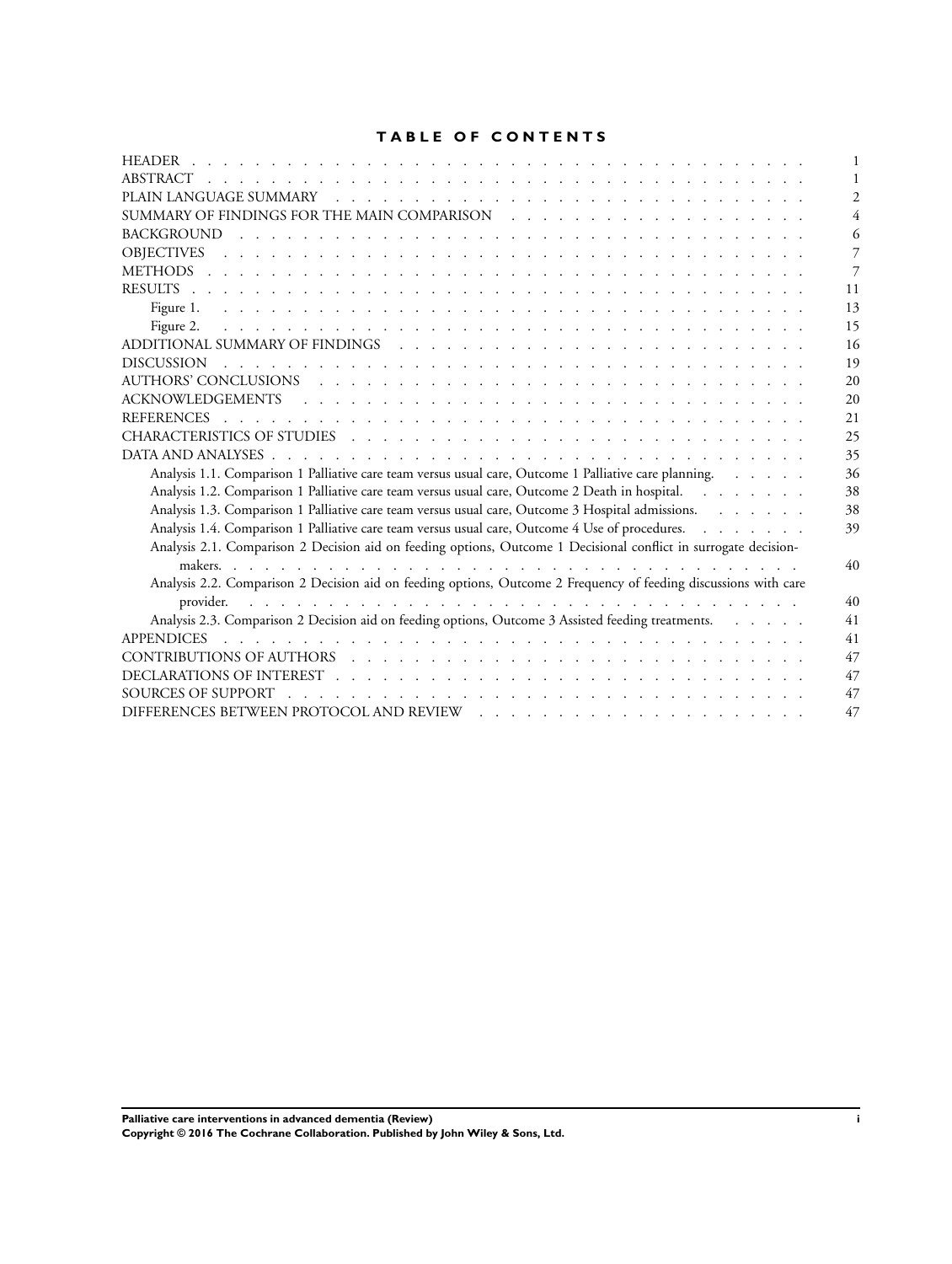**[Intervention Review]**

# **Palliative care interventions in advanced dementia**

Edel Murphy<sup>1</sup>, Katherine Froggatt<sup>2</sup>, Sheelah Connolly<sup>3</sup>, Eamon O'Shea<sup>4</sup>, Elizabeth L Sampson<sup>5</sup>, Dympna Casey<sup>6</sup>, Declan Devane<sup>6</sup>

 $1$ HRB Primary Care Clinical Trials Network Ireland, NUI Galway, Galway, Ireland. <sup>2</sup> Division of Health Research, Lancaster University, Lancaster, UK. <sup>3</sup>Economic and Social Research Institute, Dublin 2, Ireland. <sup>4</sup>School of Business and Economics, National University of Ireland Galway, Galway, Ireland. <sup>5</sup>Marie Curie Palliative Care Research Department, UCL Division of Psychiatry, London, UK. <sup>6</sup>School of Nursing and Midwifery, National University of Ireland Galway, Galway, Ireland

Contact address: Edel Murphy, HRB Primary Care Clinical Trials Network Ireland, NUI Galway, Galway, Ireland. [edel.murphy@nuigalway.ie](mailto:edel.murphy@nuigalway.ie).

**Editorial group:** Cochrane Dementia and Cognitive Improvement Group. **Publication status and date:** New, published in Issue 12, 2016. **Review content assessed as up-to-date:** 4 February 2016.

**Citation:** Murphy E, Froggatt K, Connolly S, O'Shea E, Sampson EL, Casey D, Devane D. Palliative care interventions in advanced dementia. *Cochrane Database of Systematic Reviews* 2016, Issue 12. Art. No.: CD011513. DOI: 10.1002/14651858.CD011513.pub2.

Copyright © 2016 The Cochrane Collaboration. Published by John Wiley & Sons, Ltd.

# **A B S T R A C T**

#### **Background**

Dementia is a chronic, progressive and ultimately fatal neurodegenerative disease. Advanced dementia is characterised by profound cognitive impairment, inability to communicate verbally and complete functional dependence. Usual care of people with advanced dementia is not underpinned universally by a palliative approach. Palliative care has focused traditionally on care of people with cancer but for more than a decade, there have been increased calls worldwide to extend palliative care services to include all people with lifelimiting illnesses in need of specialist care, including people with dementia.

### **Objectives**

To assess the effect of palliative care interventions in advanced dementia and to report on the range of outcome measures used.

#### **Search methods**

We searched ALOIS, the Cochrane Dementia and Cognitive Improvement Group's Specialized Register on 4 February 2016. ALOIS contains records of clinical trials identified from monthly searches of several major healthcare databases, trial registries and grey literature sources. We ran additional searches across MEDLINE (OvidSP), Embase (OvidSP), PsycINFO (OvidSP), CINAHL (EBSCOhost), LILACS (BIREME), Web of Science Core Collection (ISI Web of Science), ClinicalTrials.gov and the World Health Organization ICTRP trial portal to ensure that the searches were as comprehensive and as up-to-date as possible.

### **Selection criteria**

We searched for randomised (RCT) and non-randomised controlled trials (nRCT), controlled before-and-after studies (CBA) and interrupted time series studies evaluating the impact of palliative care interventions for adults with dementia of any type, staged as advanced dementia by a recognised and validated tool. Participants could be people with advanced dementia, their family members, clinicians or paid care staff. We included clinical interventions and non-clinical interventions. Comparators were usual care or another palliative care intervention. We did not exclude studies on the basis of outcomes measured and recorded all outcomes measured in included studies.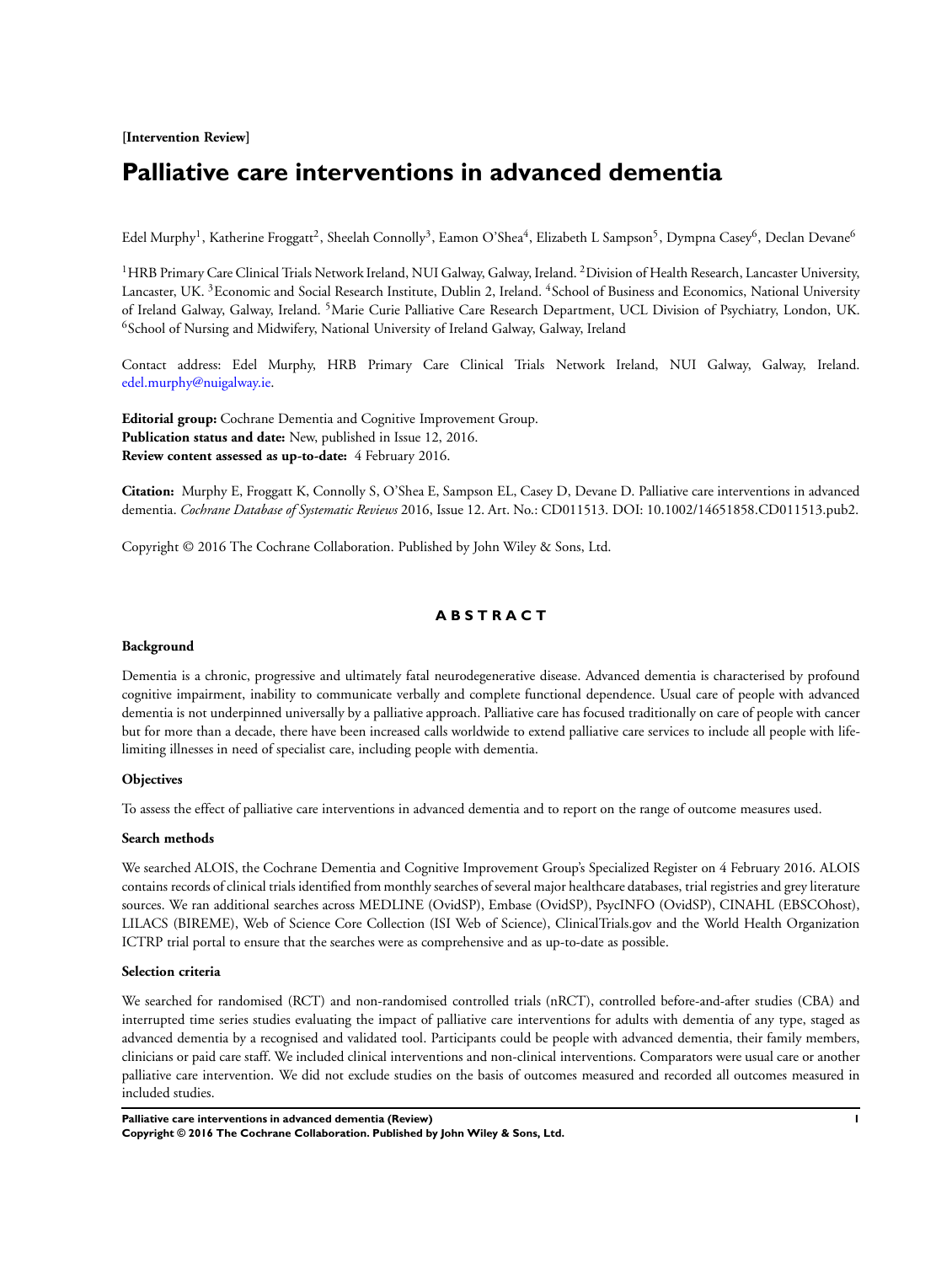#### **Data collection and analysis**

Two review authors independently assessed for inclusion all the potential studies we identified as a result of the search strategy. We resolved any disagreement through discussion or, when required, consulted with the rest of the review team. We independently extracted data and conducted assessment of methodological quality, using standard Cochrane methods.

### **Main results**

We identified two studies of palliative care interventions for people with advanced dementia. We did not pool data due to the heterogeneity between the two trials in terms of the interventions and the settings. The two studies measured 31 different outcomes, yet they did not measure the same outcome. There are six ongoing studies that we expect to include in future versions of this review.

Both studies were at high risk of bias, in part because blinding was not possible. This and small sample sizes meant that the overall certainty of all the evidence was very low.

One individually randomised RCT (99 participants) evaluated the effect of a palliative care team for people with advanced dementia hospitalised for an acute illness. While this trial reported that a palliative care plan was more likely to be developed for participants in the intervention group (risk ratio (RR) 5.84, 95% confidence interval (CI) 1.37 to 25.02), the plan was only adopted for two participants, both in the intervention group, while in hospital. The palliative care plan was more likely to be available on discharge in the intervention group (RR 4.50, 95% CI 1.03 to 19.75). We found no evidence that the intervention affected mortality in hospital (RR 1.06, 95% CI 0.53 to 2.13), decisions to forgo cardiopulmonary resuscitation in hospital or the clinical care provided during hospital admission, but for the latter, event rates were low and the results were associated with a lot of uncertainty.

One cluster RCT (256 participants, each enrolled with a family carer) evaluated the effect of a decision aid on end-of-life feeding options on surrogate decision-makers of nursing home residents with advanced dementia. Data for 90 participants (35% of the original study) met the definition of advanced dementia for this review and were re-analysed for the purposes of the review. In this subset, intervention surrogates had lower scores for decisional conflict measured on the Decisional Conflict Scale (mean difference -0.30, 95% CI -0.61 to 0.01, reduction of 0.3 to 0.4 units considered meaningful) and were more likely than participants in the control group to discuss feeding options with a clinician (RR 1.57, 95% CI 0.93 to 2.64), but imprecision meant that there was significant uncertainty about both results.

### **Authors' conclusions**

Very little high quality work has been completed exploring palliative care interventions in advanced dementia. There were only two included studies in this review, with variation in the interventions and in the settings that made it impossible to conduct a meta-analysis of data for any outcome. Thus, we conclude that there is insufficient evidence to assess the effect of palliative care interventions in advanced dementia. The fact that there are six ongoing studies at the time of this review indicates an increased interest in this area by researchers, which is welcome and needed.

### **P L A I N L A N G U A G E S U M M A R Y**

#### **Palliative care for people with advanced dementia**

#### **Review question**

In this research, we wanted to see if palliative care helps people with advanced dementia or helps their family or carers. We also wanted to describe how researchers tried to measure the effect of palliative care.

#### **Background**

People with advanced dementia have serious memory problems and have problems making simple decisions. They are usually no longer able to communicate by talking. They need a lot of help from their carers. People with advanced dementia can live for a long time. It is very hard to say exactly how long a person with advanced dementia will live.

Palliative care (or end-of-life care) is a particular way of caring for people who have diseases that cannot be cured. The main aims of palliative care are to reduce pain and to maintain the best possible quality of life as death approaches. Palliative care is used a lot with people with cancer but is not used much for people with advanced dementia.

#### **Study characteristics**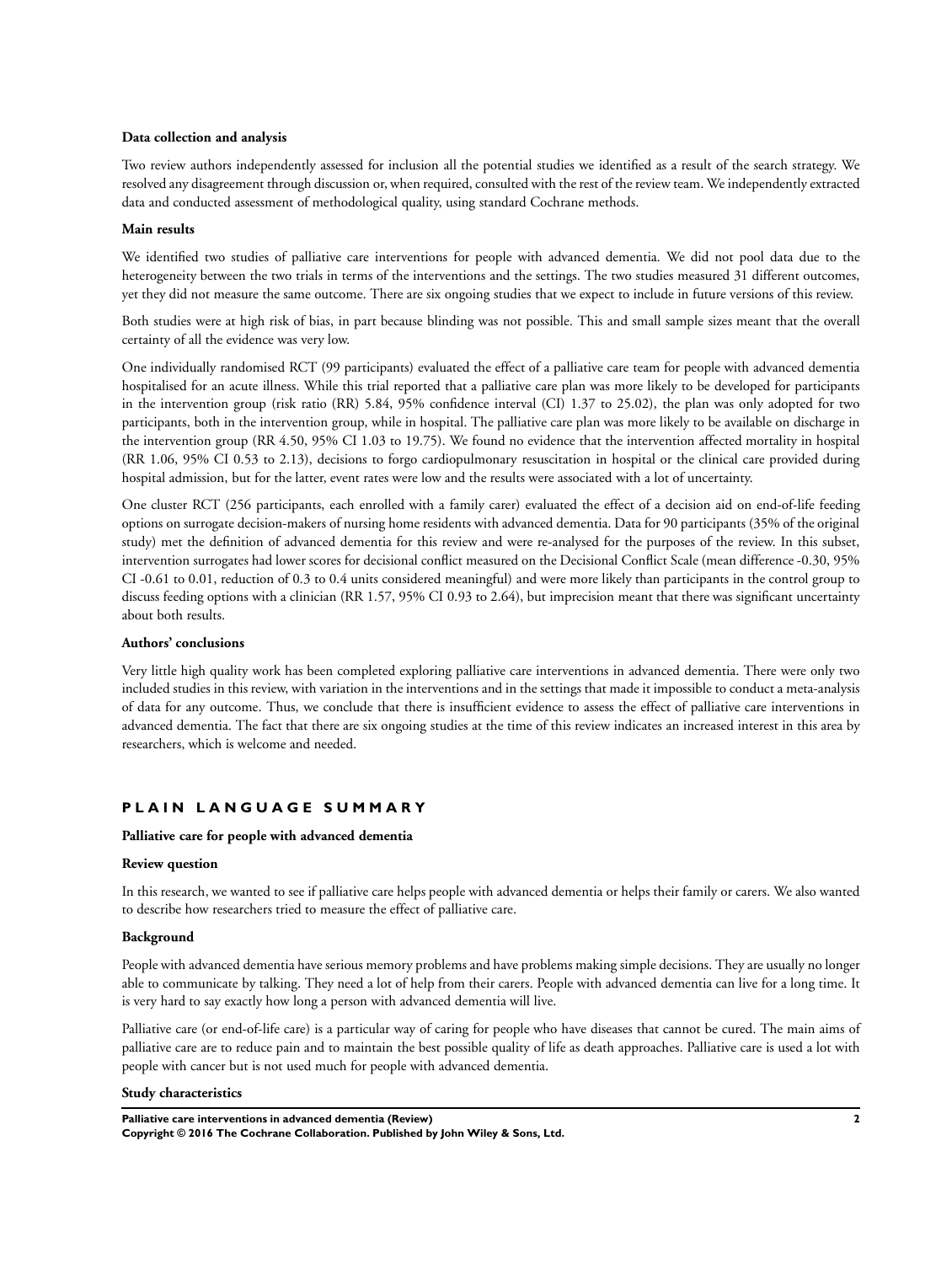We examined the research published up to January 2016. We found only two suitable studies (189 people), both from the US. We also found six studies that were underway but the results were not yet published.

### **Key results**

One study found that having a small team of doctors and nurses trained in palliative care made little difference to how people with advanced dementia were treated while in hospital. But, having this special team meant that more people had a palliative care plan when they were discharged from hospital. The other study measured if giving written information to relatives explaining the different methods that can be used to feed people with advanced dementia helped either the relatives or the person. This study found that giving relatives this information made it a little easier for relatives to make decisions about what methods would be used to feed the person with dementia.

# **Certainty of evidence**

We only found two studies and the two palliative care methods in these studies were very different. We cannot be very certain about how accurate either of these results reported here are, partly because only a small number of people took part in the studies. So from these studies, it is hard to be sure whether palliative care makes a difference to people with advanced dementia.

# **Final thoughts**

Little research has been done about people with advanced dementia, often because of ethical concerns. However, although it is hard to do research with people with dementia, more well-designed studies are required to work out how palliative care can be used best in this special population.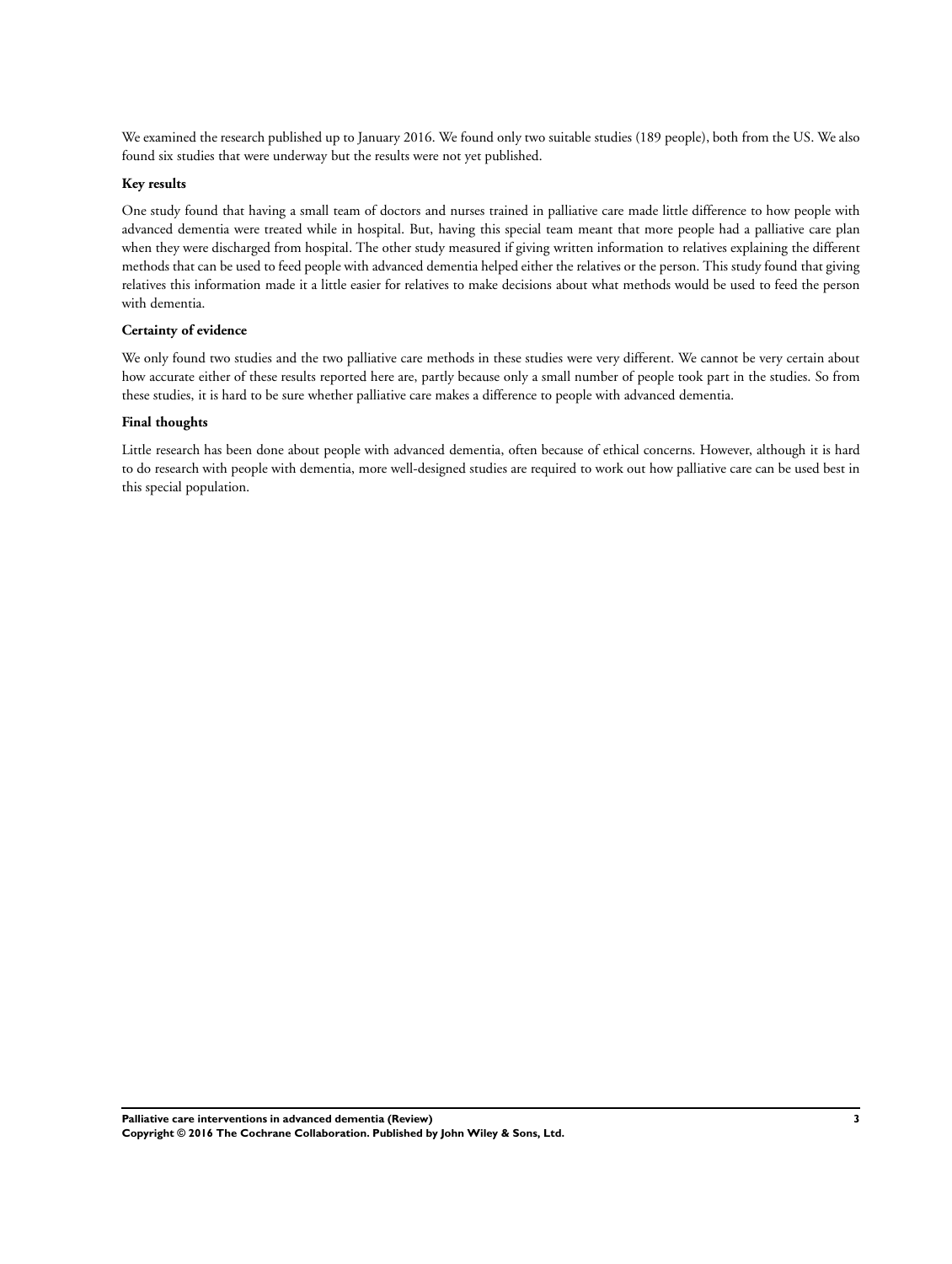# <span id="page-5-0"></span>SUMMARY OF FINDINGS FOR THE MAIN COMPARISON *[\[Explanation\]](http://www.thecochranelibrary.com/view/0/SummaryFindings.html)*

# **Palliative care team in acute hospital**

**Patient or population:** people with advanced dementia**Setting:** acute hospital **Intervention:** palliative care team

**Comparison:** usual care

| Outcomes $3$                                                                                                                                                             | Anticipated absolute effects* (95% CI) |                                                | <b>Relative effect</b><br>(95% CI) | No of participants<br>(studies) | Certainty of the evi- Comments<br>dence |                                                                                                                                                        |
|--------------------------------------------------------------------------------------------------------------------------------------------------------------------------|----------------------------------------|------------------------------------------------|------------------------------------|---------------------------------|-----------------------------------------|--------------------------------------------------------------------------------------------------------------------------------------------------------|
|                                                                                                                                                                          | <b>Risk with usual care</b>            | with<br><b>Risk</b><br>palliative<br>care team |                                    |                                 | (GRADE)                                 |                                                                                                                                                        |
| Palliative care plan de- Study population                                                                                                                                |                                        |                                                | RR 5.84                            | 99                              | $\bigoplus$                             |                                                                                                                                                        |
| veloped during hospi-<br>talisation                                                                                                                                      | 3.9 per 100                            | 22.9 per 100<br>$(5.4 \text{ to } 98.1)$       | $(1.37 \text{ to } 25.02)$         | $(1$ RCT)                       | Very low $1,2$                          |                                                                                                                                                        |
| Palliative<br>care                                                                                                                                                       | plan Study population                  |                                                | RR 5.31                            | 99                              | $\bigoplus$                             |                                                                                                                                                        |
| adopted<br>during<br>an<br>acute hospital admis- 0 events in control (no plan adopted in usual care<br>group) so not possible to calculate an absolute<br>sion<br>effect |                                        | $(0.26 \text{ to } 107.77)$                    | $(1$ RCT)                          | Very low $1,2$                  |                                         |                                                                                                                                                        |
| Palliative care plan Study population                                                                                                                                    |                                        |                                                | RR 4.50                            | 99                              | $\bigoplus$                             |                                                                                                                                                        |
| available on discharge<br>from an acute hospital 3.9 per 100                                                                                                             |                                        | 17.6 per 100<br>(4.0 to 77.5)                  | $(1.03 \text{ to } 19.75)$         | $(1$ RCT)                       | Very low $1,2$                          |                                                                                                                                                        |
| Decision to forgo CPR Study population<br>in hospital                                                                                                                    |                                        |                                                | Not estimable                      | 99<br>$(1$ RCT)                 | $\bigoplus$ OOO<br>Very low $1,2$       | Data on this outcome<br>were reported per ad-<br>mission (not per par-<br>ticipant). From these<br>data, there was no evi-<br>dence that the interven- |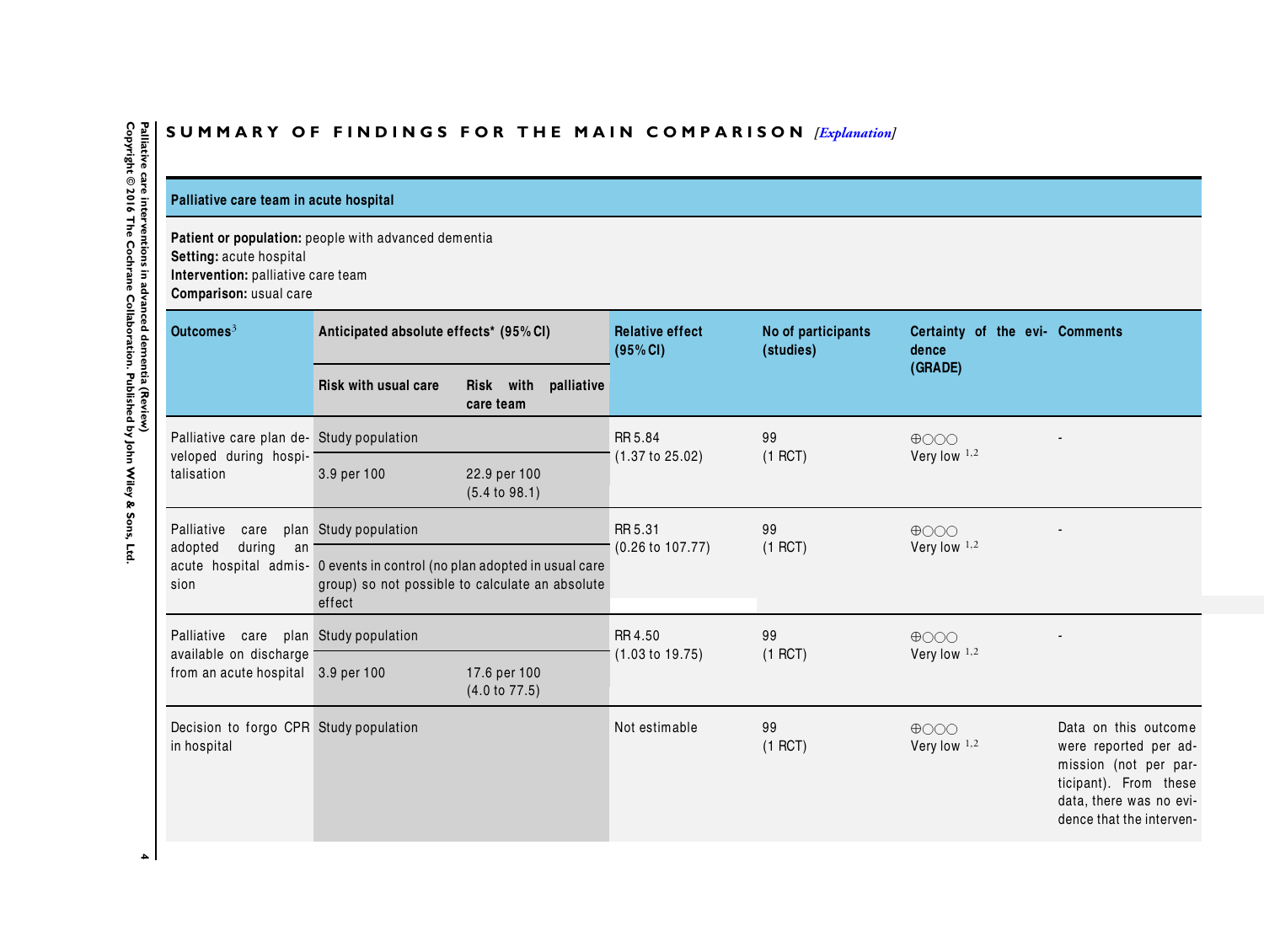|                                          |                                |                                                 |                           |           |                                   | tion affected decisions<br>to forgo CPR in hospital |
|------------------------------------------|--------------------------------|-------------------------------------------------|---------------------------|-----------|-----------------------------------|-----------------------------------------------------|
|                                          | lation of risk per participant | Data not reported in a way which allowed calcu- |                           |           |                                   |                                                     |
| Death in acute hospital Study population |                                |                                                 | RR 1.06                   | 99        | $\bigoplus$ $\bigodot$ $\bigodot$ | $\blacksquare$                                      |
|                                          | 23.5 per 100                   | 24.9 per 100<br>$(12.5 \text{ to } 50.1)$       | $(0.53 \text{ to } 2.13)$ | $(1$ RCT) | Very low $1,2$                    |                                                     |

\***The risk in the intervention group** (and its 95% confidence interval) is based on the assumed risk in the comparison group and the **relative effect** of the intervention (and its 95% CI).

**CI:** confidence interval; **CPR:** cardiopulmonary resuscitation; **RCT:** randomised controlled trial; **RR:** risk ratio.

# **GRADE Working Group grades of evidence**

**High certainty:** We are very confident that the true effect lies close to that of the estimate of the effect

**M oderate certainty:** We are moderately confident in the effect estimate: The true effect is likely to be close to the estimate of the effect, but there is <sup>a</sup> possibility that it is substantially different

**Low certainty:** Our confidence in the effect estimate is limited: The true effect may be substantially different from the estimate of the effect

**Very low certainty:** We have very little confidence in the effect estimate: The true effect is likely to be substantially different from the estimate of effect

 $^{\rm 1}$  Downgraded two levels for very serious risk of bias (risk of performance bias and contamination of controls high, unclear risk of selection bias).

 $^{\rm 2}$  Downgraded two levels for very serious imprecision (single study with few events and wide confidence interval).

 $^3$  This 'Summary of findings' table shows only outcomes measured in this comparison.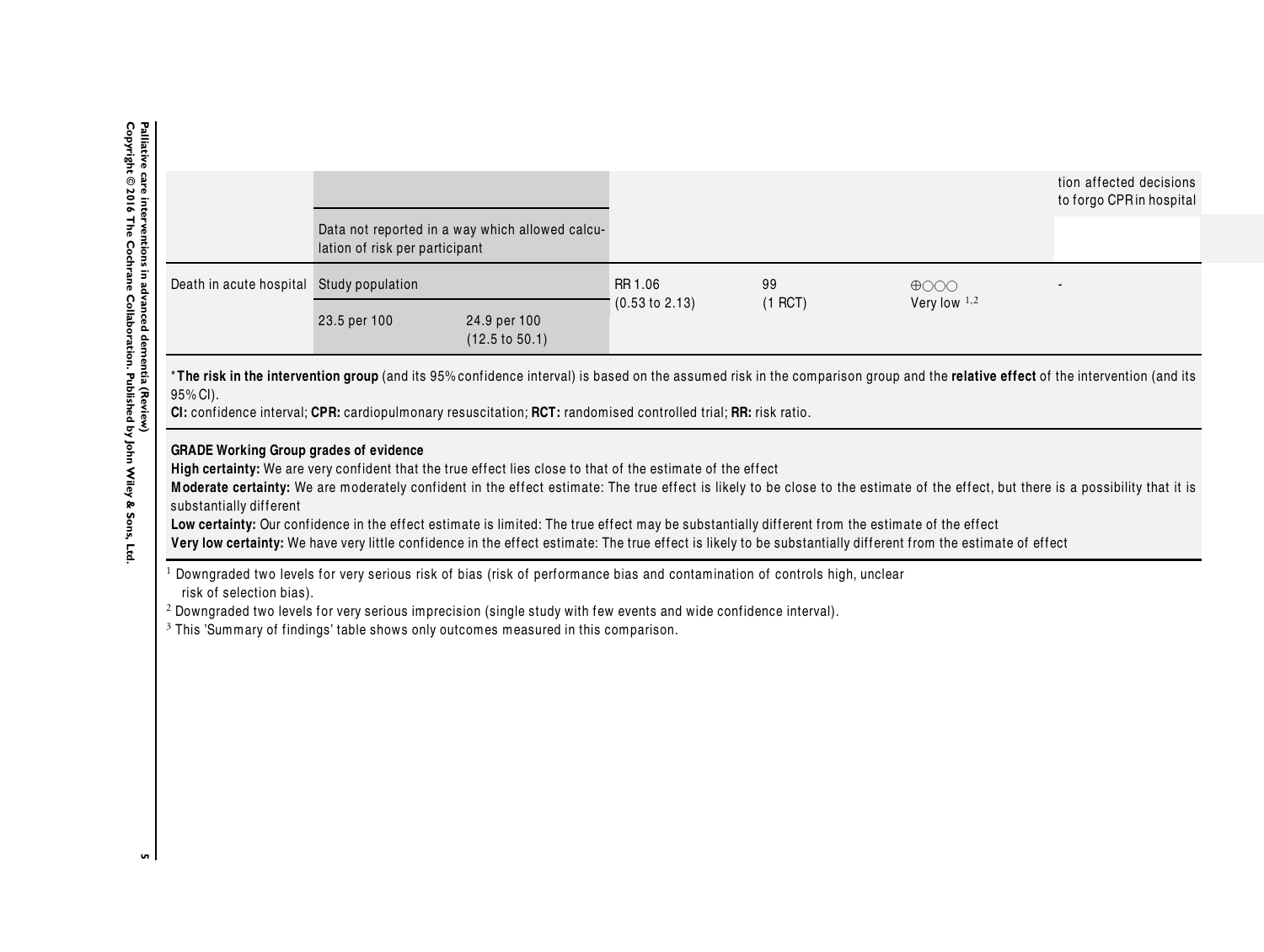# **B A C K G R O U N D**

### **Description of the condition**

Dementia is a chronic, progressive and ultimately fatal neurodegenerative disease with several different causes. It is estimated that there were 44.35 million people worldwide living with dementia in 2013 ([Prince 2013\)](#page-22-0). This prevalence is projected to double every 20 years to approximately 135.46 million by 2050 [\(WHO](#page-22-0) [2012](#page-22-0)). The incidence of dementia is estimated at 7.7 million new cases per year, or one new case every four seconds and the prevalence doubles with every five-year increment in age after 65 years. In a 10-year longitudinal study of 18,248 people aged 65 years and over in the UK, the overall prevalence of dementia at death was 30% and there was a marked increase in such deaths with age: from 6% of people aged 65 to 69 years up to 58% of people aged 95 years and older at time of death [\(Brayne 2006\)](#page-22-0). Therefore, the provision of appropriate care to the growing number of older people living and dying with dementia is an issue of immense clinical and public health importance.

Although not a normal part of ageing, dementia affects mainly older people, eroding their cognitive and functional abilities and their social skills, often leading to an increase in challenging behaviours and low mood. People with dementia experience a gradual decline in abilities over an extended period, but without abrupt functional or physical health changes that can be used to clearly identify the final, terminal phase of the disease. Advanced or endstage dementia is characterised by profound cognitive impairment, inability to communicate verbally, complete functional dependence, and often, dysphagia and double incontinence. People with advanced dementia are at increased risk of infections, for example, urinary tract infections and pneumonia, typically become bedor chair- bound, increasing the risk of developing pressure ulcers [\(Capon 2007\)](#page-22-0).

Advanced dementia is typically defined as having a formal diagnosis of dementia by a clinician, with dementia staged by a validated tool, for example, the Functional Assessment Staging Test (FAST) ([Reisberg 1982\)](#page-22-0). Reported six-month mortality rates for people with advanced dementia of 25% [\(Mitchell 2009\)](#page-22-0), consistent with high mortality rates among people with advanced dementia from other studies ([Morrison 2000a;](#page-22-0) [Mitchell 2004\)](#page-22-0), indicate a life expectancy similar to that in conditions generally recognised as terminal, for example, metastatic breast cancer ([Mitchell](#page-22-0) [2009](#page-22-0)). Therefore, advanced dementia can be regarded as a terminal condition, where the focus of much, though not necessarily all, of the care provided is palliative, maximising comfort and quality of life, rather than curative. However, studies have shown that people with advanced dementia are often subject to unnecessary investigations during the terminal phase of their illness ([Morrison](#page-22-0) [2000a;](#page-22-0) [Mitchell 2009\)](#page-22-0), and have less analgesia prescribed in the last six months of life compared to people without a cognitive impairment ([Morrison 2000b\)](#page-22-0). Failure to recognise and treat pain

in dementia is widespread and the risk increases with increased severity of the disease [\(Scherder 2005\)](#page-22-0). There is also evidence of a high prevalence of antimicrobial treatment in nursing home residents with advanced dementia [\(Di Giulio 2008](#page-22-0); [Givens 2010](#page-22-0)), including evidence that antimicrobial treatment intensifies significantly as people approach death ([D'Agata 2008](#page-22-0)). Thus, usual care of people with advanced dementia is not universally underpinned by a palliative approach.

There are important differences between dementia and other terminal diseases. In dementia, prognosis is less predictable and the trajectory of the disease varies: without a comorbidity, the mean time from diagnosis to death depends strongly on age at diagnosis, varying from 8.3 years for people diagnosed aged 65 to 70 years to 3.4 years for people diagnosed in their 90s ([Brookmeyer](#page-22-0) [2002](#page-22-0)). Shuster reported that advanced dementia can last two to three years [\(Shuster 2000](#page-22-0)), but even for people with advanced dementia, estimating prognosis is still difficult. Medical and nursing home staff overestimate prognosis in advanced dementia ([Mitchell](#page-22-0) [2004](#page-22-0)), and proposed mortality risk models provide, at best, only modest accuracy in predicting six-month survival ([Mitchell 2009;](#page-22-0) [Mitchell 2012\)](#page-22-0).

One systematic review concluded that there was a need to identify reliable, sensitive and specific prognosticators of mortality in advanced dementia [\(Brown 2012\)](#page-22-0). Unlike other leading causes of death, advanced dementia is characterised by persistently severe disability during the last year of life ([Gill 2010\)](#page-22-0). In addition, the diagnosis and evaluation of pain is more difficult due to challenges communicating with the person with advanced dementia. People with advanced dementia are not always able to express their wishes about their own current and future care, due both to their very limited speech and to their lack of capacity to make decisions [\(Allen 2003](#page-22-0)). Thus, this adds to the complexity involved in meeting current care needs and in developing an advance care plan, if a plan is not already in place. Further, clinicians or nurses are not always sensitive to non-verbal means of communicating pain and distress by people with dementia [\(Hubbard 2002; Allan 2014](#page-22-0)).

Palliative care has focused traditionally on care for people with cancer but for more than a decade, there have been increased calls worldwide to extend palliative care services to include all people with life-limiting illnesses in need of specialist care, including people with dementia ([Davies 2004;](#page-22-0) [Australian Government](#page-22-0) [2006](#page-22-0); [National Council for Palliative Care 2006](#page-22-0); [Cahill 2012\)](#page-22-0). In the US, there have been some specialist hospices for people with advanced dementia for some time [\(Volicer 1994](#page-22-0)), and there has been a significant increase in the provision of hospice care for people with dementia since the mid-2000s ([Torke 2010](#page-22-0); [Alzheimer's](#page-22-0) [Association 2014\)](#page-22-0). But appropriate care is still not consistently available across the US for people with advanced dementia ([Kim](#page-22-0) [2005](#page-22-0); [Mitchell 2007](#page-22-0)).

Globally, some examples of good practice in palliative care services for people with dementia have emerged but, overall, people with dementia tend to die in residential care, in acute hospitals or at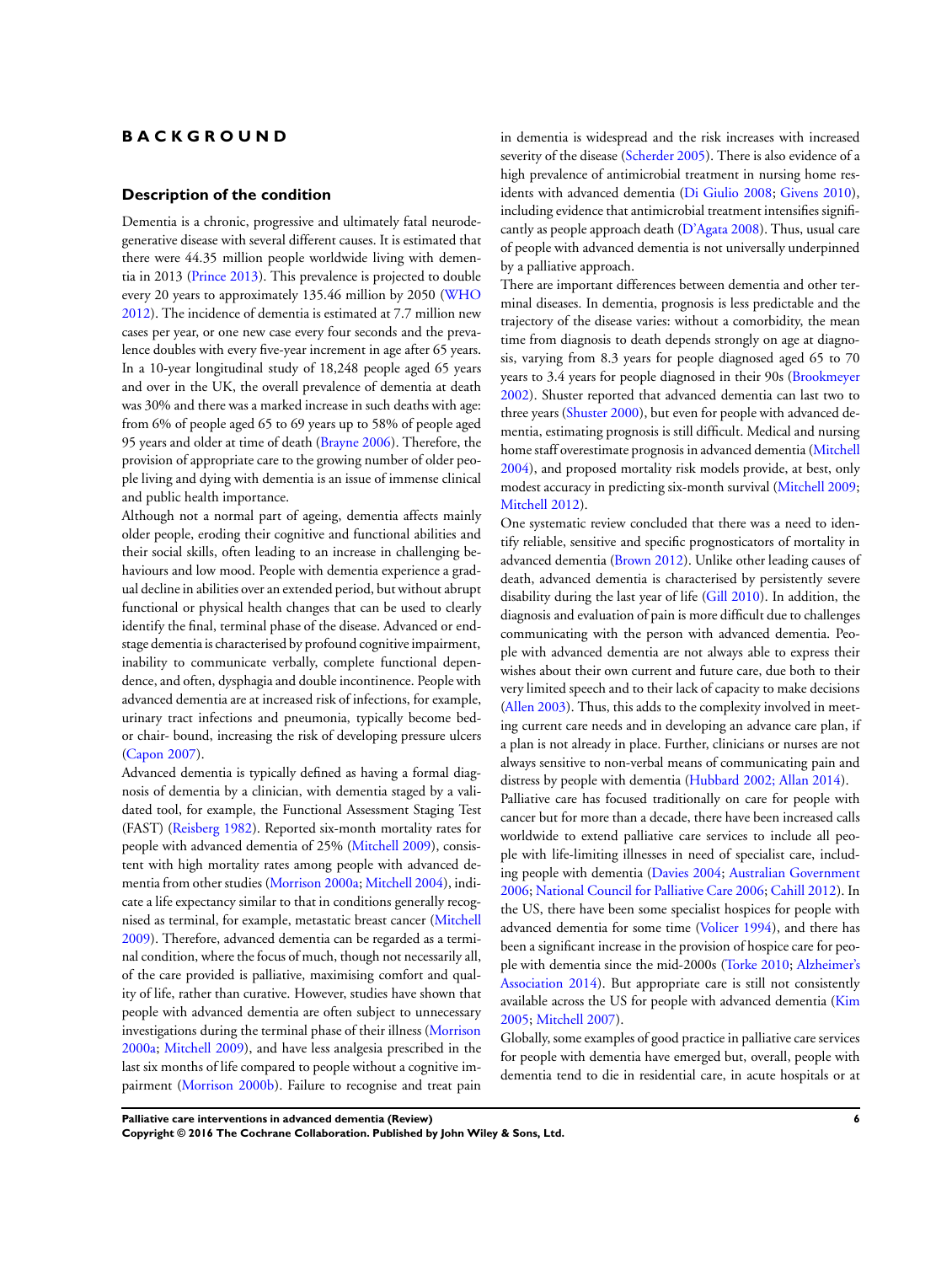home without palliative interventions ([Houttekier 2010;](#page-22-0) [Parker](#page-22-0) [2011](#page-22-0); [Ryan 2012\)](#page-22-0). There is some evidence of good palliative care practice for people with dementia in low and middle income countries ([Shaji 2009\)](#page-22-0), but palliative care in general is underdeveloped in these regions [\(Lamas 2012\)](#page-22-0).

The European Association of Palliative Care (EAPC) published a white paper providing a definition, for the first time, of optimal palliative care for people with dementia, based on a Delphi exercise involving experts from 23 countries [\(van der Steen 2014](#page-22-0)). Palliative care is defined by the EAPC as "the active, total care of the patients whose disease is not responsive to curative treatment. Control of pain, of other symptoms, and of social, psychological and spiritual problems is paramount*.* Palliative care is interdisciplinary in its approach and encompasses the patient, the family and the community in its scope. In a sense, palliative care encapsulates the most basic concept of care - that of providing for the needs of the patient wherever he or she is cared for, either at home or in the hospital. Palliative care affirms life and regards dying as a normal process; it neither hastens nor postpones death. It sets out to preserve the best possible quality of life until death" [\(EAPC](#page-22-0) [1998](#page-22-0)).

### **Description of the intervention**

In this review, we included and appraised interventions aimed at improving palliative care delivered to people with advanced dementia. An intervention can impact one or more of the following domains:

• the person with dementia, focusing on managing pain or on psychological, social or spiritual dimensions of the person with dementia;

• the family/carer, with an emphasis on carer well-being, carer burden and bereavement support;

• the quality of care, which may include interventions such as advance care planning, staff education programmes or the organisation and delivery of care;

• the interventions may focus on individual components of care, for example, pain management, or they may be multicomponent interventions aimed at changing the way care is delivered and at improving communication between clinicians, professional carers, the person with dementia and the family.

# **How the intervention might work**

There is some evidence of the benefits of palliative care teams, mainly for people with cancer [\(Higginson 2003](#page-22-0); [Gomes 2013](#page-22-0)), but evidence on the effects of other palliative care interventions is inconclusive ([Candy 2012](#page-22-0); [Chan 2016\)](#page-22-0). Given the complexity of managing people with advanced dementia in the terminal stages of their disease, we anticipated that several different types of interventions could work to improve care in advanced dementia. It

is likely that the mechanism by which the interventions may work will also vary significantly, for example:

• for the person with advanced dementia: by providing relief from pain, avoiding unnecessary investigations, medications and transitions, and by increasing comfort;

• for the family: by increasing their understanding of what to expect during the dying process, by maximising communication with healthcare professionals, by helping families cope with the illness and bereavement, and by reducing the care burden on family carers;

• on the organisation of care: by placing the person with advanced dementia at the centre of the care process, by raising the level of awareness of the needs of the person with advanced dementia and by enhancing the communication skills of professional carers.

### **Why it is important to do this review**

There is an increased focus worldwide on extending palliative care to all those in need of it, as evidenced by the 2014 white paper from the EAPC defining optimal palliative care for people with dementia ([van der Steen 2014\)](#page-22-0). There is a need to synthesise the evidence available on interventions that improve care for people with advanced dementia for policy makers and clinicians. The chronic disease course of dementia gives families, carers, clinicians and, during the early stages of the disease, the person with dementia, the opportunity to look ahead and plan for the final stages of care. Such decisions should be underpinned by good-quality evidence. There is potential for some overlap between this review and the Cochrane Review completed by [Hall 2011](#page-22-0) entitled *Interventions for improving palliative care for older people living in nursing care homes*. However, our review differs from [Hall 2011](#page-22-0) in that it focuses on people with advanced dementia in need of palliative care, living in any setting and includes both interventions that focus on individual components of palliative care, for example, pain management, and multi-component service interventions.

# **O B J E C T I V E S**

To assess the effect of palliative care interventions in advanced dementia and to report on the range of outcome measures used.

# **M E T H O D S**

# **Criteria for considering studies for this review**

# **Types of studies**

**Palliative care interventions in advanced dementia (Review) 7**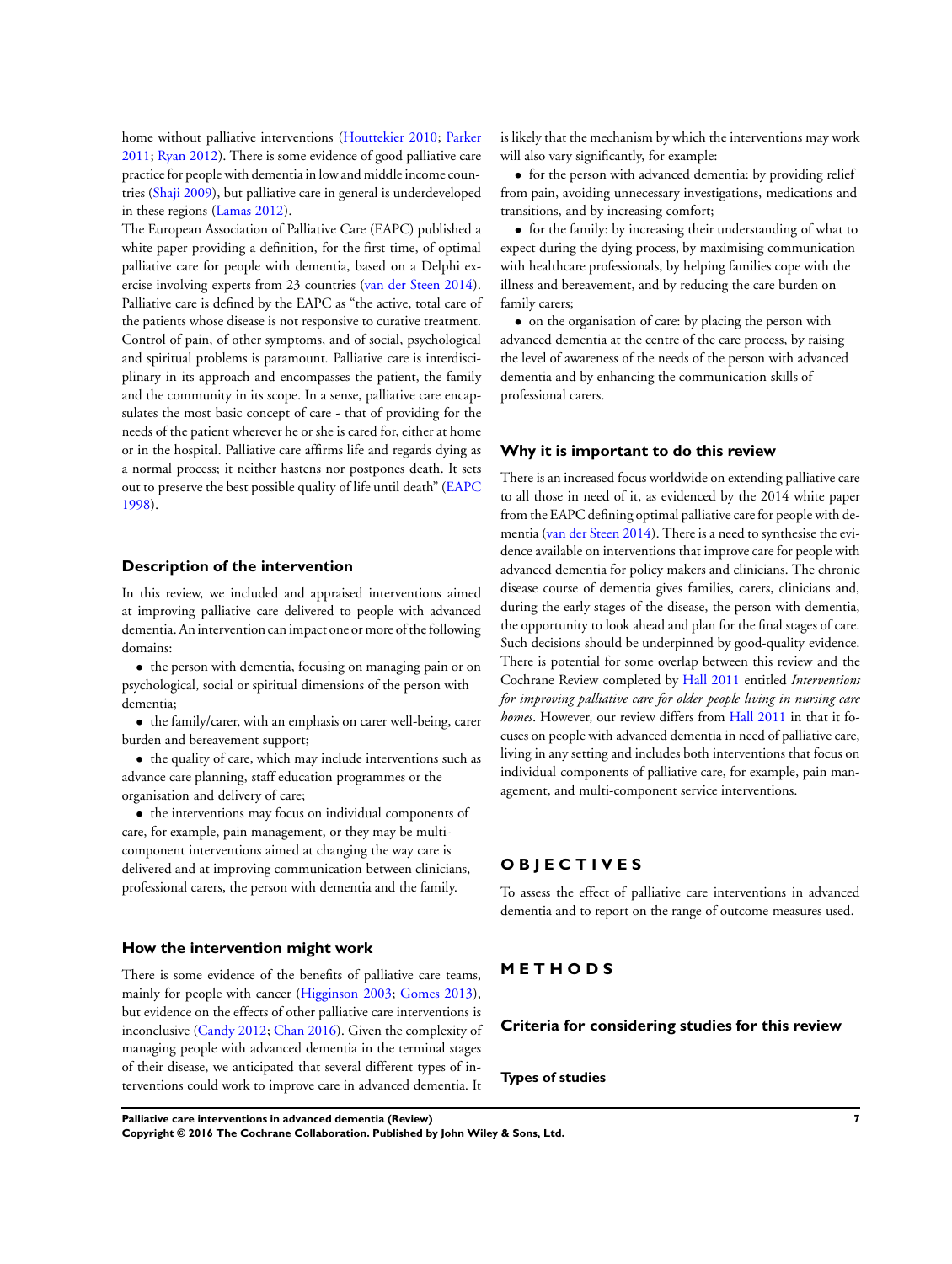Because of the complexity of conducting randomised controlled trials (RCTs) with people with advanced dementia, we anticipated few RCTs. Therefore, we considered it necessary to include a broader range of controlled comparison studies, to help us to determine the effect of interventions to improve care in advanced dementia. Therefore, we considered RCTs, trials where allocation was truly random (e.g. random number table); non-randomised controlled trials (nRCTs), where allocation was not truly random (e.g. alternation), controlled before-and-after studies (CBA) and interrupted time series (ITS) studies for inclusion in this review. We used the criteria defined in the Cochrane Effective Practice and Organisation of Care (EPOC) Review Group guidelines ([EPOC](#page-22-0) [2013](#page-22-0)) for inclusion of CBA and ITS studies, as follows:

• CBA studies must have had at least two intervention sites and two control sites;

• ITS studies must have had a clearly defined point in time when the intervention occurred and at least three data points before and three after the intervention.

### **Types of participants**

Adults of either gender, with dementia of any type staged as advanced by a recognised and validated tool, such as stage 6d or above on the FAST [\(Reisberg 1988](#page-22-0)), CDR-3 (Severe) on the Clinical Dementia Rating (CDR) Scale [\(Hughes 1982](#page-22-0)), stage 7 on the Global Deterioration Scale (GDS) ([Reisberg 1982\)](#page-22-0), or any other validated measure. We also included studies where the participants were informal or paid carers of people with advanced dementia. We anticipated that there would be few studies where all participants had advanced dementia. Therefore, we decided a priori to include studies where separate results for people with advanced dementia were available or where more than 80% of the study population had advanced dementia, as defined above. Participants could be living in their own homes or with a family member, in supported housing, in any type of long-term care facility, in a hospice or in hospital.

#### **Types of interventions**

We included clinical and non-clinical interventions including one or more of the following:

• assessment and management of physical, psychological and spiritual symptoms of the person;

• advance care planning, including decision-aid interventions for family carers/surrogates;

• management of transition(s) of the person with advanced dementia from one care setting to another;

• education and training on living and dying with advanced dementia for family members;

• education and training on advanced dementia for clinicians and professional care staff;

• changes in the organisation of care to incorporate a palliative approach to care for the person with advanced dementia.

#### **Comparison**

We prespecified the following comparisons:

• palliative care interventions versus usual care or optimised usual care;

• palliative care intervention versus another palliative care intervention.

#### **Types of outcome measures**

#### **Primary outcomes**

• Improvement of care. We anticipated that many different outcomes would have been measured in studies included in this review, using many different measurement scales. Therefore, we reported on all outcomes used in the included studies and aimed to categorise them using the "domains and dimensions of outcome measures in palliative care" ([Bausewein 2011\)](#page-22-0). We planned to analyse separately outcomes for the person with advanced dementia, outcomes related to the family or carer, and outcomes related to the quality of care. We looked for outcomes covering both beneficial effects and adverse events. We did not exclude studies on the basis of the outcomes measured.

# **Search methods for identification of studies**

## **Electronic searches**

We searched ALOIS [\(www.medicine.ox.ac.uk/alois](http://www.medicine.ox.ac.uk/alois)), the Cochrane Dementia and Cognitive Improvement Group Specialized Register. The search terms were: palliative OR "end of life" OR dying.

The Information Specialists of the Cochrane Dementia and Cognitive Improvement Group maintain ALOIS, which contains dementia and cognitive improvement studies identified from:

• monthly searches of several major healthcare databases: MEDLINE; Embase; CINAHL; PsycINFO and LILACS;

• monthly searches of several trial registers: metaRegister of Controlled Trials; Umin Japan Trial Register and World Health Organization (WHO) portal (which covers ClinicalTrials.gov; ISRCTN; Chinese Clinical Trials Register; German Clinical Trials Register; Iranian Registry of Clinical Trials and the Netherlands National Trials Register, plus others);

• quarterly search of the Cochrane Library's Central Register of Controlled Trials (CENTRAL);

• monthly searches of several grey literature sources: ISI Web of knowledge Conference Proceedings; Index to Theses and Australasian Digital Theses.

**Palliative care interventions in advanced dementia (Review) 8**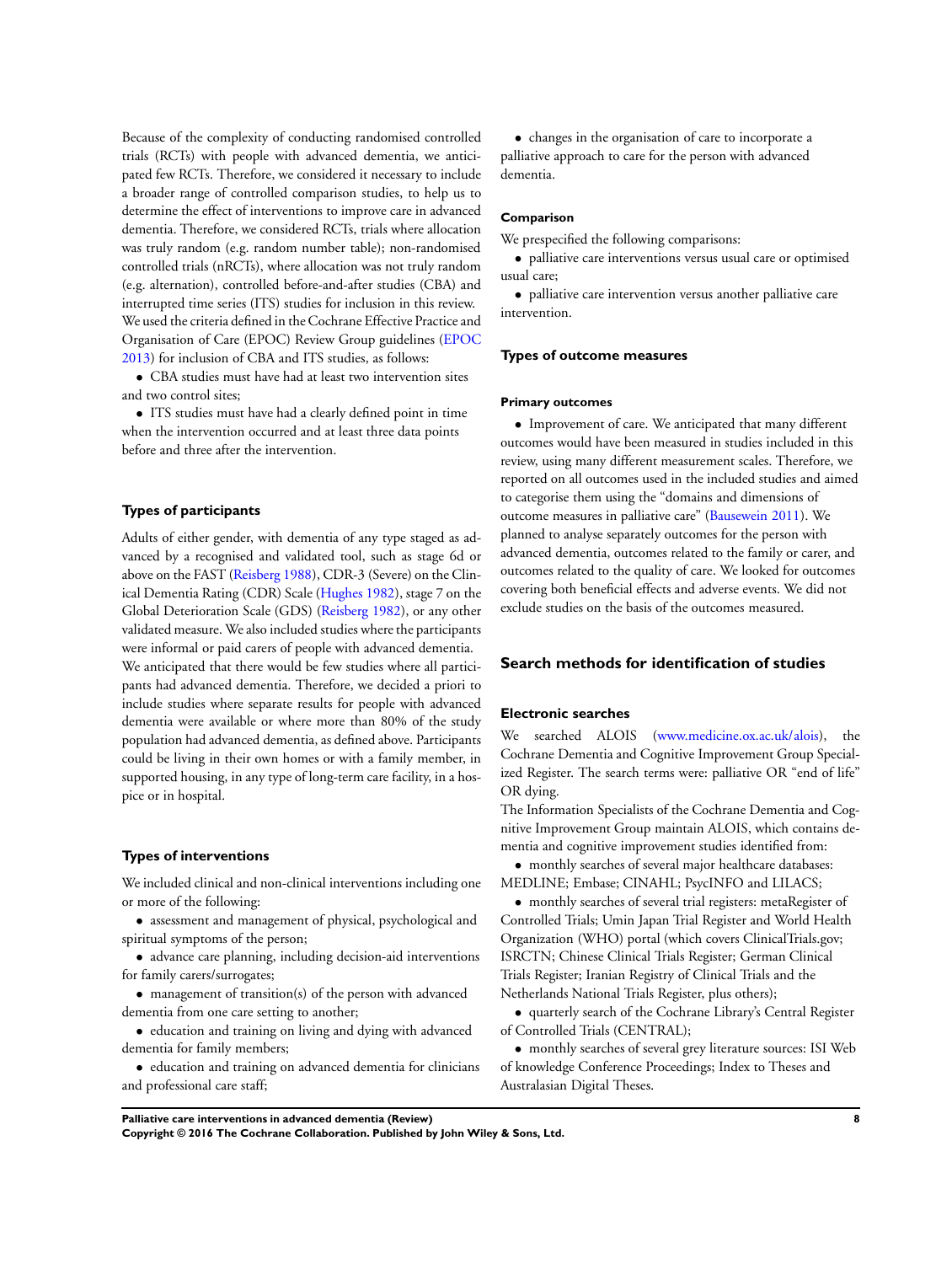To view a list of all sources searched for ALOIS see [About ALOIS](http://www.medicine.ox.ac.uk/alois/content/about-alois) on the ALOIS website.

In addition, we performed separate searches to ensure we retrieve the most up-to-date results. The search strategies run are in [Appendix 1.](#page-43-0)

### **Data collection and analysis**

We developed the methods used in this Cochrane Review in accordance with recommendations described in the *Cochrane Handbook for Systematic Reviews of Interventions* [\(Higgins 2011](#page-22-0)).

# **Selection of studies**

After merging search results and discarding duplicates, two review authors (EM, SC) independently screened the titles and abstracts of all identified citations to identify potential studies. We classified the citations into three groups: 'exclude', 'potentially relevant' or 'unsure'. We excluded papers classified by both review authors as 'exclude'.

We retrieved the full-text versions of all 'potentially relevant' and 'unsure' citations for definitive assessment of eligibility. We obtained sufficient translations of non-English citations to allow us to judge whether to include or exclude the studies. For conference abstracts, we searched for related publications, and, when unable to find any, we contacted the study authors to see whether any further unpublished data were available. Two review authors (EM, SC) independently screened the full texts for a comprehensive assessment against the inclusion criteria. We resolved any disagreements through discussion, and when required, we consulted with all the review team. We used EndNote software to manage citations.

#### **Data extraction and management**

We designed and tested a data extraction form. Where possible, we obtained the following information for each included study:

• data on the inclusion criteria for the original intervention (study design; setting, including the country; details on the place of residence of participants; types of participants; type of intervention; type of comparator, outcomes measured);

• number of participants eligible, number randomised and reasons for not including eligible participants in the study, including both the person with dementia and carers;

• length of follow-up, number of follow-up points;

• participant characteristics, including details on diagnosis, how severity was staged and, where appropriate, details of comorbidity/comorbidities;

• carer/family member characteristics, including involvement in delivering care to the person with advanced dementia;

• details about the intervention (components, length, mode of delivery, materials given to participants, providers, level of

contact with family, etc.), comparison (including definition of usual care);

• data to assess the risk of bias of the original trial (randomisation; blinding of participants and personnel; description of dropouts, withdrawals and missing data; details on possible contamination between control and intervention groups; and selective outcome reporting);

• baseline and end of intervention data on outcomes of interest for the review, scales used to measure outcomes.

Two review authors (EM, SC) extracted data using the agreed form and resolved discrepancies through discussion. We had planned to consult with another review author if required to reach agreement but this was not necessary. When information regarding any data were missing, unclear or incomplete, we attempted to contact authors of the original reports to request further details.We entered data in duplicate into Review Manager 5 [\(RevMan 2014\)](#page-22-0), and checked for accuracy. When information regarding any data was missing, unclear or incomplete, we attempted to contact authors of the original reports to request further details.

# **Assessment of risk of bias in included studies**

Two review authors (EM and DD) independently assessed risk of bias for each included study. We used the Cochrane tool for assessing risk of bias (Table 8.4.a, [Higgins 2011](#page-22-0)). We had planned to use additional guidance from the Cochrane EPOC group for CBAs and ITS studies ([EPOC 2013\)](#page-22-0), but this was not necessary as both included studies were RCTs. We resolved any disagreements by discussion and did not need to consult a third review author. The risk of bias assessors knew the identity of the publication and the author information for each study. We attempted to contact study authors for clarification where the methodology was not clearly described in the study report.

We considered selection bias and reporting bias across each study. We planned to report performance bias, detection bias and attrition bias for each outcome (e.g. mortality) or class of outcomes (e.g. subjective outcomes). However, because all outcomes reported in this review required a degree of subjective assessment, we reported risk of bias only by group (class of outcome).

# **Selection bias: random sequence generation**

We assessed the risk that the random sequence generation method used did not produce comparable groups, scoring selection bias thus:

• for RCTs, if the sequence generation process was clearly random (e.g. use of random number table): low risk;

• for RCTs, if the sequence generation process was not specified in the paper and not available from the authors: unclear risk;

• for nRCTs, CBA studies and ITS studies: high risk (but both included studies were RCTs)*.*

**Palliative care interventions in advanced dementia (Review) 9 Copyright © 2016 The Cochrane Collaboration. Published by John Wiley & Sons, Ltd.**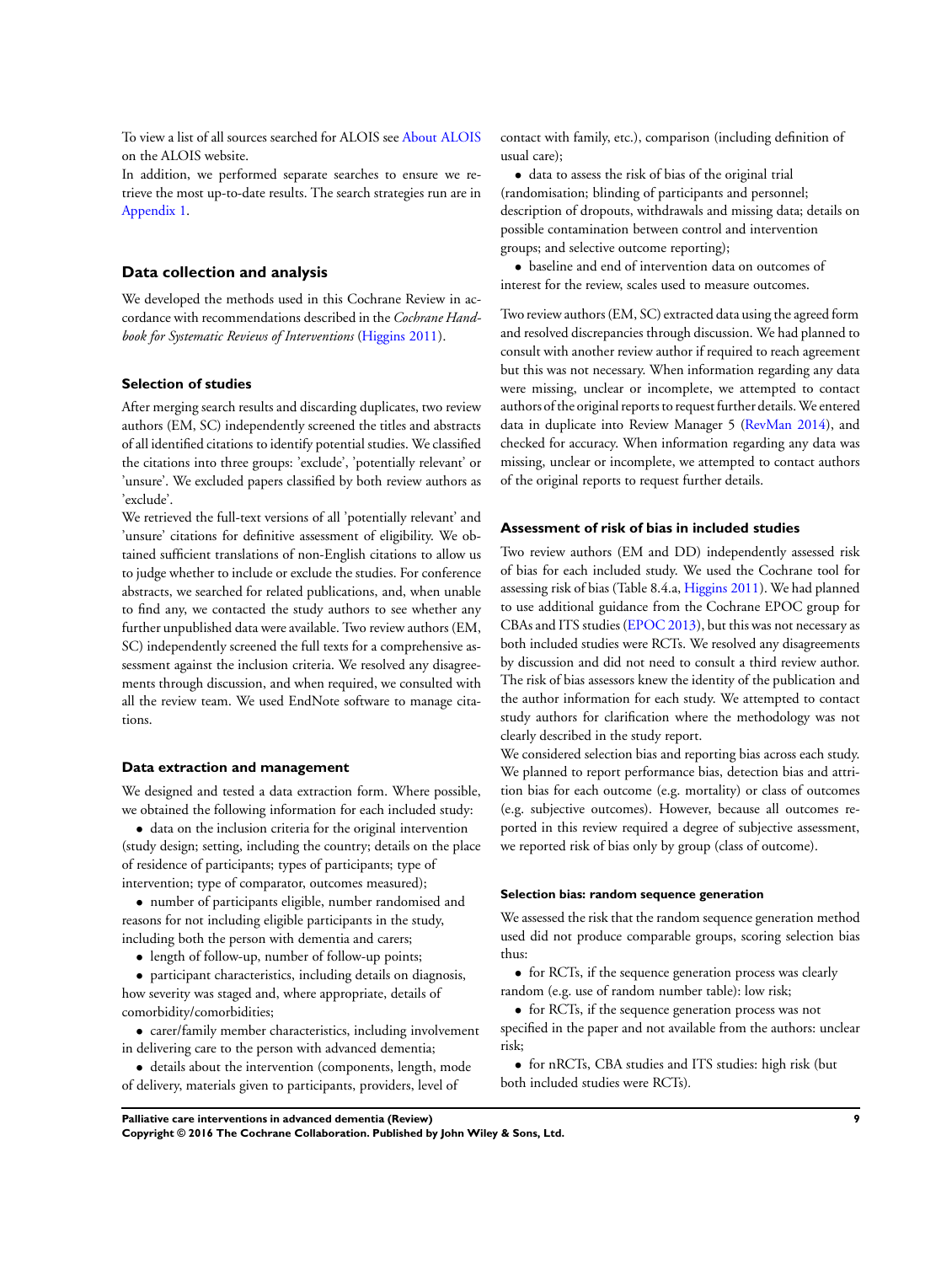#### **Selection bias: allocation concealment**

We assessed the risk that the intervention allocation could have been foreseen (was not concealed adequately) in advance of or during recruitment or could have been changed after assignment of participants to intervention groups. We scored selection bias thus:

• if sealed opaque envelopes were used, if randomisation and allocation was performed on all participants or units at the same time after recruitment was completed, if a person outside the study team was responsible for revealing the allocation or if some central allocation process was used (e.g. central telephone contact): low risk;

• any inadequate concealment of allocation (e.g. allocation list available to researchers before recruitment of some participants): high risk;

• if the allocation concealment process was not specified in the paper and not available from the authors: unclear risk;

• for nRCTs, CBA studies and ITS studies: high risk (but both included studies were RCTs)*.*

#### **Performance bias: blinding participants and personnel**

Given the nature of many palliative interventions, it is not possible to blind participants and study personnel to the interventions. However, we described the methods used, if any, to blind participants, including family members, and study personnel to the intervention and scored selection bias thus:

• for all outcomes, if participants and study personnel were blinded or if we judged that the lack of blinding was unlikely to impact results: low risk;

• when we considered lack of blinding of participants and study personnel was likely to impact a given outcome: high risk;

• when it was not clear whether lack of blinding of participants and study personnel impacted a particular outcome: unclear risk*.*

### **Detection bias: blinding of outcome assessors**

We attempted to ascertain whether outcome assessors were blinded to the intervention and scored detection bias thus:

• for all outcomes assessed blindly: low risk;

• for objective outcomes (e.g. mortality), where outcome assessors were not blinded: low risk;

• for subjective outcomes (e.g. pain), where outcome assessors were not blinded: high risk;

• if it was not clear whether outcome assessors were blinded for an outcome that we considered would be impacted by lack of blinding: unclear risk*.*

#### **Attrition bias: incomplete outcome data**

We explored whether dropouts and withdrawals, and reasons why they occurred, were reported, with a particular focus on establishing if missing data were balanced across groups and we scored attrition bias thus:

• if less than 20% of data were missing, and missing data were balanced across groups: low risk;

• if either more than 20% of data were missing or missing data were not balanced across groups: high risk;

• if the percentage of missing data were not clear or it was unclear whether the missing data were equally divided across groups: unclear risk*.*

### **Reporting bias**

We compared the outcomes reported in the Results section of the study publications with the outcomes listed in the Methods section of the paper reporting the findings and the study protocol (where available) to identify any selective outcome reporting and scored the risk of reporting bias thus:

• if it was clear that all prespecified outcomes and all key expected outcomes were reported: low risk;

• if all the study's prespecified outcomes were not reported or if one or more of the reported primary outcomes were not prespecified: high risk;

• if outcomes of interest were not reported completely or if a key outcome that one would expect to have been reported was not reported: high risk;

• if there was doubt whether the outcomes reported included all outcomes measured: unclear risk.

#### **Other potential sources of bias**

We examined the study reports for other potential sources of bias (e.g. the risk of contamination of controls), and scored the risk of bias from other sources thus:

• study appeared to be free of other sources of bias: low risk;

• there was at least one other important risk of bias (e.g. extreme baseline imbalance not adjusted for in analysis or contamination of controls): high risk;

• if there was insufficient information to assess whether another important source of bias existed or if there was not sufficient evidence that an identified problem would introduce bias: unclear risk*.*

For cluster RCTs, we assessed these additional sources of bias (Section 16.3.2, *Cochrane Handbook for Systematic Reviews of Interventions*, [Higgins 2011\)](#page-22-0):

• recruitment bias (e.g. were people recruited after clusters were randomised or were inclusion/exclusion criteria applied differently in different arms?);

• baseline imbalance between the clusters;

• incorrect analysis - was there evidence of adjustment in analysis for cluster effect?

For each of these sources, we rated the risk of bias as follows:

**Palliative care interventions in advanced dementia (Review) 10**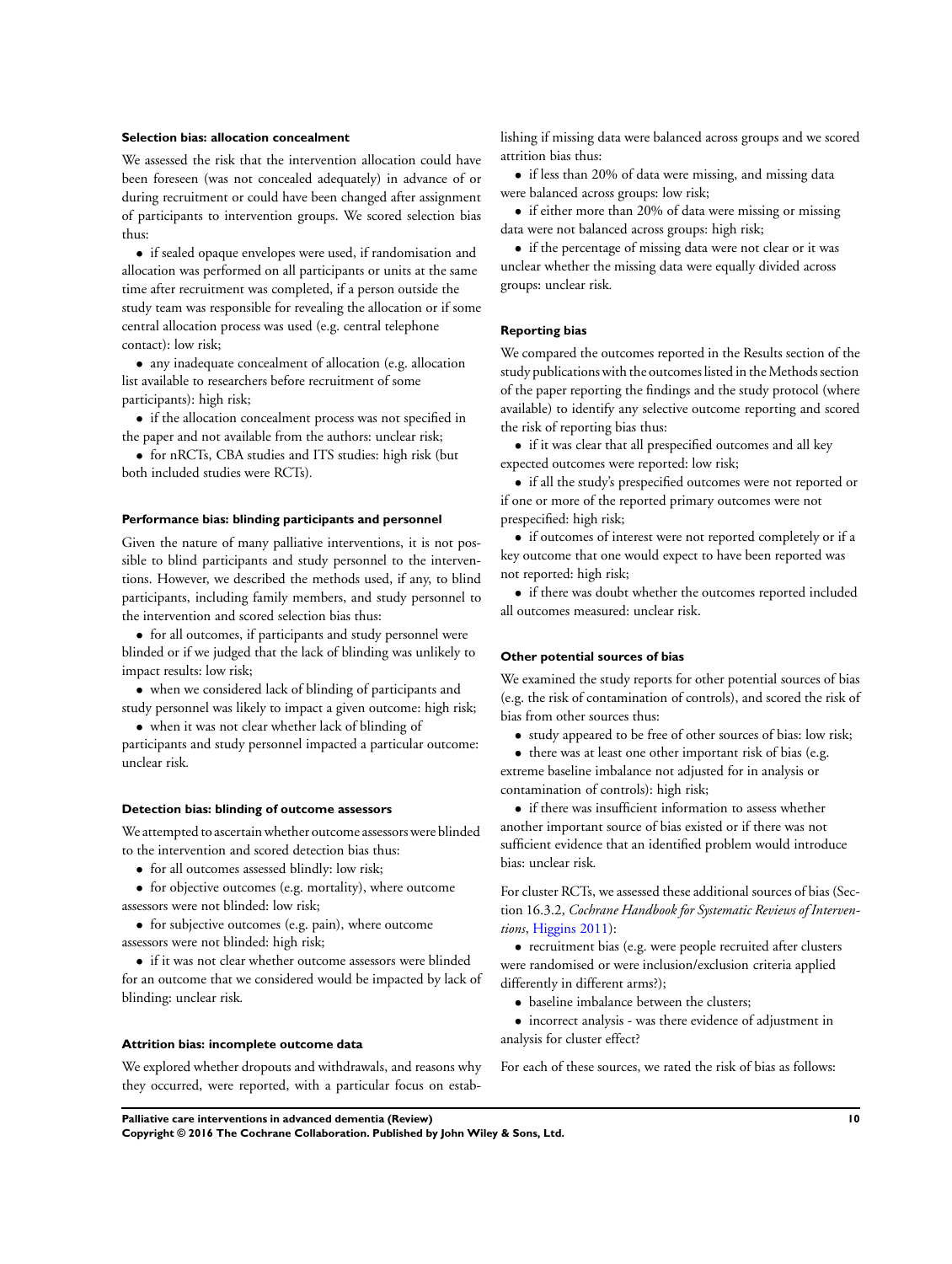• if there was clear evidence that no risk of bias was introduced: low risk;

• if there was evidence of a problem and no adjustment had been made in the analysis to counteract it: high risk;

• if insufficient information was available to make a decision on the risk of bias from a specific source: unclear risk*.*

### **Summary of risk of bias**

All outcomes reported in the 'Summary of findings' table required a degree of subjective assessment. Therefore, we considered that all outcomes were subjective and assessed the overall risk of bias for all outcomes as a group, as follows (guided by Table 8.7.a in [Higgins 2011\)](#page-22-0):

• if most information was from studies at low risk of bias: low risk;

• if the proportion of information from studies at high risk of bias was sufficient to affect the interpretation of the results: high risk;

• if most information was from studies at low or unclear risk of bias: unclear risk*.*

At an individual study level, we rated studies as high quality when they were at low risk of bias for allocation concealment and incomplete outcome data. Finally, we incorporated the results of the risk of bias assessment into the review through systematic narrative description and commentary. We did not conduct a meta-analysis, therefore, were unable to explore the effect of the risk of bias through a sensitivity analysis based on trial quality, as planned. Additional detail on methods of analysis for 'Risk of bias' assessment that could be used in future updates of this review, should a meta-analysis of data be possible, are available in the protocol for this review [\(Murphy 2015](#page-22-0)).

### **Measures of treatment effect**

For dichotomous data, we planned to present results as summary risk ratios (RR) with 95% confidence intervals (CIs). For continuous data, we planned to use the mean difference (MD) with 95% CIs where outcomes were measured using the same scale or in the same way in the included studies. We planned to use change-frombaseline data, or, if these were not available, final value scores. We planned to use the standardised mean difference (SMD) with 95% CIs if studies measured the same outcomes but use different measurement scales ([Higgins 2011](#page-22-0)).

Additional details on methods to address unit of analysis issues, assessment of heterogeneity, assessment of reporting bias, data synthesis, and subgroup and sensitivity analysis that could be used in updates of this review, should a meta-analysis of data be possible, are available in the protocol for this review ([Murphy 2015\)](#page-22-0).

### **Dealing with missing data**

Where data were missing from published reports, we contacted study authors to request data for included studies. For included studies, we noted the level of attrition, per group, and per outcome or group of outcomes.

# **Data synthesis**

We planned to use Review Manager (RevMan) to conduct statistical analysis; however, the included studies were too disparate in terms of interventions, settings and outcomes to allow pooling of results in a meta-analysis, so we described the results of the trials using a narrative summary.

#### **Summarising and interpreting results**

We used the GRADE system to assess the certainty of evidence behind each outcome, taking account of risk of bias in the contributing studies, imprecision of the effect estimate, inconsistency between studies, indirectness of the evidence and possible publication bias ([Guyatt 2008\)](#page-22-0). For each comparison, we constructed a 'Summary of findings' table that was an adaptation of that pro-duced from the GRADE Development Tool software [\(GRADEpro](#page-22-0) [2014](#page-22-0)). To identify the seven most important outcomes for inclusion in the 'Summary of findings' table, we conducted a prioritysetting exercise. An online survey listed all the outcomes measured in the included studies and each author on the review team independently ranked the five outcomes (out of the 31 outcomes measured in the included studies) they considered the most important. From this process, we identified the top seven outcomes for inclusion in the 'Summary of findings' table as:

• palliative care plan adopted during an acute hospital admission;

• palliative care plan available on discharge from an acute hospital;

• decisional conflict in family/informal carers;

• discussions on feeding with a physician/nurse/physician assistant;

• palliative care plan developed during hospitalisation;

• decision to forgo cardiopulmonary resuscitation (CPR) in hospital;

• death in an acute hospital.

# **R E S U L T S**

# **Description of studies**

See the [Characteristics of included studies](#page-27-0) table, [Characteristics of](#page-30-0) [excluded studies](#page-30-0) table and the [Characteristics of ongoing studies](#page-31-0) table.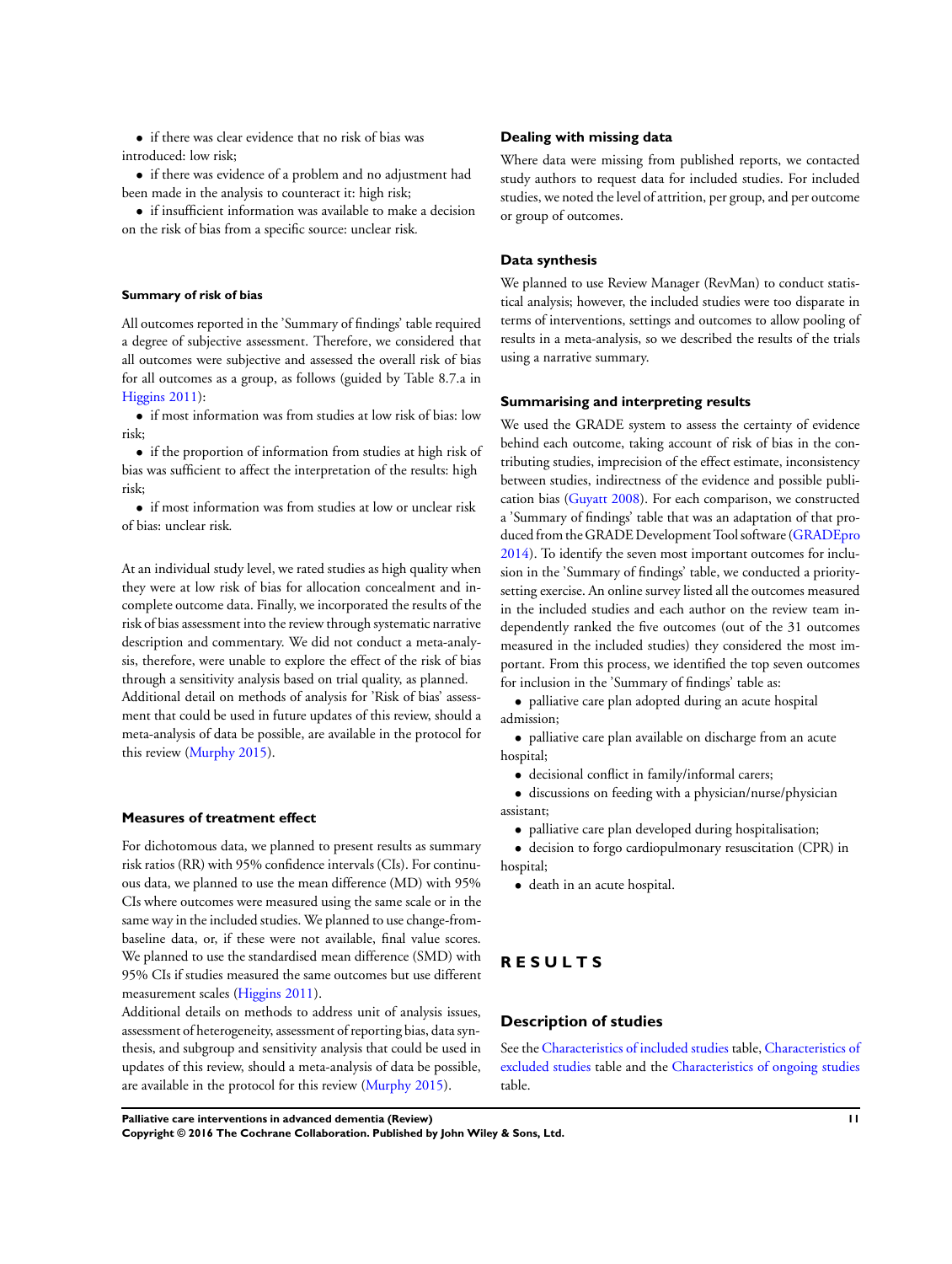# **Results of the search**

We identified 1648 citations with potential for inclusion from our initial electronic search in January 2015 and five citations from other sources. A second search in February 2016 identified a further 157 citations (see [Figure 1](#page-14-0)). After removing duplicates, we screened the titles and abstracts of 1535 citations and excluded 1457 citations. We reviewed the full text of the remaining 78 citations for a more detailed evaluation. We contacted authors of 13 studies to clarify methodological queries, 11 authors responded, one of whom re-analysed data for the purposes of this review [\(Hanson 2011](#page-22-0)). Of the full-text studies reviewed, two studies, each reported in two citations, met our inclusion criteria and were included in the review: one individually randomised controlled trial ([Ahronheim 2000\)](#page-22-0) and one cluster RCT [\(Hanson 2011\)](#page-22-0). We identified no completed quasi-randomised studies, CBAs or ITS.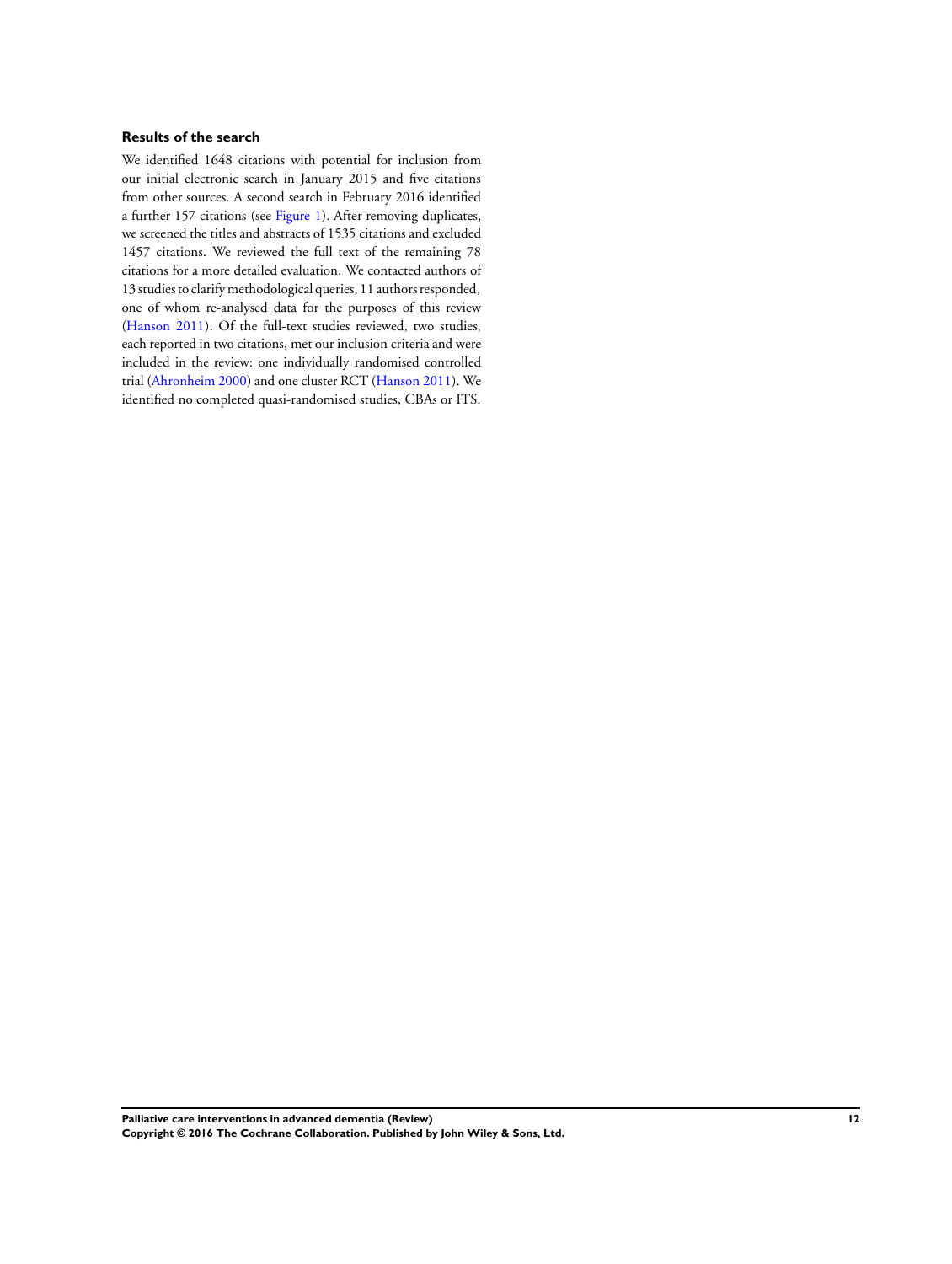<span id="page-14-0"></span>

**Figure 1. Study flow diagram.**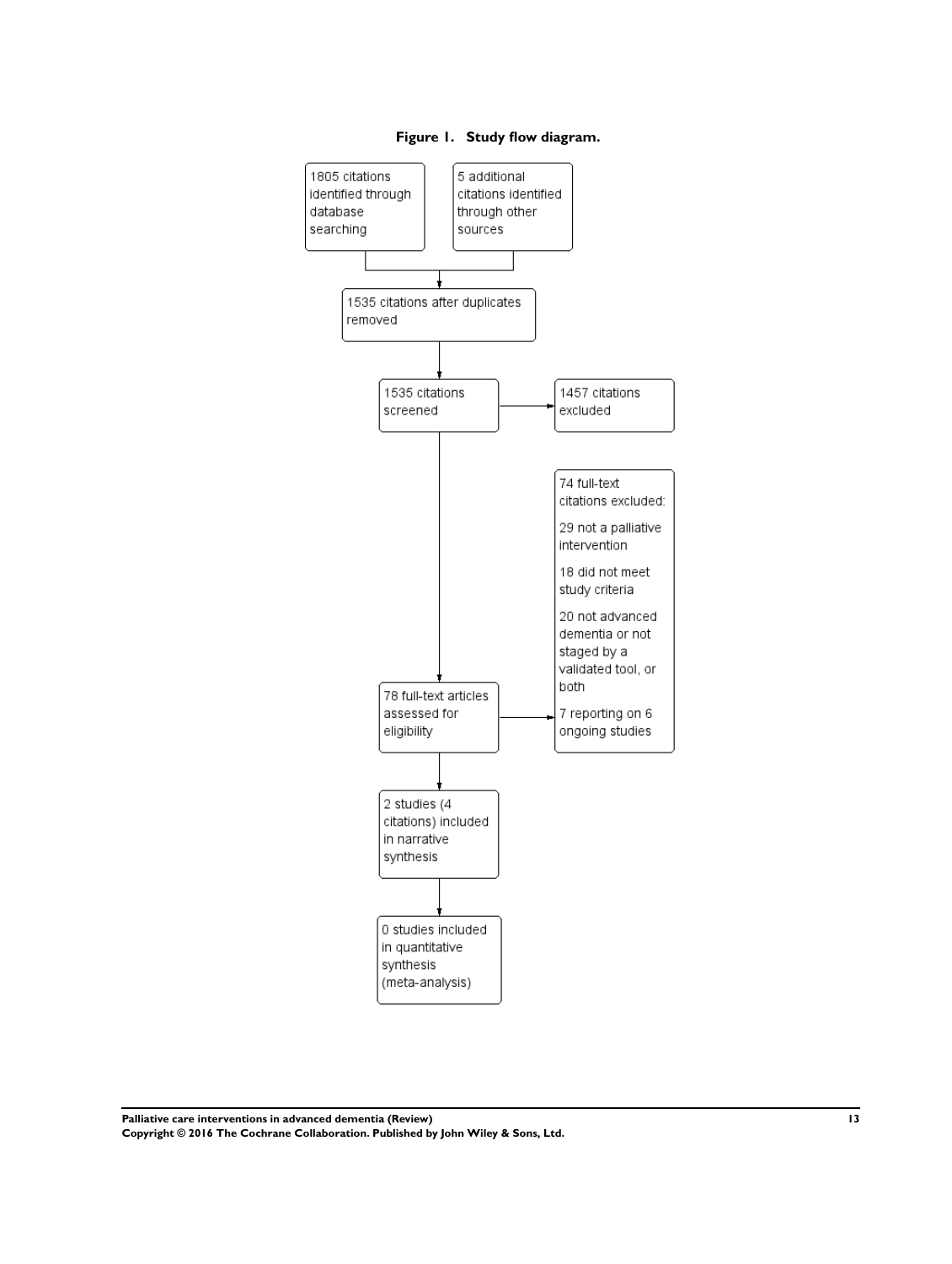### **Included studies**

The individually randomised controlled trial involved 99 participants with advanced dementia ([Ahronheim 2000\)](#page-22-0) and the cluster RCT included 256 dyads, where each person with advanced dementia was recruited with a surrogate decision-maker; 90 dyads in the study population met the advanced dementia criteria of this review ([Hanson 2011](#page-22-0)).

#### **Participants and settings**

The Ahronheim study included people with advanced dementia, staged as FAST 6d-7f, hospitalised for an acute illness [\(Ahronheim](#page-22-0) [2000](#page-22-0)). It was conducted at one acute hospital in the US. The Hanson study included nursing home residents with advanced dementia, staged as GDS 6 or 7, and feeding problems; each resident was enrolled with a surrogate decision maker, defined as the resident's guardian, Health Care Power of Attorney, or the primary family contact and most likely to be involved in clinical decision making [\(Hanson 2011\)](#page-22-0). Of the 256 dyads in the study, 90 residents were staged as GDS 7, thus meeting the criteria for inclusion in this systematic review, and the authors re-analysed the data for this subset of participants for the purposes of this review. The study was conducted in 24 nursing homes in the US.

#### **Characteristics of the interventions**

The Ahronheim study measured the effectiveness of a palliative care team established at the acute hospital, consisting of a clinical nurse specialist and one or more attending geriatrician(s), who also held academic appointments ([Ahronheim 2000](#page-22-0)). The palliative care team visited each person and discussed their management with the primary healthcare team in the hospital on a daily basis during admission, making recommendations with the goal of enhancing each person's comfort. The palliative care team also discussed participant care with surrogates when possible, in person or by telephone. The control group were treated by the primary care team without the input of the palliative care team.

The Hanson study tested whether a decision aid for surrogates of nursing home residents with advanced dementia improved the quality of decision-making about feeding options ([Hanson 2011](#page-22-0)). Surrogates received a structured decision aid providing information about dementia; feeding options, including feeding for comfort near the end of life; and the outcomes, advantages and disadvantages of feeding tubes and assisted oral feeding. The decision aid also discussed the surrogate's role in decision making and the surrogates were encouraged to discuss the decision aid with healthcare providers. Control surrogates received usual care, including any information typically provided by healthcare providers.

#### **Outcome measures**

In the Ahronheim study, outcomes reported included the total and the mean number of admissions, the number of deaths in hospital, the existence of a palliative care plan, with a breakdown on the number of decisions recorded to forgo each of seven lifesustaining treatments, details on the use of nine life-sustaining interventions during admissions and details on the use of four procedures (feeding tubes, mechanical ventilation, tracheostomy and CPR) ([Ahronheim 2000\)](#page-22-0). The outcomes measured in this study focused on the process of care, rather than on the outcomes for the participant or the family/carer.

The primary outcome in the Hanson study was decisional conflict of the surrogate at three months [\(Hanson 2011](#page-22-0)), measured using the validated Decisional Conflict Scale [\(O'Connor 1995](#page-22-0)). Secondary outcomes included knowledge about dementia and feeding options, frequency of feeding discussions between surrogate and care providers and the use of assisted feeding treatments. The primary outcome in this study focused on the family/carer, the secondary outcomes focused mainly on the process of care.

In total, the two studies measured 31 different outcomes and no outcome was measured in both studies.

#### **Excluded studies**

We excluded 74 citations at full-text stage: 29 did not describe a palliative intervention, 18 did not meet study design criteria, 19 either did not include participants with advanced dementia or less than 80% of the participants had advanced dementia and results were not available separately for those with advanced dementia, and one study included participants with dementia but the severity of dementia was not staged by a validated functional scale. The [Characteristics of excluded studies](#page-30-0) table lists details of studies excluded at full-text stage.

In addition, there were seven citations reporting on six ongoing studies meeting the inclusion criteria for this review; data collection was complete in four studies with analysis underway but results not yet available when this review was drafted ([Agar](#page-22-0) [2015](#page-22-0); [Boogaard 2013; Einterz 2014](#page-22-0); [Arcand 2015\)](#page-22-0), and data collection was ongoing in the other two studies ([NCT01774799;](#page-22-0) [NCT02211287](#page-22-0)).

# **Risk of bias in included studies**

For risk of bias assessment (see [Characteristics of included studies](#page-27-0) table), we grouped all outcomes reported in each included study into one group, subjective outcomes, as the measurement of all outcomes was open to some subjectivity. In the Ahronheim study, we judged risk of performance bias as high, and we judged the risk of selection bias as unclear. We also considered there was a high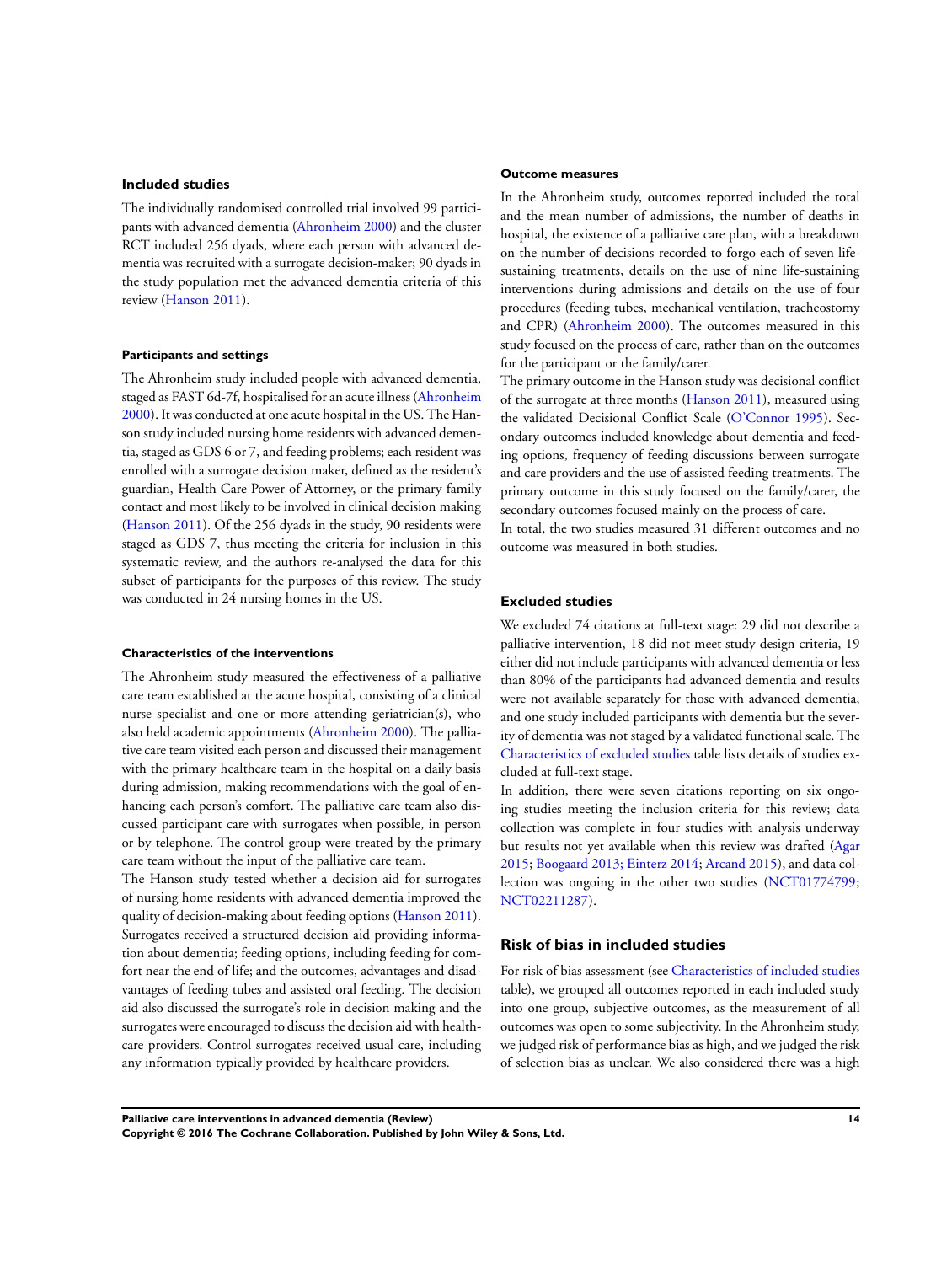risk of contamination bias as intervention and control participants were managed by the same medical team. We judged the risk of detection, attrition and reporting bias as low ([Ahronheim 2000](#page-22-0)). In the Hanson study, we judged the risk of recruitment bias, performance bias and detection bias as high. We judged the risk of selection bias, reporting bias, attrition bias and other biases as low [\(Hanson 2011](#page-22-0)). Figure 2 summarises the risk of bias assessment for both studies.

|  | Figure 2. Risk of bias summary: review authors' judgements about each risk of bias item for each included |
|--|-----------------------------------------------------------------------------------------------------------|
|  | study.                                                                                                    |



**Palliative care interventions in advanced dementia (Review) 15 Copyright © 2016 The Cochrane Collaboration. Published by John Wiley & Sons, Ltd.**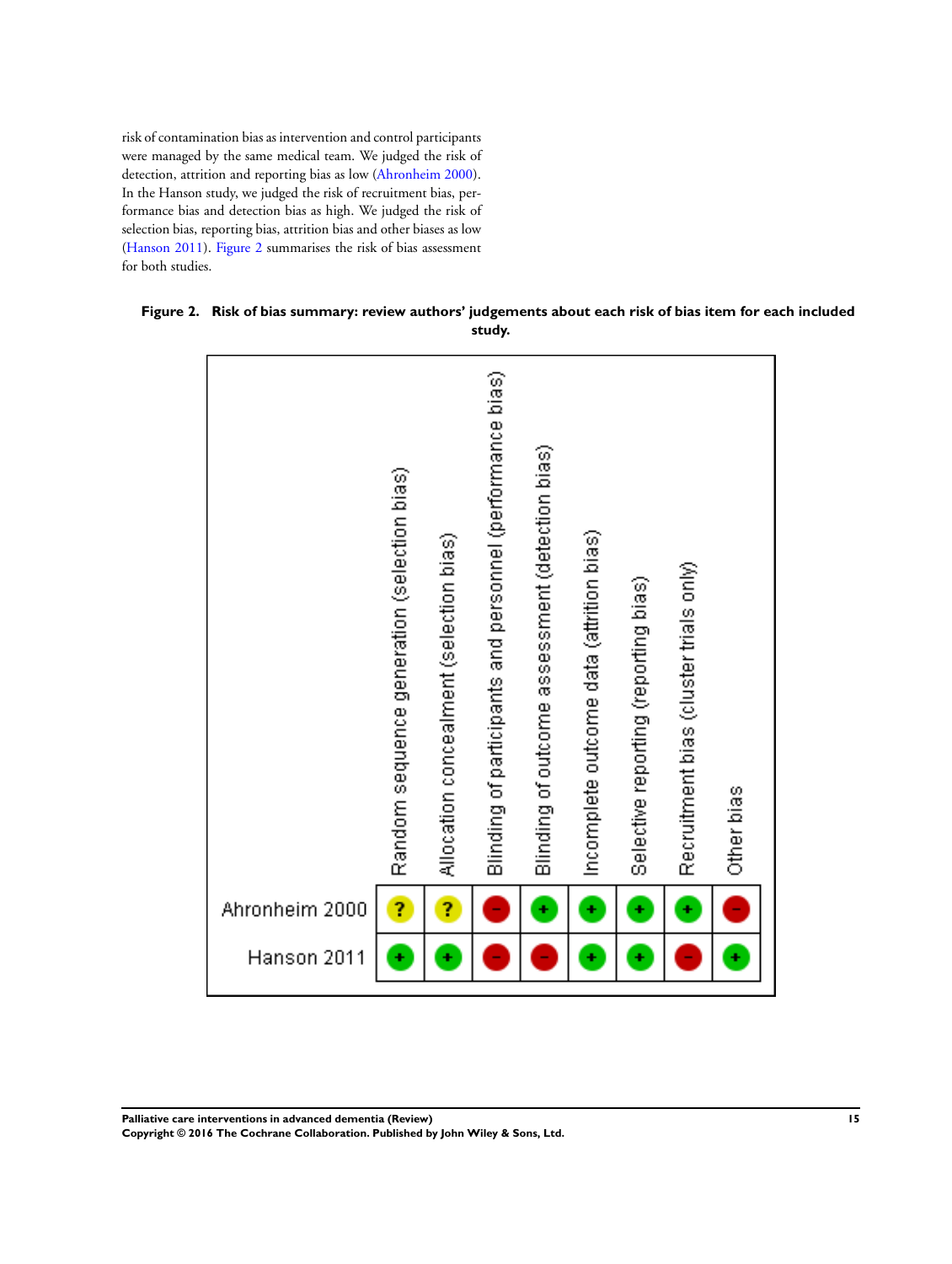### **Effects of interventions**

See: **[Summary of findings for the main comparison](#page-5-0)** [Palliative](#page-5-0) [care team in acute hospital;](#page-5-0) **[Summary of findings 2](#page-18-0)** [Structured](#page-18-0) [decision aid on feeding options](#page-18-0)

We did not pool data due to the heterogeneity between the two trials in terms of the interventions, the outcomes and the times at which the outcomes were measured. For the same reasons, we did not perform subgroup or sensitivity analyses. Instead, the results of the two trials are presented separately.

[Ahronheim 2000](#page-22-0) provided data on the impact of a palliative care team in an acute hospital. Because the data were from a single study with a small sample size, event rates were low for some outcomes, and there was a high risk of performance bias and contamination bias, we judged the certainty of evidence behind all effect estimates as very low (downgraded due to very serious risk of bias for all outcomes, and downgraded for either or both of inconsistency and imprecision, depending on the outcome).

Drawing on data from one study only ([Ahronheim 2000](#page-22-0)), there was evidence that participants allocated to a palliative care team were more likely to have a palliative care plan developed during hospitalisation than participants in the control group (RR 5.84, 95% CI 1.37 to 25.02; 1 trial, 99 participants; [Analysis 1.1](#page-38-0)). Only two participants, both in the intervention group, had a palliative care plan used during hospitalisation, hence we could not draw conclusions about the effect of the intervention on this outcome. The palliative care plan was usually not available until discharge and availability on discharge was more likely in the intervention group (RR 4.50, 95% CI 1.03 to 19.75; 1 trial, 99 participants; [Analysis 1.1\)](#page-38-0).

There was no difference in mortality in hospital between participants allocated to the palliative care team and participants receiving usual care (RR 1.06, 95% CI 0.53 to 2.13; 1 trial, 99 participants; [Analysis 1.2](#page-39-0)). There was no difference in the mean number of hospital admissions per participant between the groups (MD 0.04, 95% CI -0.74 to 0.82; [Analysis 1.3](#page-39-0)).

Data reported suggest that the intervention had no impact on decisions to forgo CPR in hospital or on discharge. Only a small number of decisions were made to forgo treatments other than CPR. There was little use of mechanical ventilation, tracheostomy or CPR in either group. The study reported that participants in the intervention group were less likely to have intravenous therapy during admission, but there was no impact on the use of other lifesustaining treatments, including systemic antibiotics, daily phlebotomy or the number of new feeding tubes inserted. However, data on decisions to forgo CPR and the use of life-sustaining treatments are reported based on the number of admissions rather than the number of participants, thus the effect sizes are more precise than they should be and therefore are not reported here.

One study reported the effect of a decision aid for surrogate decision-makers of nursing home residents with advanced dementia ([Hanson 2011](#page-22-0)). For the purposes of this review, the authors re-analysed the data for 90 study dyads with advanced dementia staged as GDS 7 (35% of total study population), the participant inclusion criterion for the review. Because the data were drawn from a reanalysis of a small subgroup from a single study and the risk of recruitment, performance and detection biases were high, we judged the certainty of the evidence for all outcomes as very low (downgraded due to very serious risk of bias and serious inconsistency).

In this subset, the intervention surrogate decision-makers had lower total scores on the Decisional Conflict Scale (MD -0.30, 95% CI -0.61 to 0.01; 1 trial, 90 participants; [Analysis 2.1](#page-41-0)) and were more likely than controls to discuss feeding options with a physician, nurse practitioner or physician assistant (RR 1.57, 95% CI 0.93 to 2.64; [Analysis 2.2\)](#page-42-0), although in both outcomes the CIs included no difference. A change of 0.3 to 0.4 on the Decisional Conflict Scale is considered a meaningful change [\(O'Connor 1993](#page-22-0)).

Participants whose surrogate decision-makers received the decision aid intervention were more likely to receive a modified diet (RR 1.19, 95% CI 0.31 to 4.54; 1 trial, 90 participants; [Analysis 2.3](#page-42-0)) and were more likely to be on a specialised dysphagia diet (RR 1.30, 95% CI 1.09 to 1.56; [Analysis 2.3](#page-42-0)). The intervention had no impact on the use of other assisted oral feeding techniques. No surrogates in either group had made an explicit choice for or against a feeding tube at three months.

**Palliative care interventions in advanced dementia (Review) 16 Copyright © 2016 The Cochrane Collaboration. Published by John Wiley & Sons, Ltd.**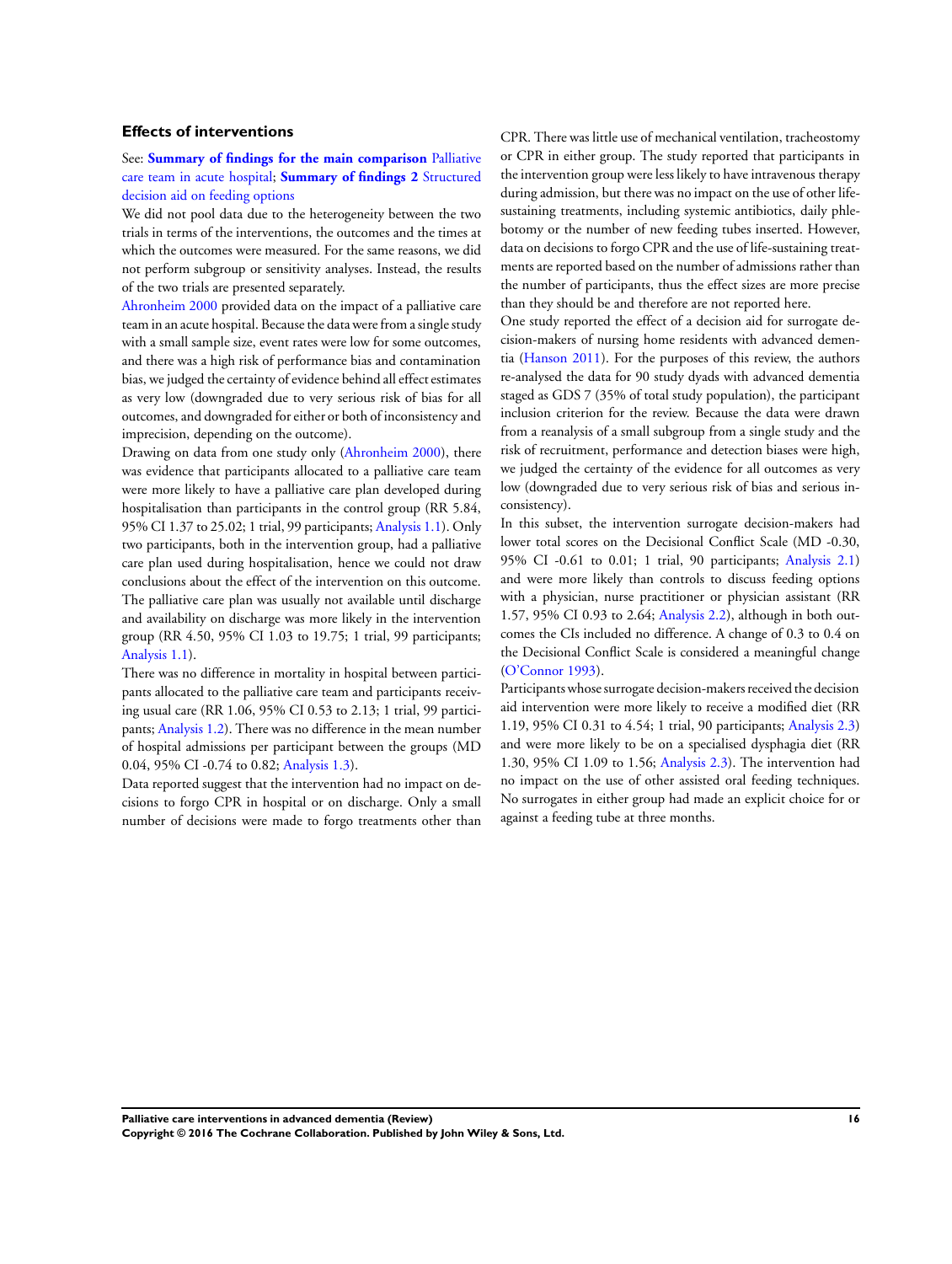# <span id="page-18-0"></span>ADDITIONAL SUMMARY OF FINDINGS *[\[Explanation\]](http://www.thecochranelibrary.com/view/0/SummaryFindings.html)*

## **Structured decision aid on feeding options**

**Patient or population:** people with advanced dementia**Setting:** nursing homes **Intervention:** structured decision aid on feeding options**Comparison:** usual care

**Outcomes**3 **Anticipated absolute effects\* (95% CI) Relative effect (95% CI)No of participants(studies)Certainty of the evi-Commentsdence (GRADE)Risk with usual care Risk with structured decision aid on feedingoptions**Decisional conflict in The mean decisional The mean decisional family/carers assessed conflict in family/car- conflict in family/carwith: Decisional Con-ers was 1.93 on the De-ers in the intervention flict Scale Scale from 0 to 100, lower indicates less decisional conflict Follow-up: mean 3monthscisional Conflict Scale group was 0.3 lower on the Decisional Conflict Scale (0.61 lower to 0. 01 higher)- 90 (1 RCT) $\bigoplus$ Very low  $1,2$ Only <sup>a</sup> subset of the study population met the review inclusion criteria, so re-analysis of data from subset requiredDiscussion on feeding Study population with physician/ nurse/ physician assistant Follow-up: mean 3months RR 1.57 (0.93 to 2.64)90 (1 RCT)⊕∩∩∩ Very low  $1,2$ Only <sup>a</sup> subset of the study population met the review inclusion criteria, so re-analyse of data from subset required $31.8$  per 100  $50.0$  per 100  $(29.6 \text{ to } 84.0)$ 

\***The risk in the intervention group** (and its 95% confidence interval) is based on the assumed risk in the comparison group and the **relative effect** of the intervention (and its 95% CI).

**CI:** confidence interval; **RCT:** randomised controlled trial; **RR:** risk ratio.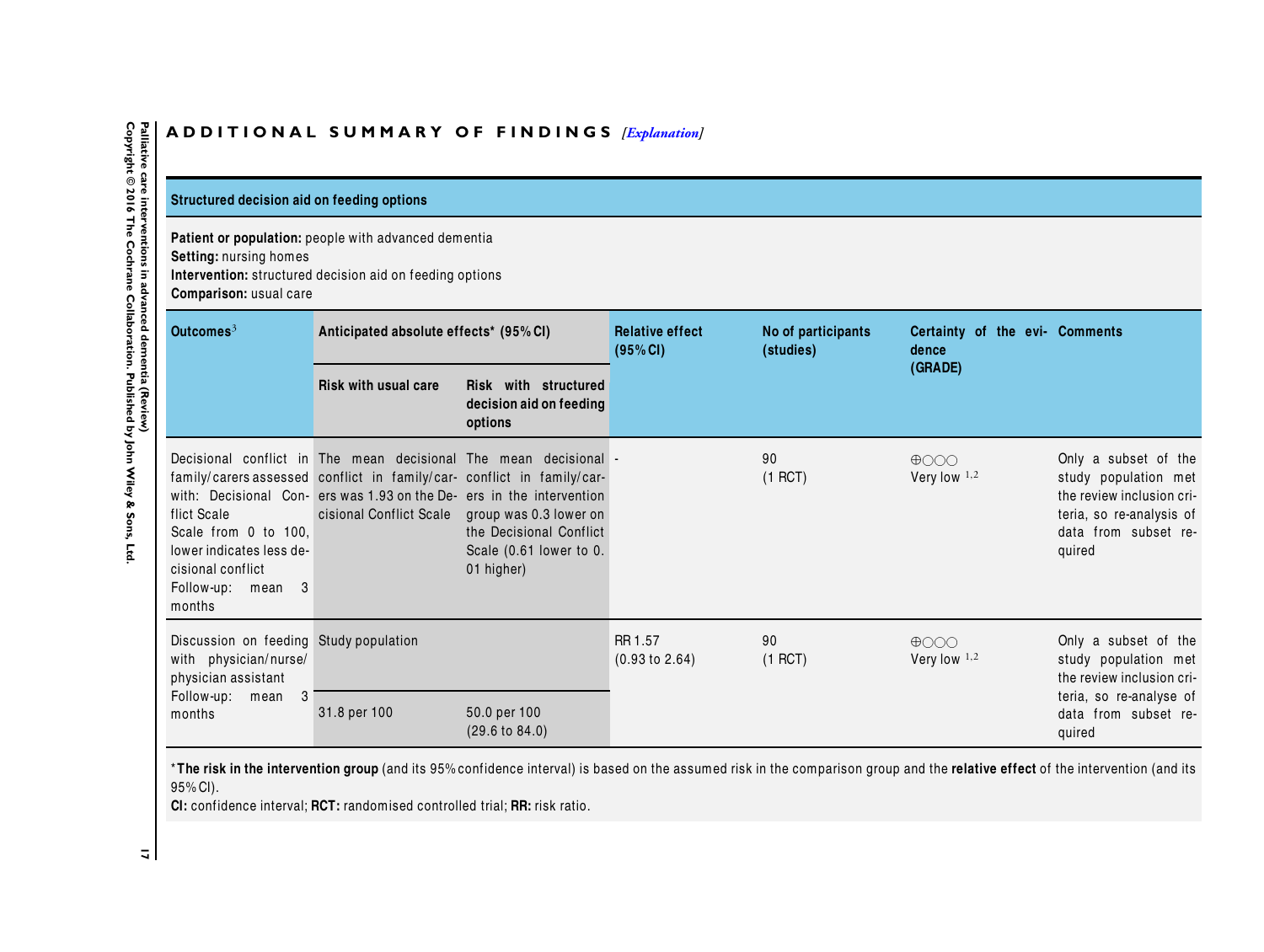# **GRADE Working Group grades of evidence**

**High certainty:** We are very confident that the true effect lies close to that of the estimate of the effect

**M oderate certainty:** We are moderately confident in the effect estimate: The true effect is likely to be close to the estimate of the effect, but there is <sup>a</sup> possibility that it is substantially different

**Low certainty:** Our confidence in the effect estimate is limited: The true effect may be substantially different from the estimate of the effect

**Very low certainty:** We have very little confidence in the effect estimate: The true effect is likely to be substantially different from the estimate of effect

 $^{\rm 1}$  Downgraded one level for serious risk of bias (high risk of bias due to lack of blinding of participants and of outcome assessors).

 $^{\rm 2}$  Downgraded two levels for very serious imprecision (small sample size and wide confidence intervals).

 $^3$  This 'Summary of findings' table shows only outcomes measured in this comparison.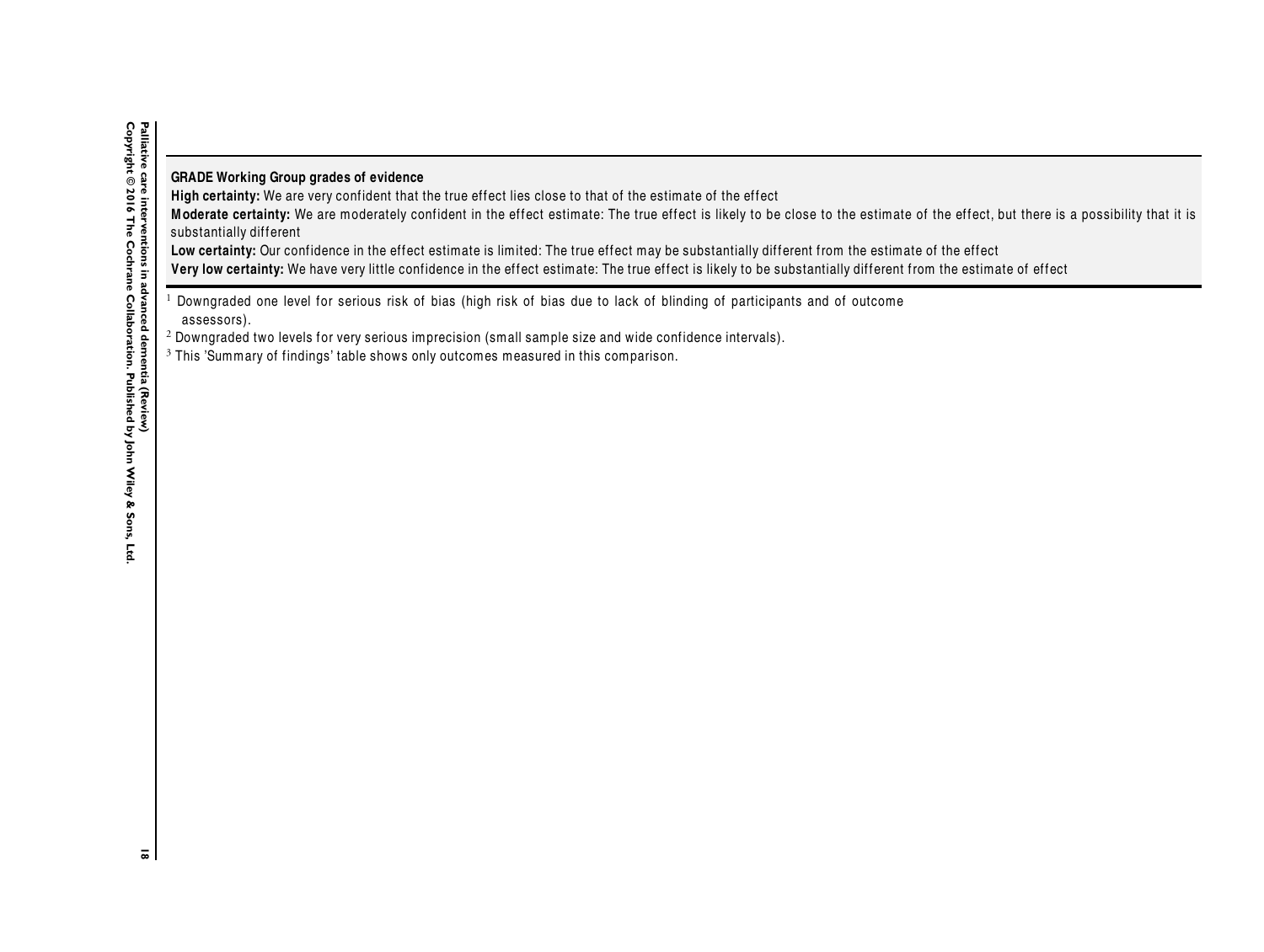# **D I S C U S S I O N**

### **Summary of main results**

The primary aim of this review was to assess the effect of palliative care interventions in advanced dementia. We included two trials. Although the populations in the two included studies were similar, differences between the interventions and the outcomes measured meant that it was not possible to conduct a meta-analysis, that is, to pool data meaningfully across the two studies. One study assessed the effect of a palliative care team in an acute hospital [\(Ahronheim](#page-22-0) [2000](#page-22-0)), the other study assessed the impact of a decision aid on the quality of decision-making about feeding options by surrogate decision-makers of nursing home residents with advanced dementia [\(Hanson 2011\)](#page-22-0). The [Hanson 2011](#page-22-0) study required a reanalysis of the study data to include only data pertaining to a subset of the study population that met the inclusion criteria of this systematic review.

While one study reported that with a palliative care team intervention in acute hospitals, participants in the intervention group were more likely to have a palliative care plan, the numbers were small and the palliative care plan was typically not in place until discharge ([Ahronheim 2000](#page-22-0)). It was also less likely that intravenous therapy was used in participants in the intervention group during hospitalisation but the intervention did not impact the use of any other life-sustaining treatments or procedures.

In the second study, data for the subset of participants meeting the review definition of advanced dementia was reanalysed ([Hanson](#page-22-0) [2011](#page-22-0)). From the reanalysis of this subset, we found some evidence that a decision aid helps to reduce decisional conflict in surrogates and leads to increased discussions between surrogates and healthcare providers on feeding options, but there was significant uncertainty about both of these results. However, the original study, drawing on data from the full study population, provided stronger evidence that the intervention has a positive impact for both of these outcomes, which gives us more confidence that there is a true effect. The decision aid also resulted in more residents with advanced dementia being on a specialised dysphagia diet.

# **Overall completeness and applicability of evidence**

The number of included studies, the variation in the interventions and settings of the two included studies and the fact that it was not possible to conduct a meta-analysis of data for any outcome provided insufficient evidence to assess the effect of palliative care interventions in advanced dementia. The two included trials give an indication of the range of outcomes that have been measured to date but it is not possible to have a meaningful discussion on outcomes based on only two trials.

The definition of advanced dementia for this review led to the exclusion of some quality studies conducted on a more general

population of people with dementia, but our definition does retain a focus on the most vulnerable people with dementia. The latter are a particularly important group given their proximity to death and their need for palliative interventions across a range of activities. They are also a vulnerable group given the difficulty of communication that occurs with advanced dementia and of being understood by care providers even when non-verbal communication is attempted. The existing lack of data on optimal palliative care interventions to meet the needs of this special population highlights the importance of research focused on this population, despite the challenges.

The fact that there are six ongoing studies at the time of this review indicates an increased interest in this area by researchers and possibly a recognition by ethics committees of the importance of conducting research in vulnerable populations. There are also signs of a growing convergence in the outcomes that are being measured, which means that the results will be more comparable, with potential to conduct a meta-analysis on some outcomes.

We had planned to use the Bausewein model *domains and dimensions of outcome measures in palliative care* to report on the outcomes measured in the included studies and to analyse separately outcomes for the person with advanced dementia, outcomes related to family or carers and outcomes related to quality of care [\(Bausewein 2011\)](#page-22-0). However, due to the low number of studies included and the diversity in outcomes measured, this was not possible. It is worth noting that one study focused entirely on process of care outcomes [\(Ahronheim 2000](#page-22-0)), while the primary outcome in the [Hanson 2011](#page-22-0) study related to the family and the secondary outcomes in this study focused mainly on process of care outcomes. However, the six ongoing studies suggest that there is a growing focus on outcomes of relevance to the person with advanced dementia, for example, comfort in dying and comfort at end of life, and of relevance to the family/carer, for example, satisfaction with care, measured using the End-of-Life-in Dementia (EOLD) suite of measurement tools ([Volicer 2001](#page-22-0)).

# **Quality of the evidence**

Very little high quality work has been completed exploring palliative care interventions in advanced dementia. This review included only two trials, with 189 people with advanced dementia. A meta-analysis of the data was not possible, due to variations in the interventions, the settings and the outcomes measured. One study had a small sample size and the number of events was very small. The second study required a reanalysis of a subset of the participants in the original study to include only those participants who met the inclusion criteria for this review, resulting in a small sample size that was no longer powered to measure the primary outcome. We downgraded the evidence from both studies by two due to risk of bias and downgraded the evidence because of other factors. Therefore, the certainty of evidence reported in this review is very low.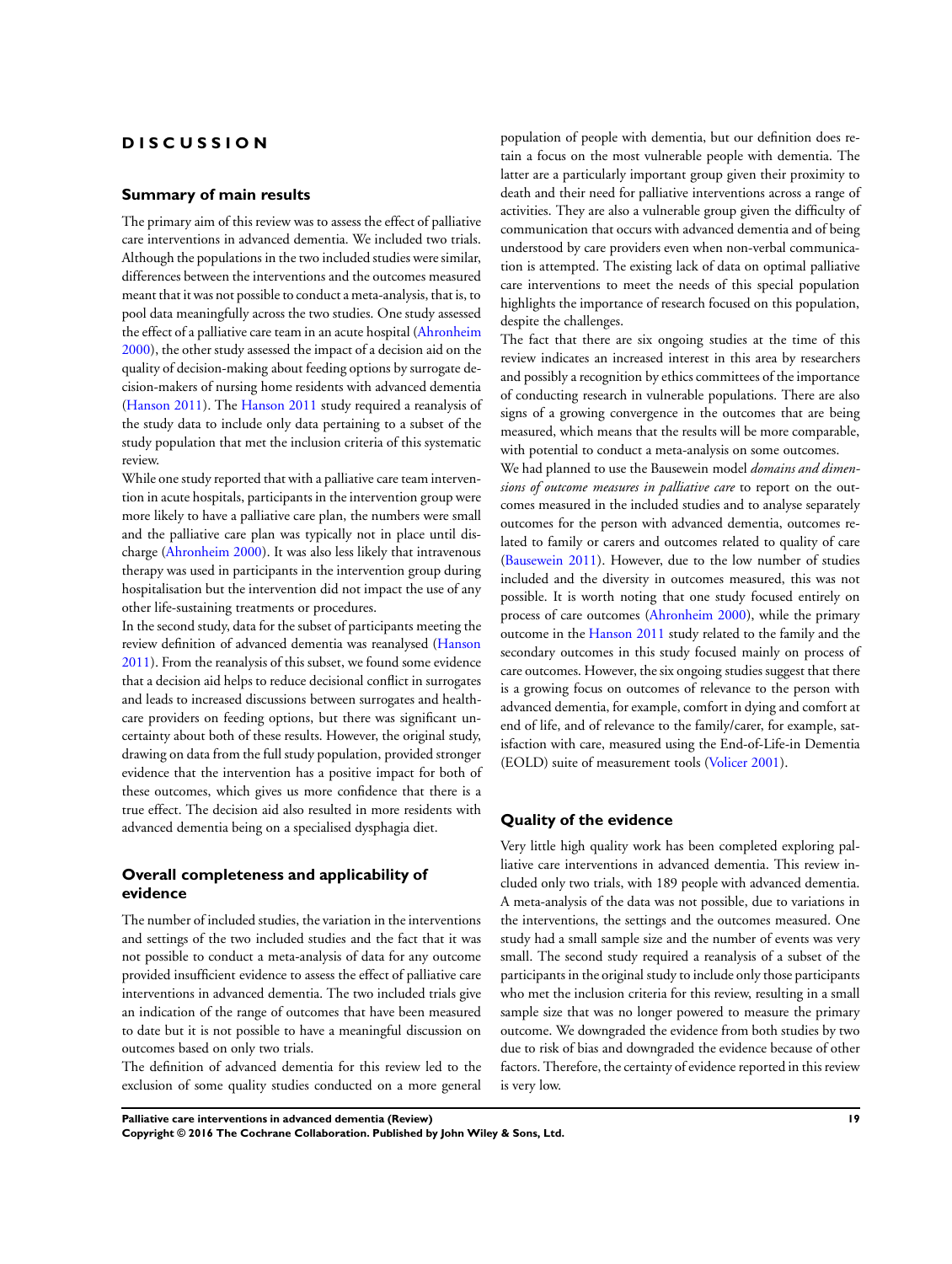# **Potential biases in the review process**

This review was conducted as outlined in the *Cochrane Handbook for Systematic Reviews of Interventions* ([Higgins 2011](#page-22-0)); therefore, the introduction of bias during the review process was minimised. We are confident that the search strategy identified all relevant studies. Some bias may have been introduced by limiting the reanalysis of data in the [Hanson 2011](#page-22-0) study to a subset of the original study outcomes but the reanalysis was conducted long after study end specifically for this review.

# **Limitations of this review**

The limitations of this work are related to the small number of studies that met the criteria for inclusion in the review. Quite simply, there has been a dearth of work on palliative care interventions for people with advanced dementia. There are many reasons for so few studies, but an important consideration is the relatively low priority given to palliative care for people with advanced dementia, making it difficult to even imagine different forms of interventions, let alone implement and evaluate them. Methodological issues in respect of randomisation and outcome measures may have also inhibited work in this important area. This may now be changing, given the potential publication of six new studies in this area in the near future, making it possible to conduct more complete reviews, including meta-analyses.

# **A U T H O R S ' C O N C L U S I O N S**

# **Implications for practice**

[Ahronheim 2000](#page-22-0) advised targeting people with advanced dementia before transfer to acute hospital to allow for discussion on goals of care in a less urgent environment. However, there is a growing consensus internationally that palliative care should be provided across the full continuum of care and across a range of conditions [\(Davies 2004; UK End of Life Care Strategy 2008; Cahill 2012;](#page-22-0) [WHO 2012\)](#page-22-0), and people with advanced dementia are still dying in acute hospitals in many countries [\(Houttekier 2010\)](#page-22-0)*.* Therefore, we should not abandon efforts to introduce a palliative care approach with these people when they are admitted to acute hospitals, if an advance care plan is not already in place.

However, very little high quality work has been completed exploring palliative care interventions in advanced dementia. We found only two included studies for this review, with variation in the interventions and in the settings that made it impossible to conduct a meta-analysis of data for any outcome. Thus, we conclude that there is insufficient evidence to assess the effect of palliative care interventions in advanced dementia. The fact that there are

six ongoing studies at time of this review indicates an increased interest in this area by researchers, which is welcome and needed.

# **Implications for research**

The results of the Hanson study suggest that it is worthwhile to further investigate the use of the decision aids among surrogates of people with advanced dementia [\(Hanson 2011](#page-22-0)). It is also evident that high-quality studies of many different palliative care interventions in all settings are required to improve palliative care delivered to people with advanced dementia. The Ahronheim study reminds us of the need to include the acute hospital setting [\(Ahronheim](#page-22-0) [2000](#page-22-0)). Because insufficient evidence is currently available, research is required to identify what the nature of these interventions should be.

Palliative care researchers face many challenges, including the vulnerability of the population from which study participants are recruited; the difficulty in assessing the risks and benefits of participating in the research; and issues around consent, emotional distress and randomisation [\(Krouse 2004\)](#page-22-0). These challenges are exacerbated when the focus is on people with advanced dementia, particularly related to communication, capacity and appropriate outcome measures. Therefore, there is a need to conduct methodological research to develop best practice guidelines for research in this area.

There is also a clear need for the development of a core outcome set for palliative care for people with advanced dementia. Developing a core outcome set will need to take account of the personhood of people with dementia, including holistic measures that incorporate standard measures such as pain and quality of life alongside functioning and capabilities assessment. This will, in turn, require increased collaboration and interdisciplinary work, bringing together not just clinicians from psychiatry, geriatrics and palliative care, but also expertise in pain management, communication (verbal and non-verbal), psychology, social gerontology, health economics and even philosophy.

# **A C K N O W L E D G E M E N T S**

We acknowledge Professor Laura Hanson and her team who have kindly reanalysed study data to include a subset of their study population for the purposes of this review. We acknowledge numerous authors we contacted who provided clarification on the methodology of their studies. We would also like to thank Anna Noel-Storr for conducting the electronic search and helping to screen the citations identified by the second search and Sue Marcus, editor of the Cochrane Dementia and Cognitive Improvement Group for her support. The lead author was supported by a Cochrane Fellowship funded by the Health Research Board, Ireland.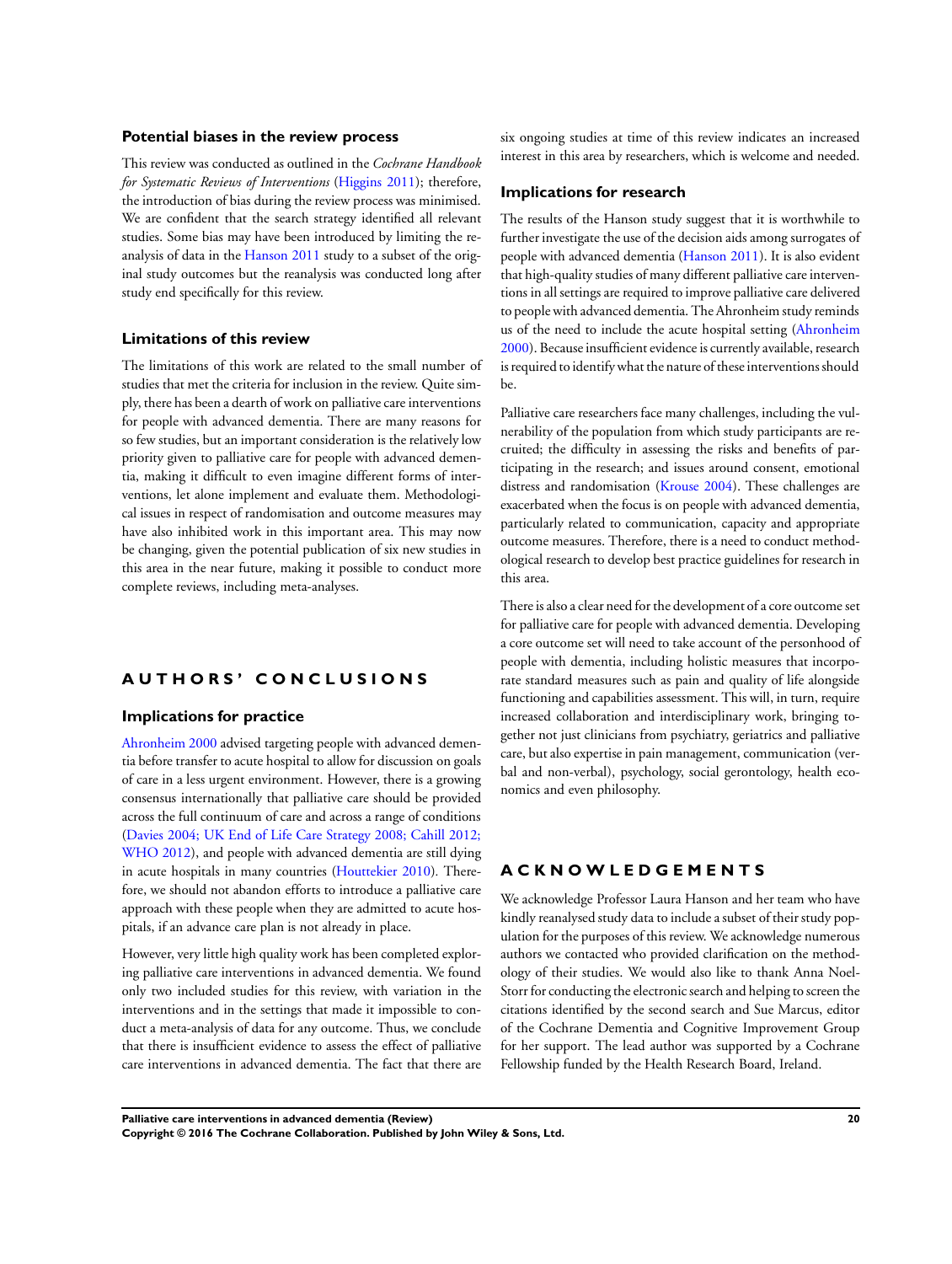# **R E F E R E N C E S**

### <span id="page-22-0"></span>**References to studies included in this review**

#### **Ahronheim 2000** *{published data only}*

<sup>∗</sup> Ahronheim JC, Morrison RS, Morris J, Baskin S, Meier DE. Palliative care in advanced dementia: a randomized controlled trial and descriptive analysis. *Journal of Palliative Medicine* 2000;**3**(3):265–73. [4479311] Baskin SA, Morris J, Ahronheim JC, Meier DE, Morrison

RS. Barriers to obtaining consent in dementia research: implications for surrogate decision-making. *Journal of American Geriatric Society* 1998;**46**(3):287–90. [4479312]

### **Hanson 2011** *{published and unpublished data}*

<sup>∗</sup> Hanson LC, Carey TS, Caprio AJ, Lee TJ, Ersek M, Garrett J, et al. Improving decision making for feeding options in advanced dementia: a randomized, controlled trial. *Journal of the American Geriatric Society* 2011;**59**(11): 2009–16. [4479314]

Hanson LC, Gilliam R, Lee TJ. Successful clinical trial research in nursing homes: the improving decision-making study. *Clinical Trials* 2010;**7**(6):735–43. [4479315]

### **References to studies excluded from this review**

#### **Bergh 2012** *{published data only}*

Bergh S, Selbaek G, Engedal K. Discontinuation of antidepressants in people with dementia and neuropsychiatric symptoms (DESEP study): double blind, randomised, parallel group, placebo controlled trial. *BMJ* 2012;**344**:e1566. [4479317]

# **Bonner 2014** *{published data only}*

Bonner G, Wang E, Wilkie D, Ferrans C, Dancy B, Watkins Y. Advance care treatment plan (ACT-Plan) for African American family caregivers: a pilot study. *Dementia* 2014; **13**(1):79–95. [4479319]

### **Burns 2009** *{published data only}*

Burns A, Bernabei R, Bullock R, Cruz Jentoft AJ, Frölich L, Hock C, et al. Safety and efficacy of galantamine (Reminyl) in severe Alzheimer's disease (the SERAD study): a randomised, placebo-controlled, double-blind trial. *Lancet Neurology* 2009;**8**(1):39–47. [4479321]

### **De Deyn 2004** *{published data only}*

De Deyn PP, Mart n-Carrasco M, Deberdt W, Jeandel C, Hay DP, Feldman PD. Olanzapine versus placebo in the treatment of psychosis with or without associated behavioral disturbances in patients with Alzheimer's disease. *International Journal of Geriatric Psychiatry* 2004;**19**: 115–26. [4479323]

#### **Devanand 2012** *{published data only}*

Devanand DP, Mintzer J, Schultz SK, Andrews HF, Sultzer DL, de la Pena D. Relapse risk after discontinuation of risperidone in Alzheimer's disease. *New England Journal of Medicine* 2012;**367**(16):1497–507. [4479325]

#### **Finkel 1995** *{published data only}*

Finkel SI, Lyons JS, Anderson RL, Sherrell K. A randomized, placebo-controlled trial of thiothixene in agitated, demented nursing home patients. *International Journal of Geriatric Psychiatry* 1995;**10**:129–36. [4479327]

#### **Fleischhacker 1986** *{published data only}*

Fleischhacker WW, Buchgeher A, Schubert H. Memantine in the treatment of senile dementia of the Alzheimer type. *Progress in Neuro-Psychopharmacology & Biological Psychiatry* 1986, (1):87–93. [4479329]

# **Grossberg 2013** *{published data only}*

Grossberg GT, Manes F, Allegri RF, Gutierrez-Robledo LM, Gloger S, Xie L, et al. The safety, tolerability, and efficacy of once-daily memantine (28 mg): a multinational, randomized, double-blind, placebo-controlled trial in patients with moderate-to-severe Alzheimer's disease taking cholinesterase inhibitors. *CNS Drugs* 2013;**27**:469–78. [4479331]

#### **Hager 2014** *{published data only}*

Hager K, Baseman AS. Nye JS, Brashear HR, Han J, Sano M, et al. Effects of galantamine in a 2-year, randomized, placebo-controlled study in Alzheimer's disease. *Neuropsychiatric Disease and Treatment* 2014;**10**: 391–401. [4479333]

#### **Iwasaki 2007** *{published data only}*

Iwasaki K, Kato S, Monma Y, Niu K, Ohrui T, Okitsu R, et al. A pilot study of Banxia Houpu Tang, a traditional Chinese medicine, for reducing pneumonia risk in older adults with dementia. *Journal of the American Geriatric Society* 2007;**55**:2035–40. [4479335]

### **Kovach 1996** *{published data only}*

Kovach CR, Wilson SA, Noonan PE. The effects of hospice interventions on behaviors, discomfort, and physical complications of end stage dementia nursing home residents. *American Journal of Alzheimer's Disease* 1996;**11** (4):7–15. [4479337]

#### **Kovach 2006** *{published data only}*

Kovach CR, Logan BR, Noonan PE, Matovina Schlidt A, Smerz J, Simpson M, et al. Effects of the Serial Trial intervention on discomfort and behavior of nursing home residents with dementia. *American Journal of Alzheimer's Disease & Other Dementias* 2006;**21**(3):247–55. [4479339]

### **Kovach 2012** *{published data only}*

Kovach CR, Simpson MR, Joosse L, Logan BR, Noonan PE, Reynolds SA, et al. Comparison of the effectiveness of two protocols for treating nursing home residents with advanced dementia. *Research in Gerontological Nursing* 2012;**5**(4):251–63. [4479341]

### **Mintzer 2006** *{published data only}*

Mintzer J, Greenspan A, Caers I, van Hove I, Kushner S, Weiner M, et al. Risperidone in the treatment of psychosis of Alzheimer disease: results from a prospective clinical trial. *American Journal of Geriatric Psychiatry* 2006;**14**(3):280–91. [4479343]

#### **Navratilova 2007** *{published data only}*

Navratilova M, Jarkovsky J, Ceskova E, Leonard B, Sobotka L. Alzheimer disease: malnutrition and nutritional support.

**Palliative care interventions in advanced dementia (Review) 21**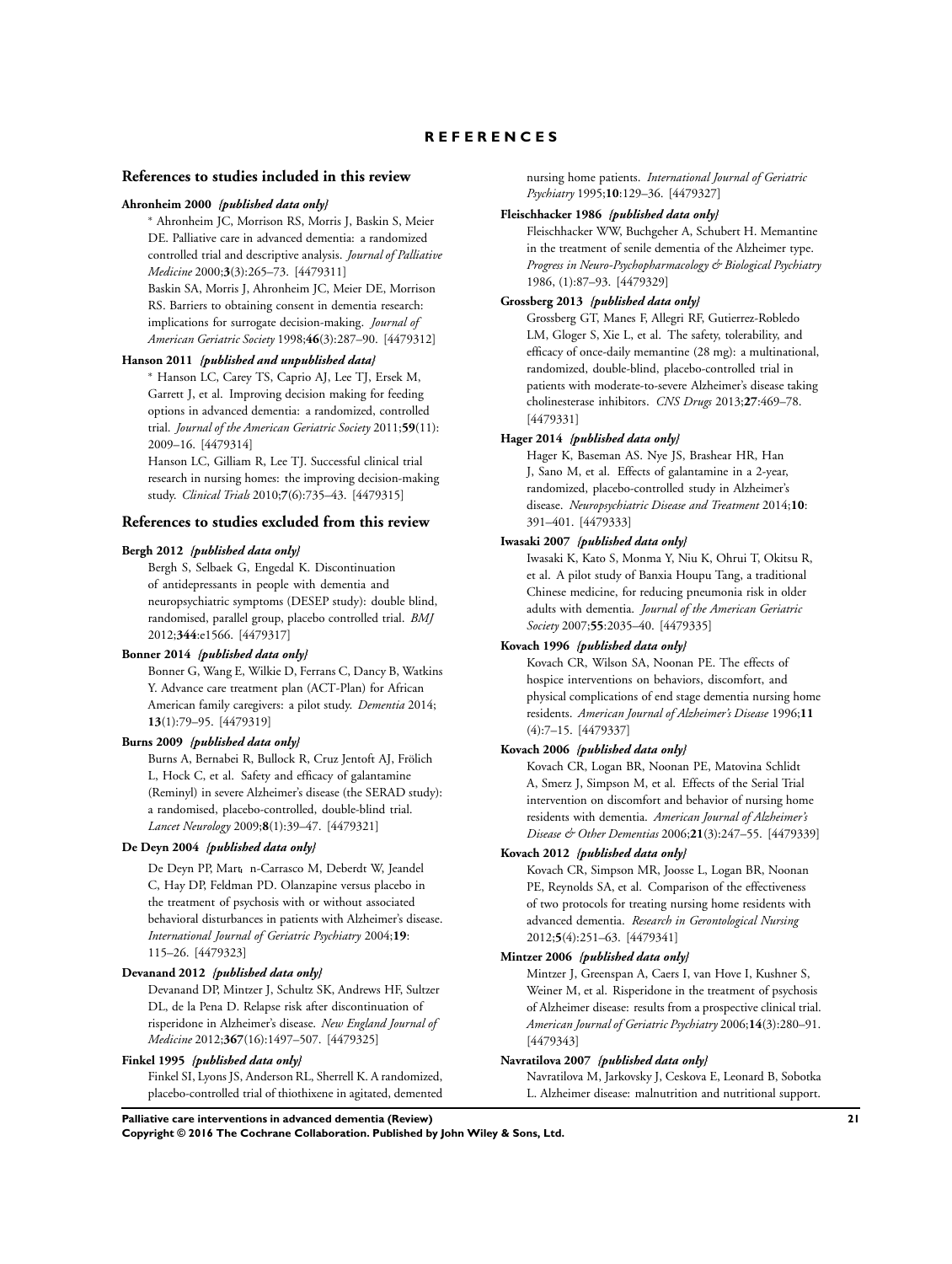*Clinical and Experimental Pharmacology and Physiology* 2007;**34**:S11–3. [4479345]

#### **NCT00921297** *{published data only}*

NCT00921297. Cataract removal and Alzheimer's disease. clinicaltrials.gov/show/NCT00921297 Date first received: 15 June 2009. [4479347]

#### **Reinhardt 2004** *{published data only}*

Reinhardt JP, Chichin D, Posner L, Kassabian S. Vital conversations with family in the nursing home: preparation for end-stage dementia care. *Journal of Social Work in Endof-Life & Palliative Care* 2014;**10**(2):112–26. [4479349]

## **Shin 2013** *{published data only}*

Shin CS. A randomized placebo-controlled trial of quetiapine for the treatment of behavioral and psychological symptom of dementia in Alzheimer's disease patients. *Journal of the Neurological Sciences* 2013:e294–5. [4479351]

### **Street 2000** *{published data only}*

Street JS, Clark WS, Gannon KS, Cummngs JL, Bymaster FP, Tamura RN, et al. Olanzapine treatment of psychotic and behavioral symptoms in patients with Alzheimer's disease in nursing care facilities. *Archives of General Psychiatry* 2000;**57**(10):968–76. [4479353]

# **References to ongoing studies**

#### **Agar 2015** *{published data only}*

Agar M, Beattie E, Luckett T, Phillips J, Luscombe G, Goodall S, et al. Pragmatic cluster randomised controlled trial of facilitated family case conferencing compared with usual care for improving end of life care and outcomes in nursing home residents with advanced dementia and their families: the IDEAL study protocol. *BioMed Central Palliative Care* 2015;**14**:63. [4479355]

### **Arcand 2015** *{published data only}*

Arcand M, Verreault R, Mission L. A successful intervention to improve quality of end-of-life care (QOC) and quality of dying (QOD) for patients with advanced dementia. European Association for Palliative Care World Conference Abstracts; 2015 May 8-10; Copenhagen, Denmark. 2015. [4479357]

#### **Boogaard 2013** *{published data only}*

Boogaard JA, van Soest-Poortvliet MA, Anema JR, Achterberg WP, Hertogh CMPM, de Vet HCW, et al. Feedback on end-of-life care in dementia: the study protocol of the FOLlow-up project. *BioMed Central Palliative Care* 2013;**12**:29. [4479359]

### **Einterz 2014** *{published data only}*

Einterz SF, Gilliam R, Lin F-C, McBride JM, Hanson LC. Development and testing of a decision aid on goals of care for advanced dementia. *Journal of American Medical Directors Association* 2014;**15**(4):251–55. [4479361]

### **NCT01774799** *{published data only}*

NCT01774799. Educational video to improve nursing home care in end-stage dementia (EVINCE). www.clinicaltrials.gov/ct/show/NCT01774799 Date first received: 21 January 2013. [4479363]

#### **NCT02211287** *{published data only}*

NCT02211287. Promoting informed decision making through advance care planning. www.clinicaltrials.gov/ct2/ show/NCT02211287 Date first received: 6 August 2014. [4479365]

# **Additional references**

#### **Allan 2014**

Allan K, Killick J. Communication and relationships: an inclusive social world. In: Downs M, Bowers B editor(s). *Excellence in Dementia Care: Research into Practice*. 2nd Edition. McGraw Hill Education, Open University Press, 2014:240–56.

### **Allen 2003**

Allen RS, Kwak J, Lokken KL, Haley WE. End-of life issues in the context of Alzheimer's disease. *Alzheimers Care Quarterly* 2003;**4**(4):312–30.

#### **Alzheimer's Association 2014**

Alzheimer's Association. 2014 Alzheimer's disease facts and figures. *Alzheimer's & Dementia* 2014;**10**(2):e47–92.

### **Australian Government 2006**

Australian Government Department of Health and Ageing. Guidelines for a palliative approach in residential aged care. Enhanced version - May 2006. www.nhmrc.gov.au/ ˙files˙nhmrc/publications/attachments/pc29.pdf (accessed 14 March 2014).

#### **Bausewein 2011**

Bausewein C, Daveson B, Benalia H, Simon ST, Higginson IJ. Outcome measurement in palliative care: the essentials. 2011. www.eapcnet.eu/LinkClick.aspx?fileticket=- T62WTgTHtU%3d&tabid=1577 (accessed 13 August 2014).

### **Brayne 2006**

Brayne C, Gao L, Dewey M, Matthews FE, Medical Research Council Cognitive Function and Ageing Study Investigators. Dementia before death in ageing societies the promise of prevention and the reality. *PLoS Medicine* 2006;**3**(10):e397.

#### **Brookmeyer 2002**

Brookmeyer R, Corrada MM, Curriero FC, Kawas C. Survival following a diagnosis of Alzheimer disease. *Archives of Neurology* 2002;**59**(11):1764–7.

#### **Brown 2012**

Brown MA, Sampson EL, Jones L, Barron AM. Prognostic indicators of 6-month mortality in elderly people with advanced dementia: a systematic review. *Palliative Medicine* 2012;**27**(5):389–400.

#### **Cahill 2012**

Cahill S, O'Shea E, Pierce M. Creating excellence in dementia care: a research review for Ireland's National Dementia Strategy. 2012. www.icsg.ie/sites/www.icsg.ie/files/personfiles/ creating˙excellence˙in˙dementia˙care2012˙0.pdf. Dublin, (accessed 1 Dec 2016).

**Palliative care interventions in advanced dementia (Review) 22 Copyright © 2016 The Cochrane Collaboration. Published by John Wiley & Sons, Ltd.**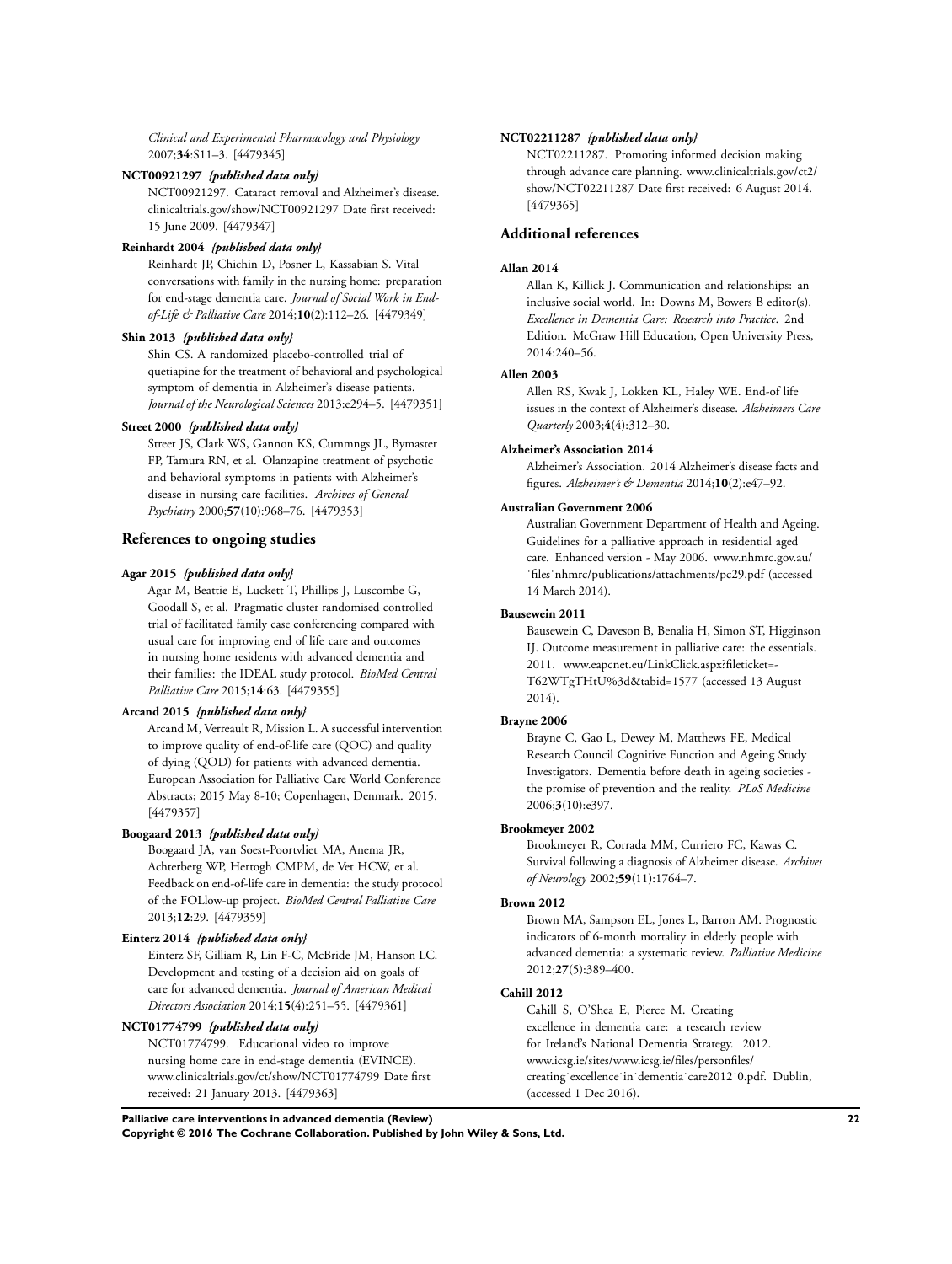### **Candy 2012**

Candy B, Jones L, Varagunam M, Speck P, Tookman A, King M. Spiritual and religious interventions for well-being of adults in the terminal phase of disease. *Cochrane Database of Systematic Reviews* 2012, Issue 5. [DOI: 10.1002/ 14651858.CD007544.pub2]

# **Capon 2007**

Capon A, Pavoni N, Mastromattei A, Di Lallo D. Pressure ulcer risk in long-term units: prevalence and associated factors. *Journal of Advanced Nursing* 2007;**58**(3):263–72.

#### **Chan 2016**

Chan RJ, Webster J. End-of-life care pathways for improving outcomes in caring for the dying. *Cochrane Database of Systematic Reviews* 2016, Issue 2. [DOI: 10.1002/ 14651858.CD008006.pub3]

#### **D'Agata 2008**

D'Agata E, Mitchell SL. Patterns of antimicrobial use among nursing home residents with advanced dementia. *Archives of Internal Medicine* 2008;**168**(4):357–62.

#### **Davies 2004**

Davies E, Higginson IJ (editors). *Better Palliative Care for Older People*. Copenhagen: World Health Organization, Regional Office for Europe, 2004.

#### **Di Giulio 2008**

Di Giulio P, Toscani F, Villani D, Brunelli C, Gentile S, Spadin P. Dying with advanced dementia In long-term care geriatric institutions: a retrospective study. *Journal of Palliative Medicine* 2008;**11**(7):1023–8.

#### **EAPC 1998**

European Association for Palliative Care. Definition of palliative care. www.eapcnet.eu/Corporate/AbouttheEAPC/ Definitionandaims.aspx. Europe, 1998 (last accessed 5 January 2016).

# **Engelberg 2006**

Engelberg R, Downey L Curtis JR. Psychometric characteristics of a quality of communication questionnaire assessing communication about end-of-life care. *Journal of Palliative Medicine* 2006;**9**(5):1086–1098.

#### **EPOC 2013**

Cochrane Effective Practice and Organisation of Care (EPOC) Group. What study designs should be included in an EPOC review?. epoc.cochrane.org/sites/epoc.cochrane.org/files/uploads/ EPOC%20Study%20Designs%20About.pdf (accessed 8 April 2014).

### **Gill 2010**

Gill TM, Gahbauer EA, Han L, Allore HG. Trajectories of disability in the last year of life. *New England Journal of Medicine* 2010;**362**(13):1173–80.

#### **Givens 2010**

Givens JL, Jones RN, Shaffer ML, Kiely DK, Mitchell SL. Survival and comfort after treatment of pneumonia in advanced dementia. *Archives of Internal Medicine* 2010;**170** (13):1102–7.

#### **Gomes 2013**

Gomes B, Calanzani N, Curiale V, McCrone P, Higginson IJ. Effectiveness and cost-effectiveness of home palliative care services for adults with advanced illness and their caregivers. *Cochrane Database of Systematic Reviews* 2013, Issue 6. [DOI: 10.1002/14651858.CD007760.pub2]

# **GRADEpro 2014 [Computer program]**

McMaster University. GRADEpro. Hamilton (ON): McMaster University, 2014.

#### **Guyatt 2008**

Guyatt GH, Oxman AD, Vist GE, Kunz R, Falck-Ytter Y, Alonso-Coello P, et al. GRADE Working Group. GRADE: an emerging consensus on rating quality of evidence and strength of recommendations. *BMJ* 2008;**336**(7650): 924–6.

#### **Hall 2011**

Hall S, Kolliakou A, Davies EA, Froggatt K, Higginson IJ. Interventions for improving palliative care for older people living in nursing care homes. *Cochrane Database of Systematic Reviews* 2011, Issue 3. [DOI: 10.1002/ 14651858.CD007132.pub2]

#### **Higgins 2011**

Higgins JPT, Green S (editors). Cochrane Handbook for Systematic Reviews of Interventions Version 5.1.0 (updated March 2011). The Cochrane Collaboration, 2011. Available from www.cochrane-handbook.org.

# **Higginson 2003**

Higginson IJ, Finlay IG, Goodwin DM, Hood K, Edwards AG, Cook A, et al. Is there evidence that palliative care teams alter end-of-life experiences of patients and their caregivers?. *Journal of Pain and Symptom Management* 2003; **25**(2):150–68.

#### **Houttekier 2010**

Houttekier D, Cohen J, Bilsen J, Addington-Hall J, Onwuteaka-Philipsen BD, Deliens L. Place of death of older persons with dementia. A study in five European countries. *Journal of the American Geriatric Society* 2010;**58**(4):751–6.

#### **Hubbard 2002**

Hubbard G, Cook A, Tester S, Downs M. Beyond words: older people with dementia using and interpreting nonverbal behaviour. *Journal of Aging Studies* 2002;**16**:155–67.

#### **Hughes 1982**

Hughes CP, Berg L, Danziger WL, Coben LA, Martin RL. A new clinical scale for the staging of dementia. *British Journal of Psychiatry* 1982;**140**:566–72.

#### **Kim 2005**

Kim KY, Yeaman PA, Keene RL. End-of-life care for persons with Alzheimer's disease. *Psychiatric Services* 2005;**56**(2): 139–41.

### **Krouse 2004**

Krouse RS, Rosenfeld KE, Grant M, Aziz N, Byock I, Sloan J, et al. Palliative care research: issues and opportunities. *Cancer Epidemiology Biomarkers and Prevention* 2004;**13**: 337–9.

**Palliative care interventions in advanced dementia (Review) 23**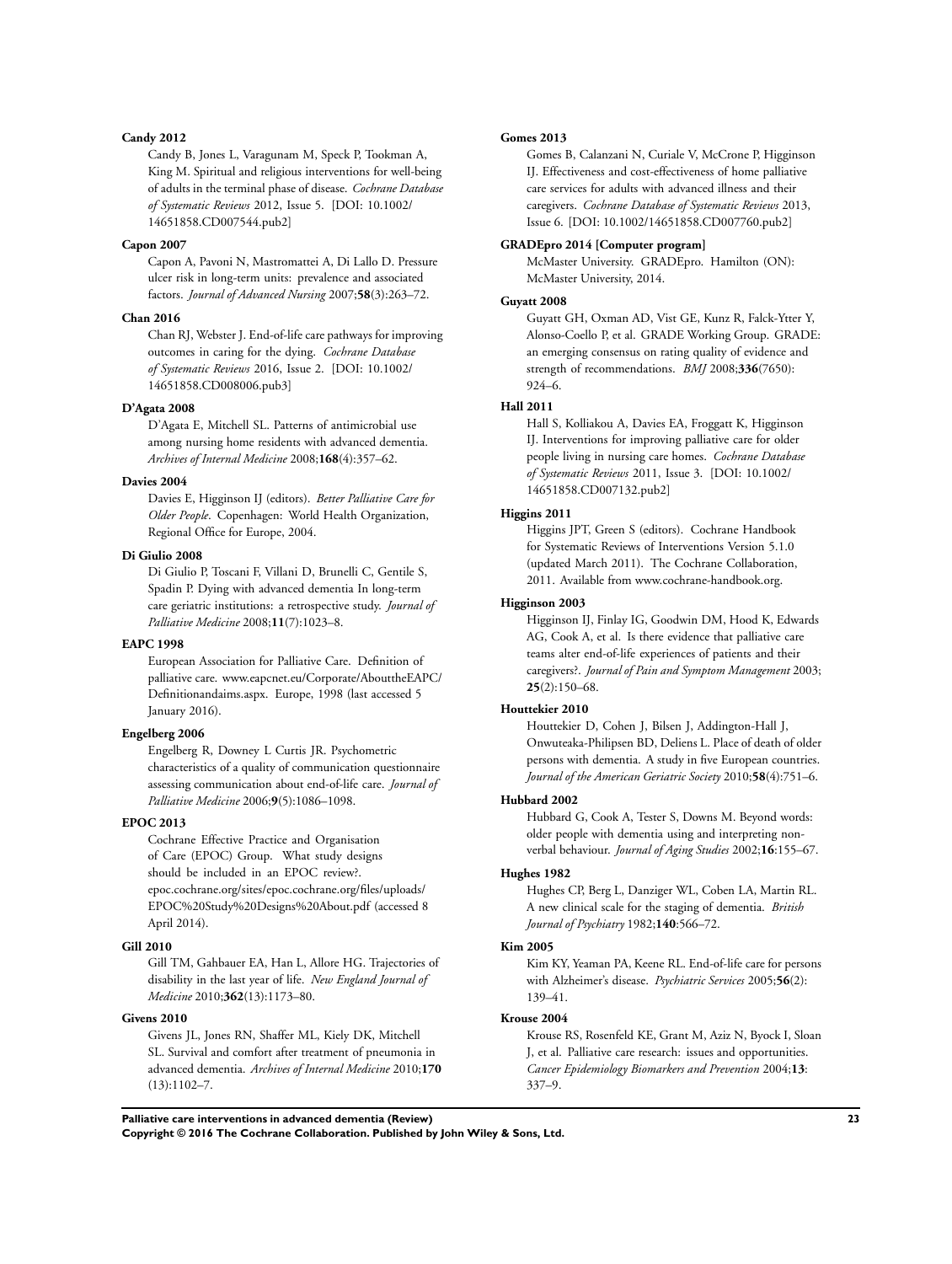### **Lamas 2012**

Lamas D, Rosenbaum L. Painful inequities - palliative care in developing countries. *New England Journal of Medicine* 2012;**366**(3):199–201.

#### **Mitchell 2004**

Mitchell SL, Morris JN, Park PS, Fries BE. Terminal care for persons with advanced dementia in the nursing home and home care settings. *Journal of Palliative Medicine* 2004; **7**(6):808–16.

#### **Mitchell 2007**

Mitchell SL, Kiely DK, Miller SC, Conor SR, Spence C, Teno JM. Hospice care for patients with dementia. *Journal of Pain and Symptom Management* 2007;**34**(1):7–16.

#### **Mitchell 2009**

Mitchell SL, Teno JM, Kiely DK, Shaffer ML, Jones RN, Prigerson HG, et al. The clinical course of advanced dementia. *New England Journal of Medicine* 2009;**361**(16): 1529–38.

#### **Mitchell 2012**

Mitchell SL, Black BS, Ersek M, Hanson LC, Miller SC, Sachs GA, et al. Advanced dementia: state of the art and priorities for the next decade. *Annals Internal Medicine* 2012;**156**(1 Pt 1):45–51.

# **Morrison 2000a**

Morrison RS, Siu AL. Survival in end-stage dementia following acute illness. *JAMA* 2000;**284**(1):47–52.

### **Morrison 2000b**

Morrison RS, Siu AL. A comparison of pain and its treatment in advanced dementia and cognitively intact patients with hip fracture. *Journal in Pain and Symptom Management* 2000;**19**(4):240–8.

### **National Council for Palliative Care 2006**

National Council for Palliative Care. *Exploring Palliative Care for People with Dementia: a Discussion Document*. London: National Council for Palliative Care, 2006:1–23.

#### **O'Connor 1993**

O'Connor AM. User manual - Decisional Conflict Scale, 1993 [updated 2010]. decisionaid.ohri.ca/docs/develop/ User˙Manuals/UM˙Decisional˙Conflict.pdf (accessed 26 November 2016).

#### **O'Connor 1995**

O'Connor AM. Validation of a decisional conflict scale. *Medical Decision Making* 1995;**15**(1):25–30.

#### **Parker 2011**

Parker D, Hodgkinson B. A comparison of palliative care outcome measures used to assess the quality of palliative care provided in long-term care facilities: a systematic review. *Palliative Medicine* 2011;**25**(1):5–20.

### **Prince 2013**

Prince M, Bryce R, Albanese E, Wimo A, Ribeiro W, Ferri CP. The global prevalence of dementia: a systematic review and meta-analysis. *Alzheimers & Dementia* 2013;9(1):63-75 e2.

#### **Reisberg 1982**

Reisberg B, Ferris SH, de Leon MJ, Crook T. The Global Deterioration Scale for assessment of primary degenerative dementia. *American Journal of Psychiatry* 1982;**139**(9): 1136–9.

#### **Reisberg 1988**

Reisberg B. Functional assessment staging (FAST). *Psychopharmacology Bulletin* 1988;**24**(4):653–9.

#### **RevMan 2014 [Computer program]**

The Nordic Cochrane Centre, The Cochrane Collaboration. Review Manager (RevMan). Version 5.3. Copenhagen: The Nordic Cochrane Centre, The Cochrane Collaboration, 2014.

#### **Ryan 2012**

Ryan T, Gardiner C, Bellamy G, Gott M, Ingleton C. Barriers and facilitators to the receipt of palliative care for people with dementia: the views of medical and nursing staff. *Palliative Medicine* 2012;**26**(7):879–86.

#### **Scherder 2005**

Scherder E, Oosterman J, Swaab D, Herr K, Ooms M, Ribbe M, et al. Recent developments in pain in dementia. *BMJ* 2005;**330**(7489):461–4.

#### **Shaji 2009**

Shaji KS. Dementia care in developing countries: the road ahead. *Indian Journal of Psychiatry* 2009;**51**(Suppl 1):S5–7.

# **Shuster 2000**

Shuster JL Jr. Palliative care for advanced dementia. *Clinics in Geriatric Medicine* 2000;**16**(2):373–86.

#### **Torke 2010**

Torke AM, Holtz LR, Hui S, Castelluccio P, Connor S, Eaton MA, et al. Palliative care for patients with dementia: a national survey. *Journal of the American Geriatric Society* 2010;**58**(11):2114–21.

### **UK End of Life Care Strategy 2008**

Department of Health, London. UK End of Life Care Strategy, 2008. www.gov.uk/government/ uploads/system/uploads/attachment˙data/file/136431/ End˙of˙life˙strategy.pdf (accessed 28 November 2016).

# **van der Steen 2014**

van der Steen JT, Radbruch L, Hertogh CM, de Boer ME, Hughes JC, Larkin P, et al. White paper defining optimal palliative care in older people with dementia: a Delphi study and recommendations from the European Association for Palliative Care. *Palliative Medicine* 2014;**28**(3):197–209.

#### **Volicer 1994**

Volicer L, Collard A, Hurley A, Bishop C, Kern D, Karon S. Impact of special care unit for patients with advanced Alzheimer's disease on patients' discomfort and costs. *Journal of the American Geriatric Society* 1994;**42**(6): 597–603.

### **Volicer 2001**

Volicer L, Hurley AC, Blasi ZV. Scales for the evaluation of end-of-life care in dementia. *Alzheimer Disease and Associated Disorders* 2001;**15**(4):194–200.

**Palliative care interventions in advanced dementia (Review) 24**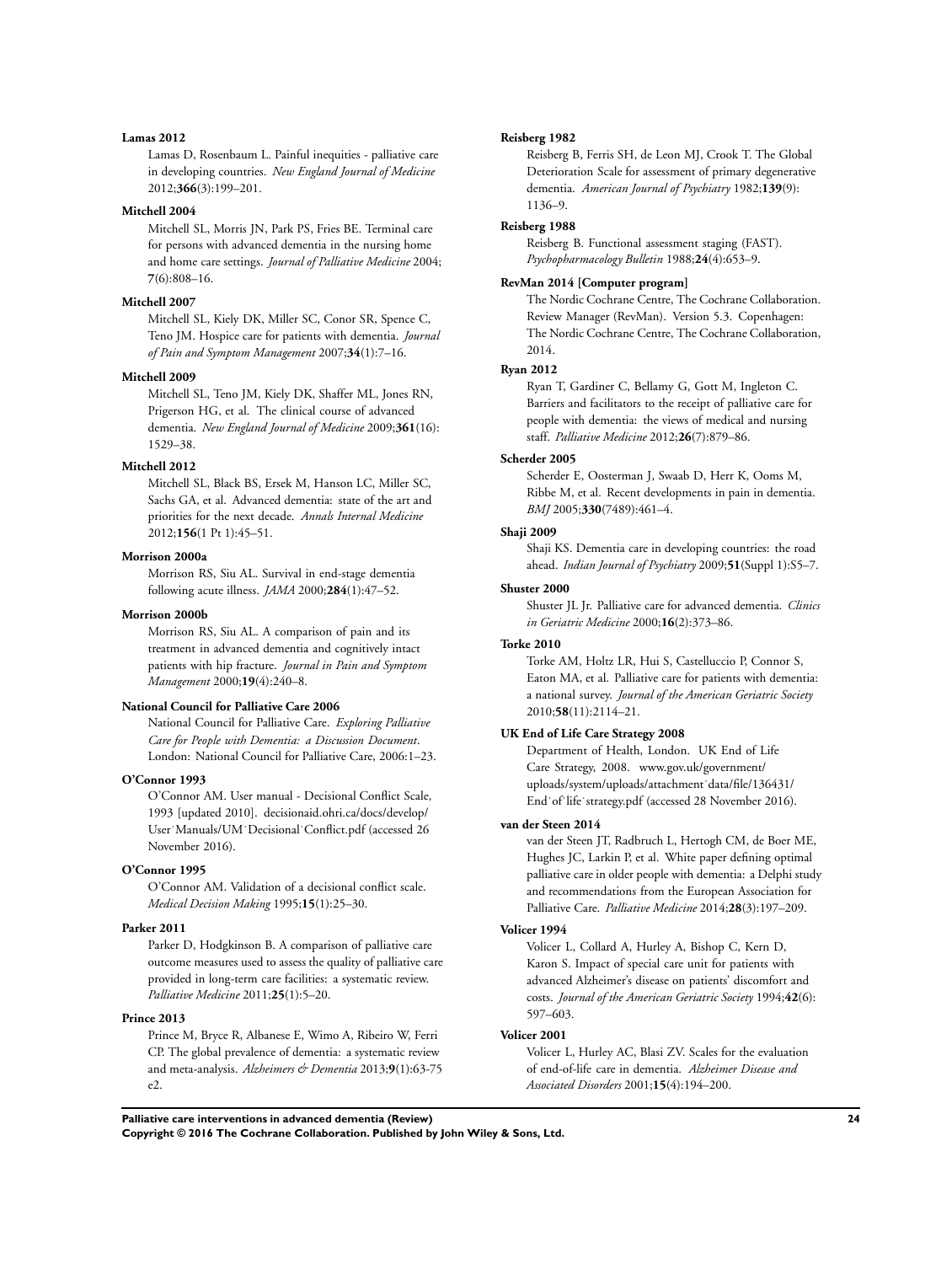## **WHO 2012**

World Health Organization. Dementia: a public health priority. apps.who.int/iris/bitstream/10665/75263/1/ 9789241564458˙eng.pdf?ua=1 (accessed 8 April 2014).

# **References to other published versions of this review**

# **Murphy 2015**

Murphy E, Froggatt K, Connolly S, O'Shea E, Sampson EL, Casey D, Devane D. Palliative care interventions in advanced dementia. *Cochrane Database of Systematic Reviews* 2015, Issue 2. [DOI: 10.1002/14651858.CD011513]

∗ *Indicates the major publication for the study*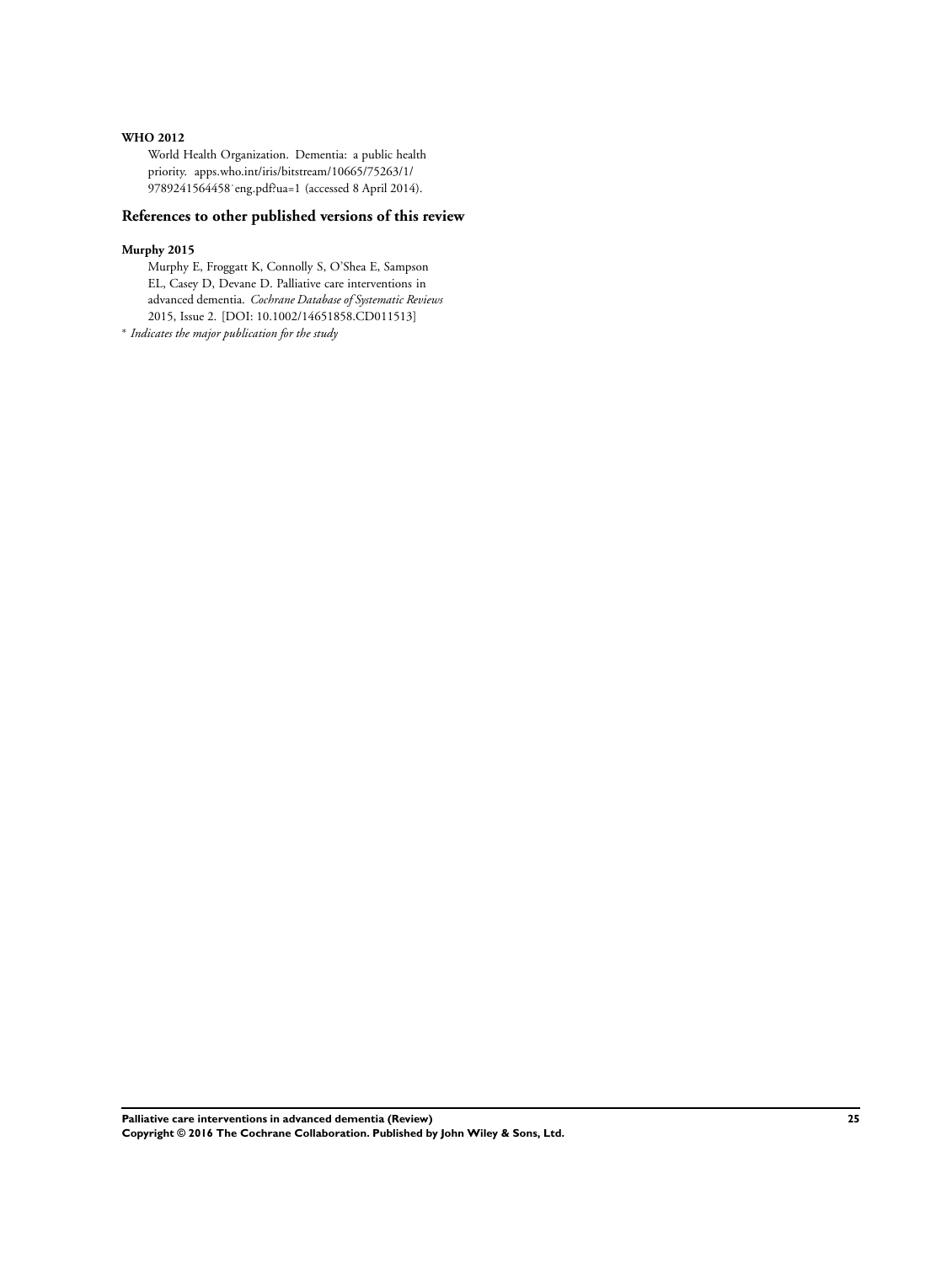# <span id="page-27-0"></span>**CHARACTERISTICS OF STUDIES**

# **Characteristics of included studies** *[ordered by study ID]*

# **[Ahronheim 2000](#page-22-0)**

| Methods       | Randomised controlled trial, randomisation at the level of the individual, conducted<br>over a 3-year period in 1 acute hospital in New York, US                                                                                                                                                                                                                                                                                                                                                                                                                                                                                                                                                                                                                                                                                                                                                                                                                                                                                                                                                                                                                                                                                                                                                                                                                            |
|---------------|-----------------------------------------------------------------------------------------------------------------------------------------------------------------------------------------------------------------------------------------------------------------------------------------------------------------------------------------------------------------------------------------------------------------------------------------------------------------------------------------------------------------------------------------------------------------------------------------------------------------------------------------------------------------------------------------------------------------------------------------------------------------------------------------------------------------------------------------------------------------------------------------------------------------------------------------------------------------------------------------------------------------------------------------------------------------------------------------------------------------------------------------------------------------------------------------------------------------------------------------------------------------------------------------------------------------------------------------------------------------------------|
| Participants  | 99 participants with advanced dementia, staged as FAST 6d or greater, hospitalised for<br>an acute illness. 48 in intervention group, 51 in control group                                                                                                                                                                                                                                                                                                                                                                                                                                                                                                                                                                                                                                                                                                                                                                                                                                                                                                                                                                                                                                                                                                                                                                                                                   |
| Interventions | Intervention: a palliative care team was established in the hospital, consisting of an<br>experienced clinical nurse specialist and $\geq 1$ attending geriatrician(s), who also held<br>academic appointments. The palliative care team conducted a palliative consultation for<br>each participant, visited the participant and discussed participant management with the<br>primary healthcare team in the hospital on a daily basis. The palliative care team also<br>met with family carers or other surrogates when they were available and attempted to<br>arrange meetings after hours or by telephone<br>The goal of the intervention was to enhance participant comfort. During consultation,<br>options discussed included:<br>• avoidance of non-palliative procedures<br>· avoidance of mechanical constraints<br>· administration of pain medication for painful manoeuvres, e.g. ulcer debridement<br>· rehabilitation methods e.g. repositioning, massage<br>• counselling of surrogates and care providers about participant's rights and<br>surrogates responsibilities as decision makers<br>• alternate planning, e.g. forgoing life-sustaining treatments, discharge to hospice,<br>discharge with palliative care plans and avoidance of re-hospitalisation.<br>Control: treatment by primary care team without the input of the palliative care team |
| Outcomes      | Number of admissions, length of stay and number of deaths in hospital<br>Number of non-palliative procedures and interventions<br>Decisions to forgo life-sustaining treatments<br>Decision to adopt a palliative care plan, during hospitalisation and on discharge                                                                                                                                                                                                                                                                                                                                                                                                                                                                                                                                                                                                                                                                                                                                                                                                                                                                                                                                                                                                                                                                                                        |
| <b>Notes</b>  | 1 additional participant was randomised but lost to the study (discharged from the<br>hospital within 24 hours of randomisation) and not included in the analysis<br>This study was supported by grants from The Greenwall Foundation and The Kornfeld<br>Foundation                                                                                                                                                                                                                                                                                                                                                                                                                                                                                                                                                                                                                                                                                                                                                                                                                                                                                                                                                                                                                                                                                                        |

# *Risk of bias*

| <b>Bias</b>                                                 | Authors' judgement | Support for judgement                                                                                                                                                                   |
|-------------------------------------------------------------|--------------------|-----------------------------------------------------------------------------------------------------------------------------------------------------------------------------------------|
| Random sequence generation (selection Unclear risk<br>bias) |                    | "After this baseline evaluation, patients<br>were randomly assigned to either the inter-<br>vention or to the control group."<br>No details given on method of randomisa-<br>tion used. |

**Palliative care interventions in advanced dementia (Review) 26**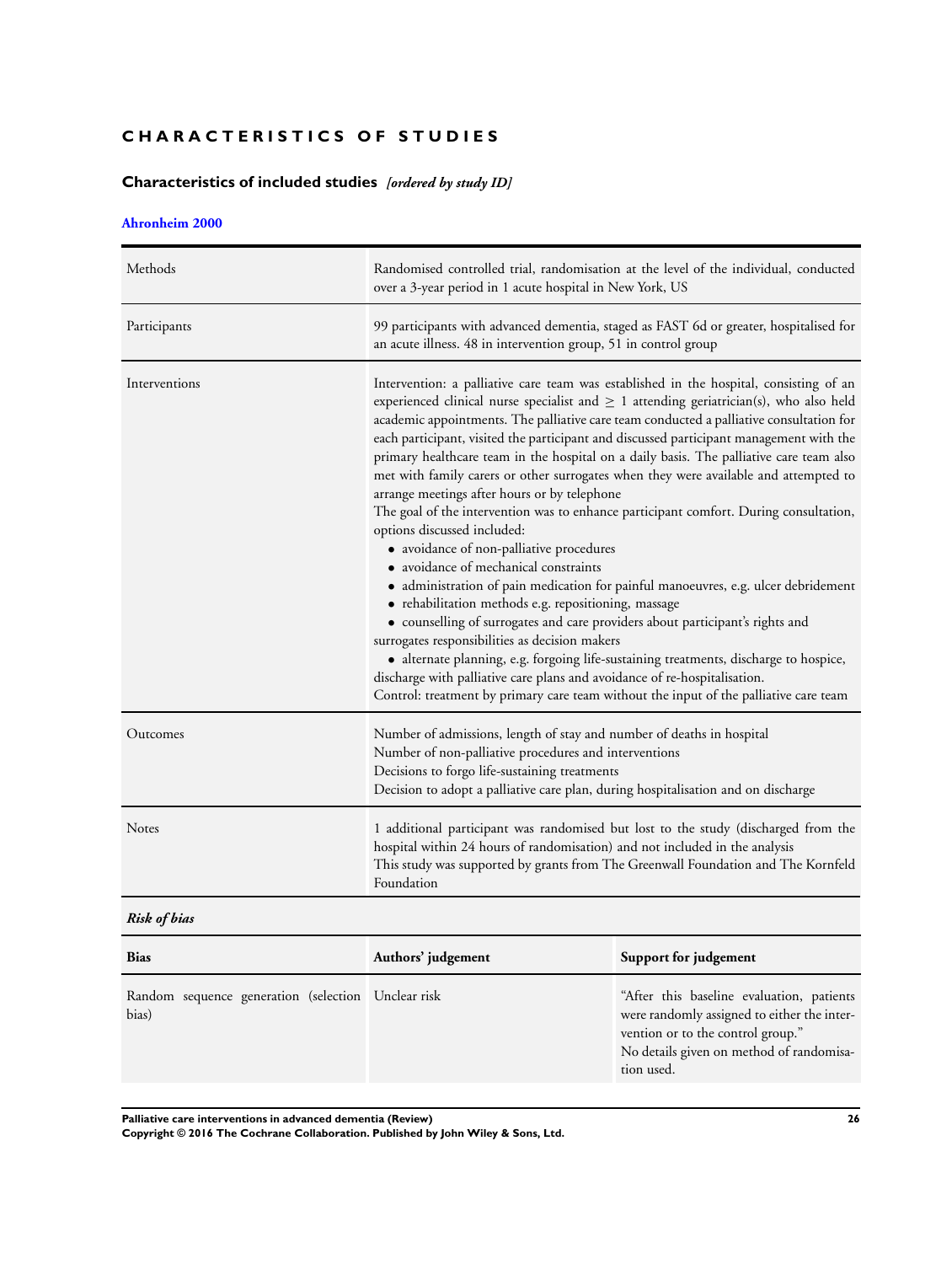# **[Ahronheim 2000](#page-22-0)** (*Continued)*

| Allocation concealment (selection bias)                                                | Unclear risk | "After this baseline evaluation, patients<br>were randomly assigned to either the inter-<br>vention or to the control group."<br>No details given on method of allocation<br>concealment.                                                                                                                                                                |
|----------------------------------------------------------------------------------------|--------------|----------------------------------------------------------------------------------------------------------------------------------------------------------------------------------------------------------------------------------------------------------------------------------------------------------------------------------------------------------|
| Blinding of participants and personnel High risk<br>(performance bias)<br>All outcomes |              | Given the nature of the intervention, there<br>was no blinding of participants or person-<br>nel. We judged the risk of bias due to this<br>lack of blinding to be high for all subjec-<br>tive outcomes, as the primary care team<br>may have made different decisions know-<br>ing whether a participant was in the inter-<br>vention or control group |
| Blinding of outcome assessment (detection Low risk<br>bias)<br>All outcomes            |              | "A research assistant blinded to randomiza-<br>tion status gathered information from the<br>charts of patients in both arms of the study.                                                                                                                                                                                                                |
| Incomplete outcome data (attrition bias)<br>All outcomes                               | Low risk     | "One patient was discharged in the first<br>24 hrs [hours] after randomization and was<br>not readmitted, and was excluded from<br>analysis."                                                                                                                                                                                                            |
| Selective reporting (reporting bias)                                                   | Low risk     | All outcomes listed in the Methods section,<br>with the exception of one (do not resusci-<br>tate), were reported in the Results                                                                                                                                                                                                                         |
| Recruitment bias (cluster trials only)                                                 | Low risk     |                                                                                                                                                                                                                                                                                                                                                          |
| Other bias                                                                             | High risk    | Potential contamination of control partici-<br>pants, who were being treated by the same<br>primary care team that were receiving in-<br>put from the palliative care team for the in-<br>tervention participants                                                                                                                                        |
| Hanson 2011                                                                            |              |                                                                                                                                                                                                                                                                                                                                                          |

| Methods      | Cluster randomised controlled trial, in 24 nursing homes in the US, randomisation at<br>the nursing home level, with enrolment over a 2-year period                                                                                                                                                                                      |
|--------------|------------------------------------------------------------------------------------------------------------------------------------------------------------------------------------------------------------------------------------------------------------------------------------------------------------------------------------------|
| Participants | In total, 256 dyads of a resident with advanced dementia and feeding problems and their<br>surrogate were enrolled in the study, 127 in intervention group, 129 in control group.<br>Of these, 90 dyads included a resident with advanced dementia staged as GDS 7 and<br>their surrogate, 46 in intervention group, 44 in control group |

**Palliative care interventions in advanced dementia (Review) 27**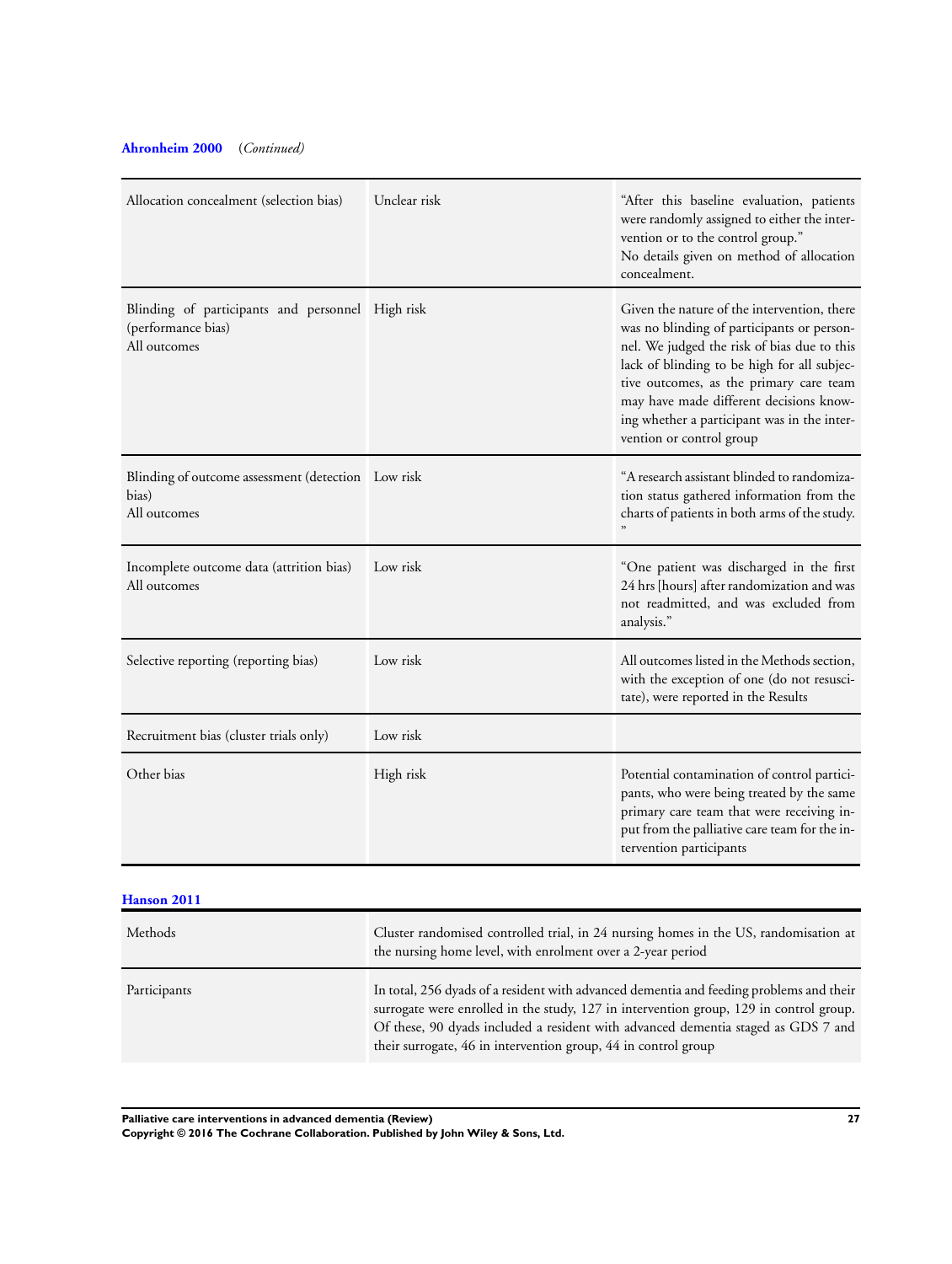# **[Hanson 2011](#page-22-0)** (*Continued)*

| Interventions | Intervention: surrogates received a structured decision aid (printed or audio version) pro-<br>viding information about dementia and feeding options, including feeding for comfort<br>near the end of life, and the outcomes, advantages and disadvantages of feeding tubes or<br>assisted oral feeding. The decision aid also discussed the surrogate's role in decision mak-<br>ing. Surrogates reviewed the decision aid during their enrolment interview and received<br>the printed decision aid to take home. Research assistants prompted the surrogates to<br>discuss the decision aid with healthcare providers<br>Control: surrogates received usual care, including any information typically provided by<br>healthcare providers                                                                                                                                                                                               |
|---------------|---------------------------------------------------------------------------------------------------------------------------------------------------------------------------------------------------------------------------------------------------------------------------------------------------------------------------------------------------------------------------------------------------------------------------------------------------------------------------------------------------------------------------------------------------------------------------------------------------------------------------------------------------------------------------------------------------------------------------------------------------------------------------------------------------------------------------------------------------------------------------------------------------------------------------------------------|
| Outcomes      | For all study participants:<br><b>Primary outcome:</b> decisional conflict at 3 months, measured by the Decisional Conflict<br>Scale (O'Connor 1995)<br>Secondary outcomes (at 3 months): surrogate knowledge about dementia and feeding<br>options, surrogate-reported frequency of feeding discussions between surrogate and care<br>provider, and feeding treatment use<br><b>Secondary outcomes (at 9 months)</b> : use of new feeding tubes, number of do not tube<br>feed' orders, weight loss and mortality<br>Outcomes included in re-analysis of subset of participants meeting the inclusion<br>criteria of this review (as requested by review team):<br><b>Primary outcome:</b> decisional conflict at 3 months, measured by the Decisional Conflict<br>Scale (O'Connor 1995)<br><b>Secondary outcomes:</b> frequency of feeding discussions between surrogate and care<br>providers and the use of assisted feeding treatments |
| Notes         | 90/256 (35%) participants had advanced dementia as defined for this systematic review<br>(staged at GDS 7). The study team reran the analysis to produce data for this subset of<br>the study population for this review<br>Funding source: NIH-National Institute for Nursing Research RO1 NR009826                                                                                                                                                                                                                                                                                                                                                                                                                                                                                                                                                                                                                                        |

# *Risk of bias*

| <b>Bias</b>                                                                            | Authors' judgement | Support for judgement                                                                                                                                                                                                                                                                        |
|----------------------------------------------------------------------------------------|--------------------|----------------------------------------------------------------------------------------------------------------------------------------------------------------------------------------------------------------------------------------------------------------------------------------------|
| Random sequence generation (selection Low risk<br>bias)                                |                    | "Nursing homes were randomized in pairs<br>matched on variable associated with tube<br>feeding rates Paired nursing homes were<br>assigned to intervention or control con-<br>ditions by computerized random number<br>generation conducted by a single investiga-<br>tor $(\mathcal{G})$ ." |
| Allocation concealment (selection bias)                                                | Low risk           | "Randomization was completed and allo-<br>cation concealed prior to enrolment."                                                                                                                                                                                                              |
| Blinding of participants and personnel High risk<br>(performance bias)<br>All outcomes |                    | "Information shared with physicians and<br>other health care providers was specific to<br>intervention or control assignment, and di-                                                                                                                                                        |

**Palliative care interventions in advanced dementia (Review) 28**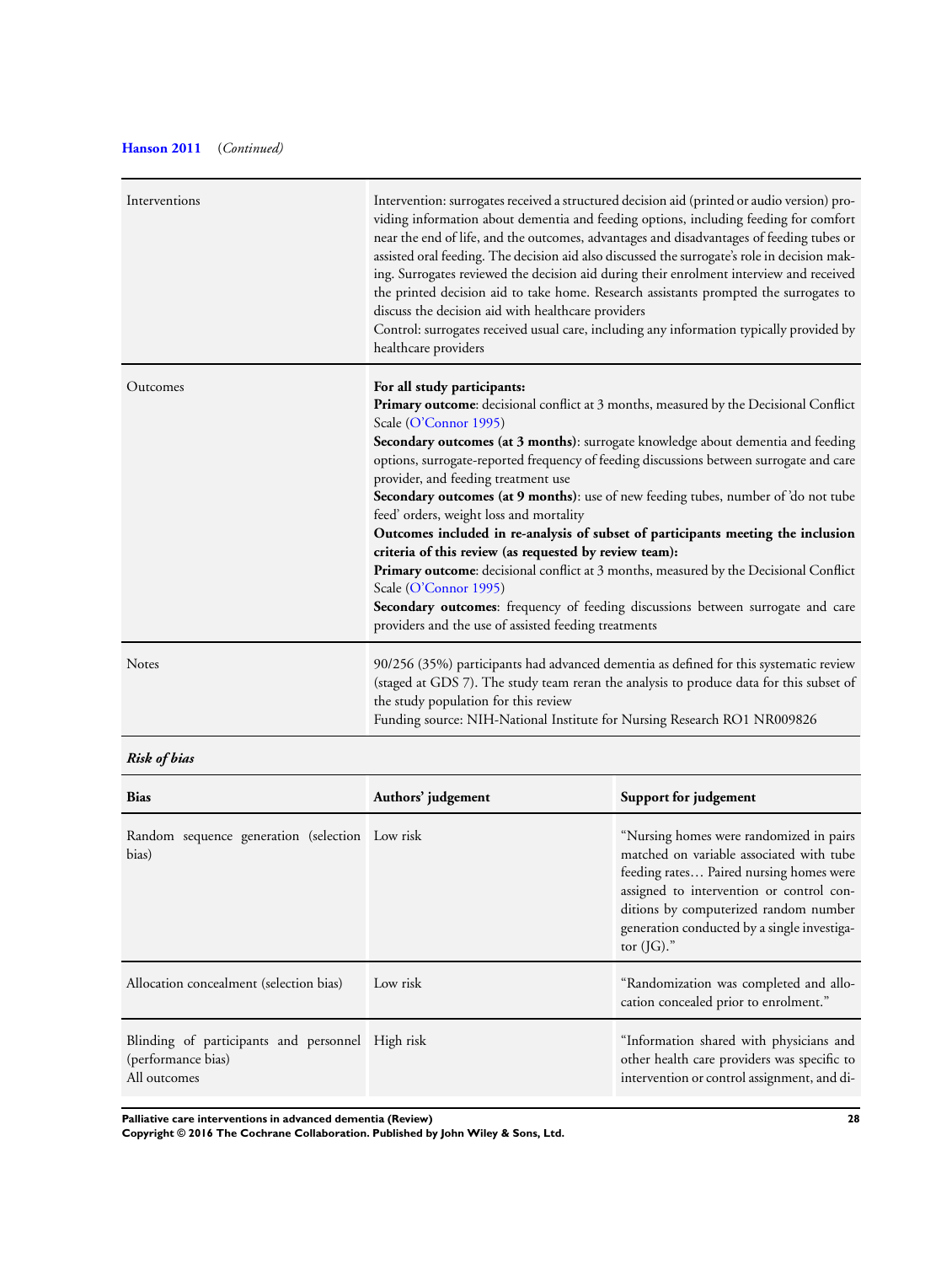# <span id="page-30-0"></span>**[Hanson 2011](#page-22-0)** (*Continued)*

|                                                                              |           | rect health care providers were told the<br>general purpose of the study but did not<br>know specifically what the outcome mea-<br>sures were."<br>It was not possible to blind surrogates to<br>the intervention. |
|------------------------------------------------------------------------------|-----------|--------------------------------------------------------------------------------------------------------------------------------------------------------------------------------------------------------------------|
| Blinding of outcome assessment (detection High risk<br>bias)<br>All outcomes |           | "Due to cluster randomization, data collec-<br>tors were not blinded to group assignment.<br>We judged this lack of blinding to be a high<br>risk of bias for all outcomes                                         |
| Incomplete outcome data (attrition bias)<br>All outcomes                     | Low risk  | Numbers lost to 3-month follow-up in<br>both groups was low (5% and 13%)                                                                                                                                           |
| Selective reporting (reporting bias)                                         | Low risk  | All outcomes listed in the Methods section<br>were reported and there was no evidence of<br>selective outcome reporting                                                                                            |
| Recruitment bias (cluster trials only)                                       | High risk | Because of the nature of the intervention,<br>nursing homes were randomised before re-<br>cruitment of all participants and surrogate<br>dyads                                                                     |
| Other bias                                                                   | Low risk  | Baseline imbalance between clusters and<br>cluster effects both accounted for in analy-<br>sis                                                                                                                     |

FAST: Functional Assessment Staging Test; GDS: Global Deterioration Scale.

# **Characteristics of excluded studies** *[ordered by study ID]*

| Study             | Reason for exclusion                                                               |
|-------------------|------------------------------------------------------------------------------------|
| Bergh 2012        | Not a palliative intervention                                                      |
| Bonner 2014       | Carers of people with dementia who have not reached the stage of advanced dementia |
| <b>Burns</b> 2009 | Not a palliative intervention                                                      |
| De Deyn 2004      | Not a palliative intervention                                                      |
| Devanand 2012     | Not a palliative intervention                                                      |

**Palliative care interventions in advanced dementia (Review) 29**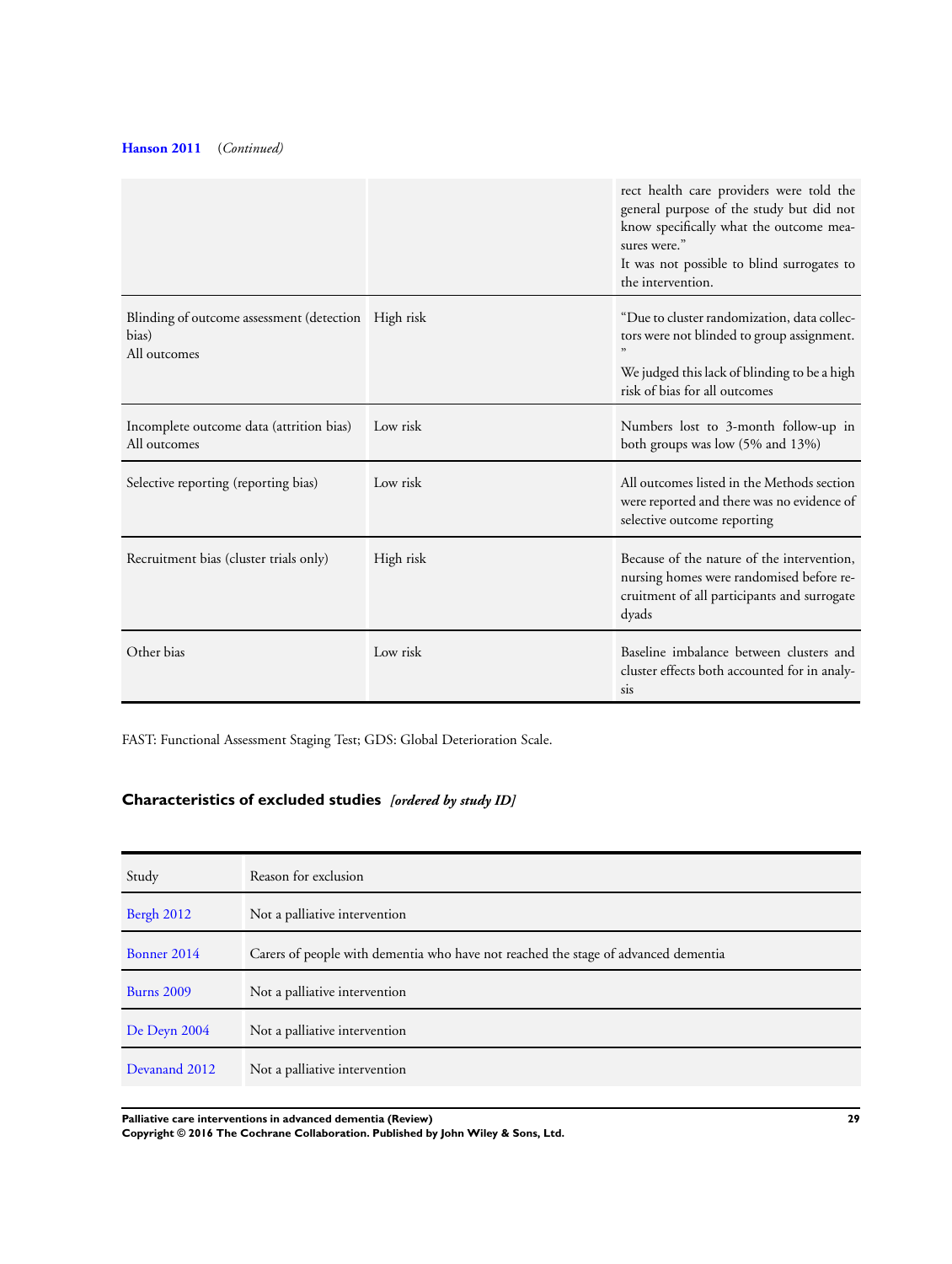<span id="page-31-0"></span>

| Finkel 1995        | Not a palliative intervention                                                                                         |
|--------------------|-----------------------------------------------------------------------------------------------------------------------|
| Fleischhacker 1986 | Not a palliative intervention                                                                                         |
| Grossberg 2013     | Not a palliative intervention                                                                                         |
| Hager 2014         | Not a palliative intervention                                                                                         |
| Iwasaki 2007       | Not a palliative intervention                                                                                         |
| Kovach 1996        | Dementia not staged using a validated functional assessment tool                                                      |
| Kovach 2006        | > 80% of study participants not advanced dementia; data not available separately for people with advanced<br>dementia |
| Kovach 2012        | > 80% of study participants not advanced dementia; data not available separately for people with advanced<br>dementia |
| Mintzer 2006       | Not a palliative intervention                                                                                         |
| Navratilova 2007   | Not a palliative intervention                                                                                         |
| NCT00921297        | Not a palliative intervention                                                                                         |
| Reinhardt 2004     | > 80% of study participants not advanced dementia; data not available separately for people with advanced<br>dementia |
| Shin 2013          | Not a palliative intervention                                                                                         |
| Street 2000        | Not a palliative intervention                                                                                         |

# **Characteristics of ongoing studies** *[ordered by study ID]*

# **[Agar 2015](#page-22-0)**

| Trial name or title | Improved Dementia End of life care at local Aged care facilities (IDEAL study)                                                                                                                                                                                                                   |
|---------------------|--------------------------------------------------------------------------------------------------------------------------------------------------------------------------------------------------------------------------------------------------------------------------------------------------|
| Methods             | Cluster randomised trial, with residential aged care facility unit of randomisation                                                                                                                                                                                                              |
| Participants        | Residents with advanced dementia, staged as FAST 6a or greater                                                                                                                                                                                                                                   |
| Interventions       | Intervention: case conferencing, with a study-trained palliative care co-ordinator at each facility providing<br>ongoing education and mentoring to other staff. Case conferencing for each participant once specific trigger<br>points are reached, to plan further care<br>Control: usual care |

**Palliative care interventions in advanced dementia (Review) 30**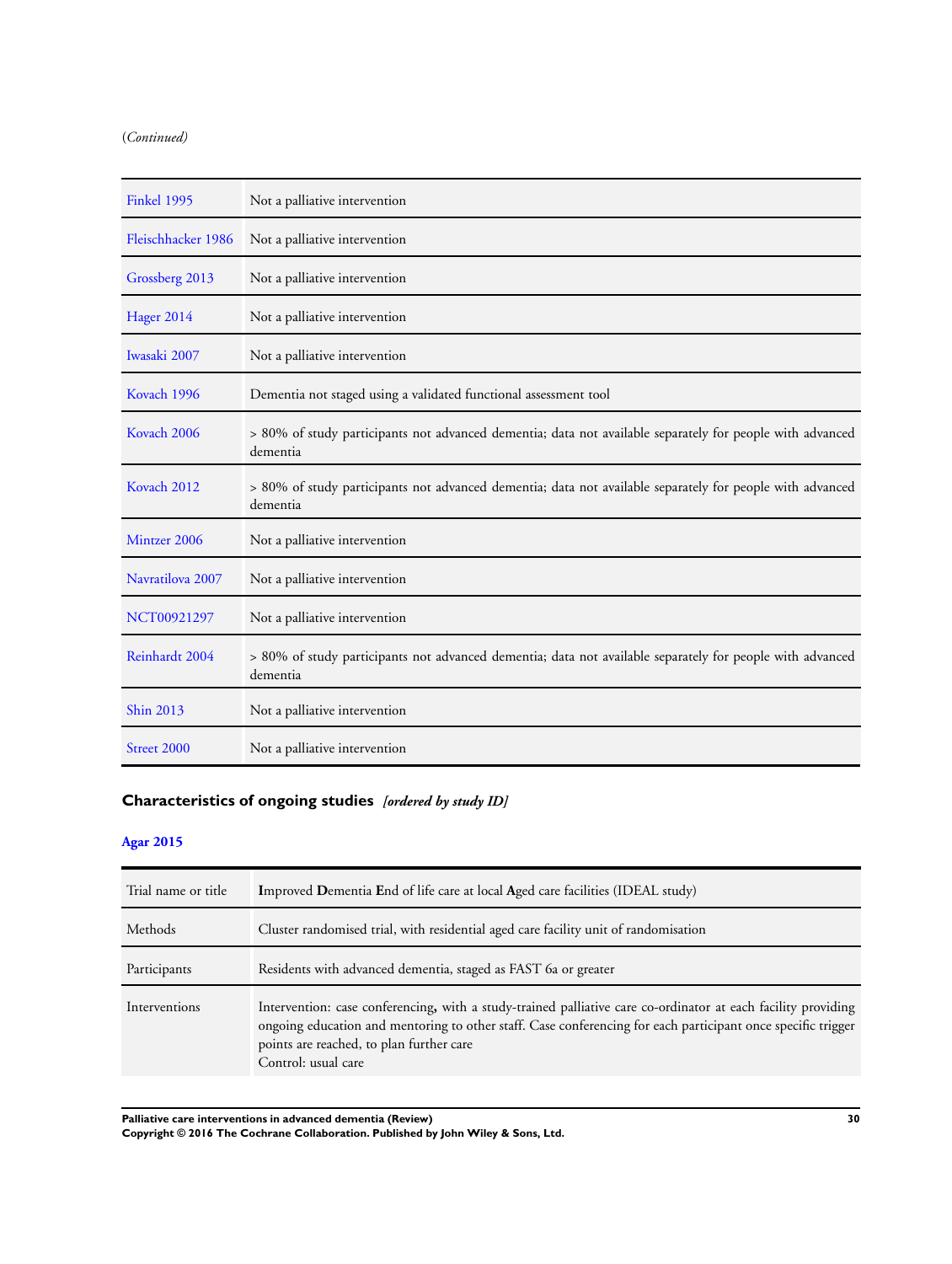# **[Agar 2015](#page-22-0)** (*Continued)*

Starting date 2011

| Outcomes            | Primary outcomes (family-rated):<br>Symptom-related comfort (CAD-EOLD) last 7 days<br>Symptom management last 90 days (SM-EOLD)<br>Family satisfaction with care during the last 90 days of life (SWC-EOLD)<br>Secondary outcomes (nurse-rated):<br>Symptom-related comfort 7 days (CAD-EOLD)<br>Symptom manage 90 days (SM-EOLD)<br>QoL (QUALID)<br>EQ-5D-5L<br>Process outcomes:<br>Person-centred approach to care (PCECAT)<br>Staff attitudes to, knowledge and confidence in providing palliative/EOL care (PCADQ)<br>Quality of EOL care: acute care episodes, aggressive medical intervention |
|---------------------|------------------------------------------------------------------------------------------------------------------------------------------------------------------------------------------------------------------------------------------------------------------------------------------------------------------------------------------------------------------------------------------------------------------------------------------------------------------------------------------------------------------------------------------------------------------------------------------------------|
| Starting date       | 2012                                                                                                                                                                                                                                                                                                                                                                                                                                                                                                                                                                                                 |
| Contact information | Dr Tim Luckett, University of Technology Sydney (UTS) (t.luckett@unsw.edu.au)                                                                                                                                                                                                                                                                                                                                                                                                                                                                                                                        |
| <b>Notes</b>        | Recruitment closed, follow-up completed                                                                                                                                                                                                                                                                                                                                                                                                                                                                                                                                                              |
| <b>Arcand 2015</b>  |                                                                                                                                                                                                                                                                                                                                                                                                                                                                                                                                                                                                      |
| Trial name or title | Improve Quality of Care and Quality of Dying in Advanced Dementia                                                                                                                                                                                                                                                                                                                                                                                                                                                                                                                                    |
| Methods             | Controlled before-and-after study                                                                                                                                                                                                                                                                                                                                                                                                                                                                                                                                                                    |
| Participants        | Nursing home residents with advanced dementia, staged as GDS 7                                                                                                                                                                                                                                                                                                                                                                                                                                                                                                                                       |
| Interventions       | Intervention: training nurses, physicians and families on symptomatic care approach for end-stage pneumonia<br>and feeding difficulties. Main focus is on early detection of pain, early mouth care and family support for<br>decision-making. There is a nurse champion in each home<br>Control: Usual care                                                                                                                                                                                                                                                                                         |
| Outcomes            | Quality of EOL care (FPCS), quality of dying (CAD-EOL)                                                                                                                                                                                                                                                                                                                                                                                                                                                                                                                                               |

Contact information Marcel Arcand, Universite de Sherbrooke, Quebec, Canada (marcel.arcand@usherbrooke.ca)

**Palliative care interventions in advanced dementia (Review) 31 Copyright © 2016 The Cochrane Collaboration. Published by John Wiley & Sons, Ltd.**

Notes Recruitment closed, follow-up complete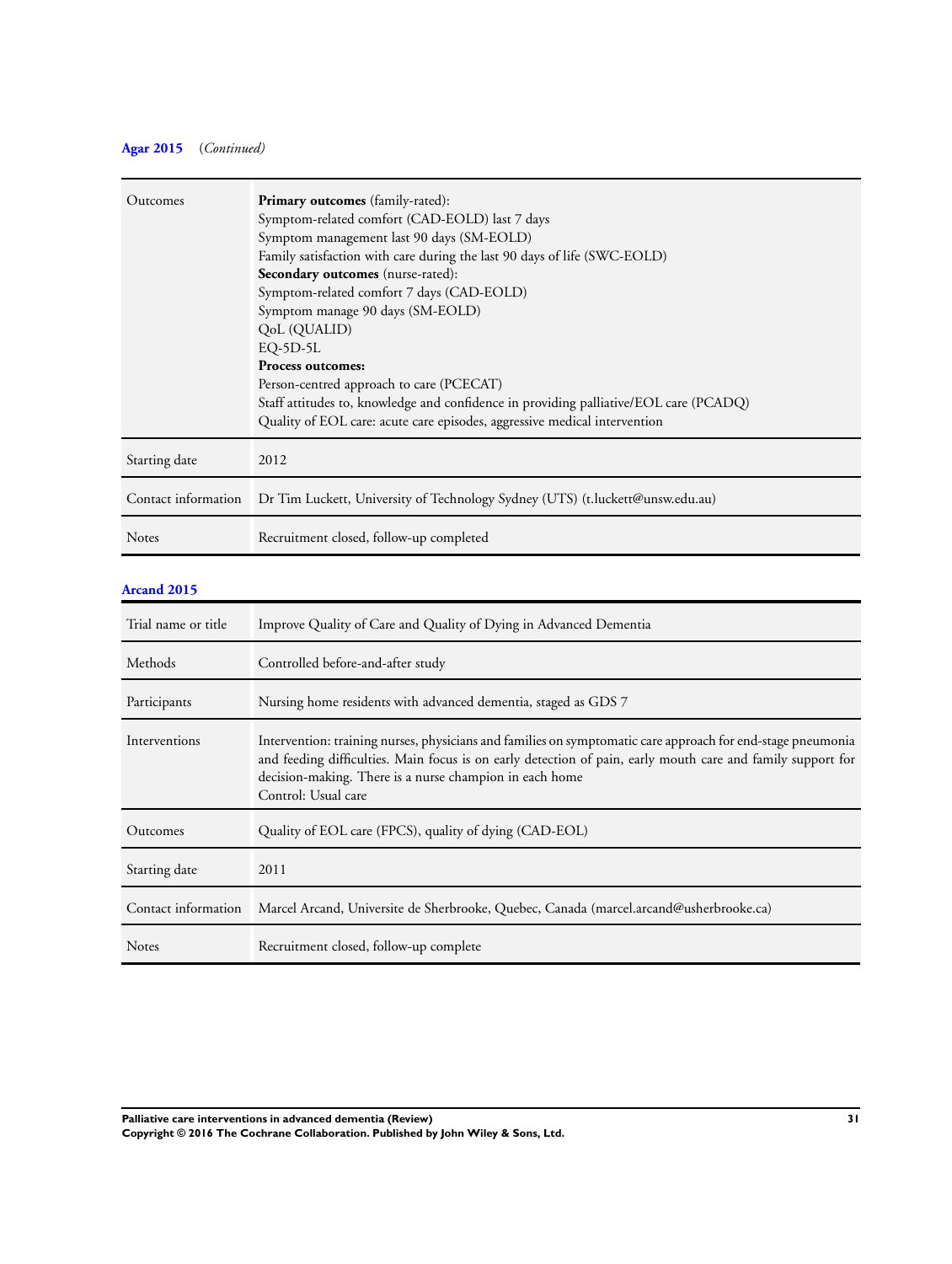# **[Boogaard 2013](#page-22-0)**

| Trial name or title                     | Feedback on End-of-Life Care in Dementia: the FOLlow-Up Study                                                                                                                                                                                                                                                                                                 |
|-----------------------------------------|---------------------------------------------------------------------------------------------------------------------------------------------------------------------------------------------------------------------------------------------------------------------------------------------------------------------------------------------------------------|
| Methods                                 | Randomised controlled trial, nursing home the unit of randomisation                                                                                                                                                                                                                                                                                           |
| Participants                            | Country: Netherlands<br>Setting: 18 nursing homes<br>Participants: family carers of nursing home residents with dementia who died on a psychogeriatric ward,<br>approximately 30% of whom had advanced dementia at time of death                                                                                                                              |
| Interventions                           | Intervention: after death of a resident with dementia, nursing homes invited the family to provide feedback<br>on care using EOLD instruments. 2 different audit and feedback strategies were used to communicate the<br>family feedback to staff<br>Control: administration of the EOLD instruments without any feedback to staff, in addition to usual care |
| Outcomes                                | Primary outcomes: satisfaction with care (EOLD-SWC); comfort in dying (EOLD-CAD)<br>Secondary outcome: process evaluation                                                                                                                                                                                                                                     |
| Starting date                           | May 2012                                                                                                                                                                                                                                                                                                                                                      |
| Contact information Jenny van der Steen |                                                                                                                                                                                                                                                                                                                                                               |
| <b>Notes</b>                            | Data collected over 20 months.                                                                                                                                                                                                                                                                                                                                |

# **[Einterz 2014](#page-22-0)**

| Trial name or title | Goals of Care: a Nursing Home Trial of Decision Support for Advanced Dementia (GOC)                                                                                                                                                                                                                                                                                                                                                                                                                                                          |
|---------------------|----------------------------------------------------------------------------------------------------------------------------------------------------------------------------------------------------------------------------------------------------------------------------------------------------------------------------------------------------------------------------------------------------------------------------------------------------------------------------------------------------------------------------------------------|
| Methods             | Cluster randomised controlled trial                                                                                                                                                                                                                                                                                                                                                                                                                                                                                                          |
| Participants        | Nursing home residents with dementia staged as GDS 5 to 7<br>Nursing homes<br>Estimated enrolment 300                                                                                                                                                                                                                                                                                                                                                                                                                                        |
| Interventions       | Intervention: aid video viewed by surrogate of resident with advanced dementia in nursing home, following<br>by a care plan meeting between surrogate and interdisciplinary nursing home team<br>Control: attention control information on dementia care                                                                                                                                                                                                                                                                                     |
| Outcomes            | Primary outcome: composite score of:<br>· quality of communication measured by QOC (Engelberg 2006)<br>• agreement between proxy and care provider on goals of care<br>• Advance Care Planning problem score from Toolkit Family interview<br>Secondary outcomes: number (out of 10) of palliative care domains in care plan; hospice referral; hospitalisa-<br>tions; family-rated: satisfaction with care (SWC-EOLD), comfort in dying (CAD-EOLD), QoL (QUALID)<br>, quality of dying (QOD-LTC), frequency of communication with providers |
| Starting date       | May 2012                                                                                                                                                                                                                                                                                                                                                                                                                                                                                                                                     |
| Contact information | Laura C Hanson, MD, MPH, University of North Carolina, US (laura_hanson@med.unc.edu)                                                                                                                                                                                                                                                                                                                                                                                                                                                         |

**Palliative care interventions in advanced dementia (Review) 32**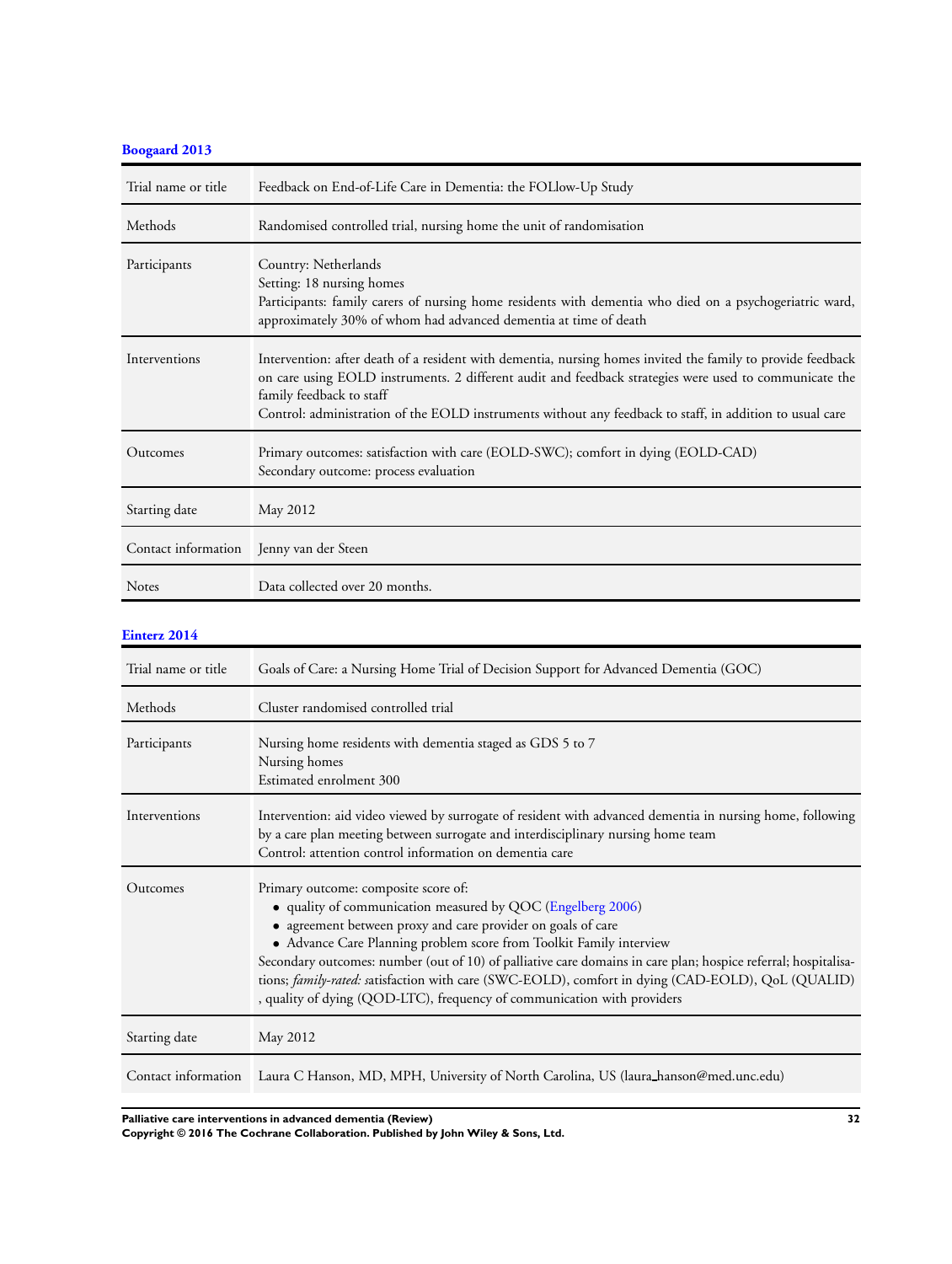# **[Einterz 2014](#page-22-0)** (*Continued)*

| <b>Notes</b>        | Analysis by severity of dementia planned                                                                                                                                                                                                                                                                            |  |  |  |  |  |
|---------------------|---------------------------------------------------------------------------------------------------------------------------------------------------------------------------------------------------------------------------------------------------------------------------------------------------------------------|--|--|--|--|--|
| NCT01774799         |                                                                                                                                                                                                                                                                                                                     |  |  |  |  |  |
| Trial name or title | Educational Video to Improve Nursing Home Care in End-Stage Dementia (EVINCE)                                                                                                                                                                                                                                       |  |  |  |  |  |
| Methods             | Cluster randomised controlled trial, nursing home the unit of randomisation                                                                                                                                                                                                                                         |  |  |  |  |  |
| Participants        | People with advanced dementia, staged as GDS 7                                                                                                                                                                                                                                                                      |  |  |  |  |  |
| Interventions       | Intervention: advance care planning video for proxy, identifying 3 possible levels of care: intensive, basic and<br>comfort<br>Control: usual advanced care planning process as per nursing home                                                                                                                    |  |  |  |  |  |
| Outcomes            | Primary outcome: documented decision to forgo hospitalisation at 6 months<br>Secondary outcomes: preference for level of care (comfort vs other), decisions to forgo burdensome treatments,<br>receipt of burdensome treatments, subgroup analysis: decisions since <i>start of study</i> to forgo hospitalisations |  |  |  |  |  |
| Starting date       | March 2013                                                                                                                                                                                                                                                                                                          |  |  |  |  |  |
| Contact information | Susan Mitchell, Boston, USA (smitchell@hsl.harvard.edu)                                                                                                                                                                                                                                                             |  |  |  |  |  |
| <b>Notes</b>        | Target study completion February 2018                                                                                                                                                                                                                                                                               |  |  |  |  |  |

# **[NCT02211287](#page-22-0)**

| Trial name or title | Advanced Care Planning                                                                                                                                                                                                                                        |
|---------------------|---------------------------------------------------------------------------------------------------------------------------------------------------------------------------------------------------------------------------------------------------------------|
| Methods             | Cluster randomised trial, nursing home the unit of randomisation                                                                                                                                                                                              |
| Participants        | Nursing home residents with dementia, staged as FAST 6 or 7                                                                                                                                                                                                   |
| Interventions       | Intervention: family education on comfort care at EOL for people with dementia, an advanced care planning<br>nurse facilitator, meetings with family<br>Control: usual care                                                                                   |
| Outcomes            | Primary outcome: decisional conflict at 6 weeks (Decisional Conflict Scale)<br>Secondary outcomes: proxy satisfaction with care (FPCS), proxy anxiety and depression (GHQ-12), comfort<br>of resident at EOL (QODLTC), number of unnecessary hospitalisations |
| Starting date       | 2015                                                                                                                                                                                                                                                          |
| Contact information | Kevin Brazil (k.brazil@qub.ac.uk)                                                                                                                                                                                                                             |
| <b>Notes</b>        |                                                                                                                                                                                                                                                               |

**Palliative care interventions in advanced dementia (Review) 33**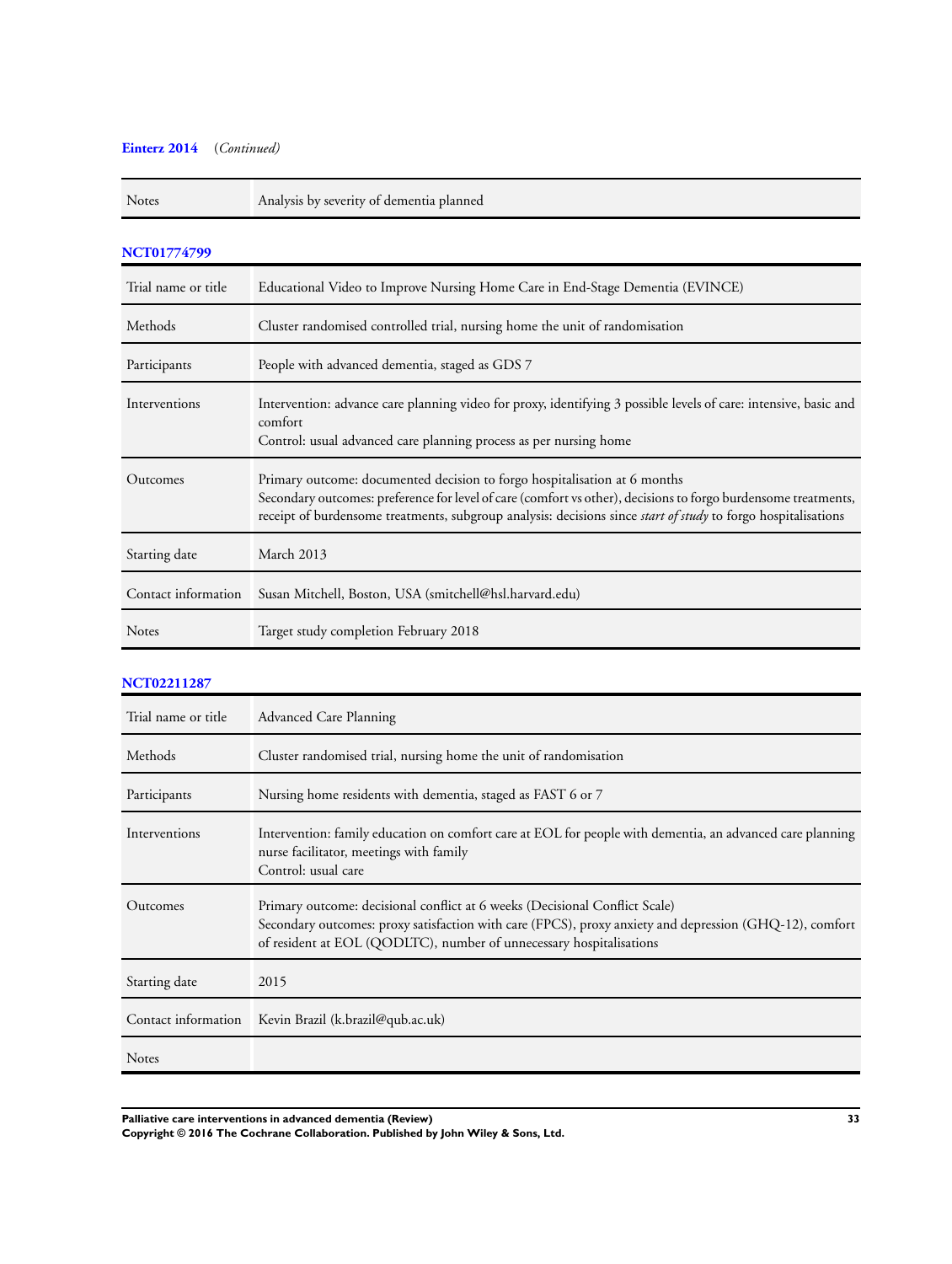CAD-EOL: Comfort Assessment in Dying at the End of Life; CAD-EOLD: Comfort Assessment in Dying at the End of Life with Dementia; SM-EOLD: Symptom Management at the End Of Life in Dementia; EOL: end of life; EOLD: End-of-Life in Dementia; FAST: Functional Assessment Staging Test; FPCS: Family Perception of Care Scale; GHQ-12: 12-item General Health Questionnaire; QOC: quality of care; QOD-LTC: Quality of Dying in Long-Term Care; QoL: quality of life; QUALID: Quality of Life in Late-Stage Dementia; PCADQ: Palliative Care for Advanced Dementia Questionnaire; PCECAT: Person-centred Environment and Care Assessment Tool; SWC-EOLD: End-of-Life in Dementia scales - Satisfaction With Care.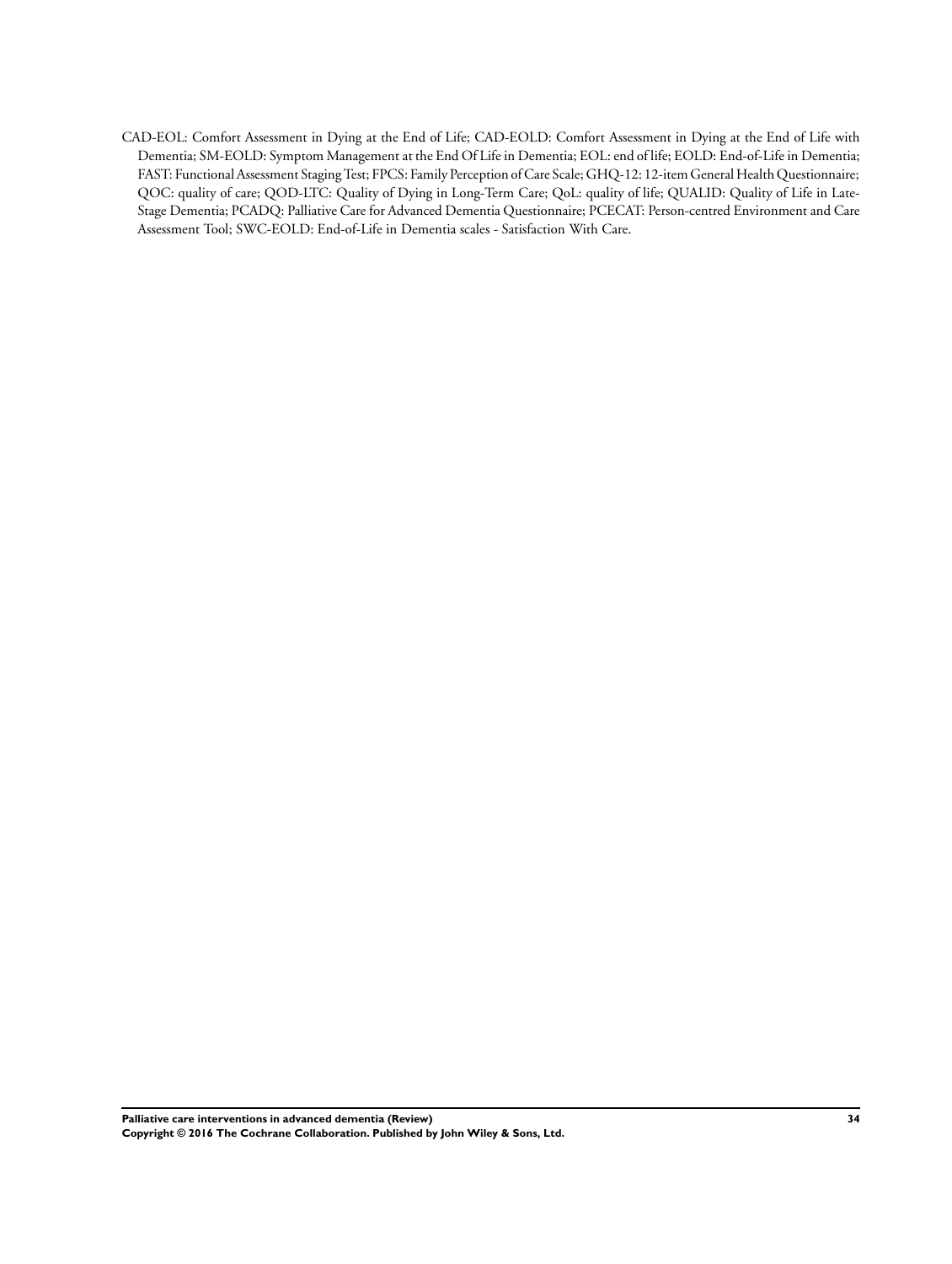# **D A T A A N D A N A L Y S E S**

# **Comparison 1. Palliative care team versus usual care**

| Outcome or subgroup title                          | No. of<br>studies | No. of<br>participants | <b>Statistical method</b>           | <b>Effect</b> size   |
|----------------------------------------------------|-------------------|------------------------|-------------------------------------|----------------------|
| 1 Palliative care planning                         | $\mathbf{1}$      |                        | Risk Ratio (M-H, Fixed, 95% CI)     | Subtotals only       |
| 1.1 Palliative care plan<br>developed              | $\mathbf{1}$      | 99                     | Risk Ratio (M-H, Fixed, 95% CI)     | 5.84 [1.37, 25.02]   |
| 1.2 Palliative care plan during<br>hospitalisation | $\mathbf{1}$      | 99                     | Risk Ratio (M-H, Fixed, 95% CI)     | 5.31 [0.26, 107.77]  |
| 1.3 Palliative care plan on<br>discharge           | 1                 | 96                     | Risk Ratio (M-H, Fixed, 95% CI)     | $4.5$ [1.03, 19.75]  |
| 1.4 Decision to forgo enteral<br>feeds             | 1                 | 99                     | Risk Ratio (M-H, Fixed, 95% CI)     | $0.80$ [0.19, 3.38]  |
| 1.5 Decision to forgo<br>mechanical ventilation    | 1                 | 99                     | Risk Ratio (M-H, Fixed, 95% CI)     | 7.43 [0.39, 140.15]  |
| 1.6 Decision to forgo<br>intravenous lines         | 1                 | 99                     | Risk Ratio (M-H, Fixed, 95% CI)     | 5.31 [0.64, 43.84]   |
| 1.7 Decision to forgo blood<br>draws               | 1                 | 99                     | Risk Ratio (M-H, Fixed, 95% CI)     | 9.55 [0.53, 172.81]  |
| 1.8 Decision to forgo<br>antibiotics               | 1                 | 99                     | Risk Ratio (M-H, Fixed, 95% CI)     | 7.43 [0.39, 140.15]  |
| 2 Death in hospital                                | 1                 | 99                     | Risk Ratio (M-H, Fixed, 95% CI)     | $1.06$ [0.53, 2.13]  |
| 3 Hospital admissions                              | 1                 | 99                     | Mean Difference (IV, Fixed, 95% CI) | $0.04$ [-0.74, 0.82] |
| 4 Use of procedures                                | 1                 |                        | Risk Ratio (M-H, Fixed, 95% CI)     | Subtotals only       |
| 4.1 New feeding tube                               | 1                 | 99                     | Risk Ratio (M-H, Fixed, 95% CI)     | $1.06$ [0.68, 1.65]  |
| 4.2 Total feeding tube use                         | 1                 | 99                     | Risk Ratio (M-H, Fixed, 95% CI)     | $1.06$ [0.81, 1.39]  |
| 4.3 Mechanical ventilation                         | $\mathbf{1}$      | 99                     | Risk Ratio (M-H, Fixed, 95% CI)     | $0.53$ [0.10, 2.77]  |
| 4.4 Tracheostomy                                   | $\mathbf{1}$      | 99                     | Risk Ratio (M-H, Fixed, 95% CI)     | $0.35$ [0.01, 8.48]  |
| 4.5 Cardiopulmonary<br>resuscitation               | 1                 | 99                     | Risk Ratio (M-H, Fixed, 95% CI)     | $0.15$ [0.01, 2.86]  |

# **Comparison 2. Decision aid on feeding options**

| Outcome or subgroup title                                                                 | No. of<br>studies | No. of<br>participants | Statistical method                   | <b>Effect size</b>      |
|-------------------------------------------------------------------------------------------|-------------------|------------------------|--------------------------------------|-------------------------|
| 1 Decisional conflict in surrogate<br>decision-makers                                     |                   | 90                     | Mean Difference (IV, Random, 95% CI) | $-0.30$ $[-0.61, 0.01]$ |
| 2 Frequency of feeding discussions<br>with care provider                                  |                   |                        | Risk Ratio (Fixed, 95% CI)           | Subtotals only          |
| 2.1 Feeding discussions with<br>physician, nurse practitioners<br>or physician assistants |                   | 90                     | Risk Ratio (Fixed, 95% CI)           | $1.57$ [0.93, 2.64]     |

**Palliative care interventions in advanced dementia (Review) 35**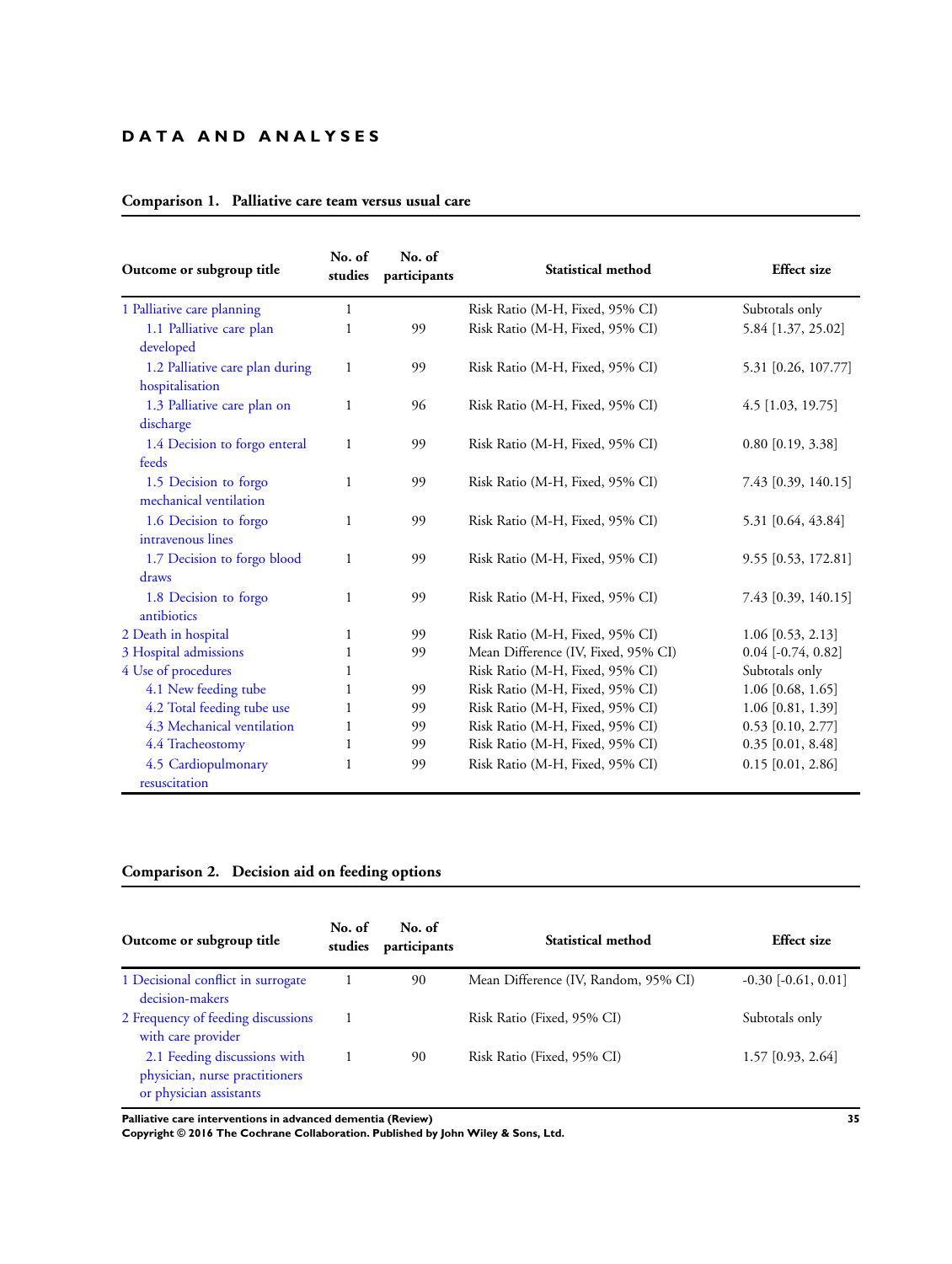| 2.2 Feeding discussion with      | 90 | Risk Ratio (Fixed, 95% CI) | $1.12$ [0.86, 1.45] |
|----------------------------------|----|----------------------------|---------------------|
| other nursing home staff         |    |                            |                     |
| 3 Assisted feeding treatments    |    | Risk Ratio (Fixed, 95% CI) | Subtotals only      |
| 3.1 Any modified diet            | 90 | Risk Ratio (Fixed, 95% CI) | $1.19$ [0.31, 4.54] |
| 3.2 Specialised dysphagia diet   | 90 | Risk Ratio (Fixed, 95% CI) | $1.30$ [1.09, 1.56] |
| 3.3 Specialised staff assistance | 90 | Risk Ratio (Fixed, 95% CI) | 2.39 [0.81, 7.07]   |
| 3.4 Specialised utensils         | 90 | Risk Ratio (Fixed, 95% CI) | $0.24$ [0.03, 2.06] |
| 3.5 Head/body positioning        | 90 | Risk Ratio (Fixed, 95% CI) | 2.87 [0.12, 68.60]  |

# **Analysis 1.1. Comparison 1 Palliative care team versus usual care, Outcome 1 Palliative care planning.**

Review: Palliative care interventions in advanced dementia

Comparison: 1 Palliative care team versus usual care

Outcome: 1 Palliative care planning

| Study or subgroup                                       | Palliative care team | Usual care | <b>Risk Ratio</b>                             | Weight  | <b>Risk Ratio</b>     |
|---------------------------------------------------------|----------------------|------------|-----------------------------------------------|---------|-----------------------|
|                                                         | n/N                  | n/N        | M-H,Fixed,95% CI                              |         | M-H, Fixed, 95% CI    |
| I Palliative care plan developed                        |                      |            |                                               |         |                       |
| Ahronheim 2000                                          | 11/48                | 2/5        |                                               | 100.0 % | 5.84 [ 1.37, 25.02 ]  |
| Subtotal (95% CI)                                       | 48                   | 51         |                                               | 100.0%  | 5.84 [1.37, 25.02]    |
| Total events: 11 (Palliative care team), 2 (Usual care) |                      |            |                                               |         |                       |
| Heterogeneity: not applicable                           |                      |            |                                               |         |                       |
| Test for overall effect: $Z = 2.38$ (P = 0.017)         |                      |            |                                               |         |                       |
| 2 Palliative care plan during hospitalisation           |                      |            |                                               |         |                       |
| Ahronheim 2000                                          | 2/48                 | 0/5        |                                               | 100.0 % | 5.31 [ 0.26, 107.77 ] |
| Subtotal (95% CI)                                       | 48                   | 51         |                                               | 100.0%  | 5.31 [0.26, 107.77]   |
| Total events: 2 (Palliative care team), 0 (Usual care)  |                      |            |                                               |         |                       |
| Heterogeneity: not applicable                           |                      |            |                                               |         |                       |
| Test for overall effect: $Z = 1.09$ (P = 0.28)          |                      |            |                                               |         |                       |
| 3 Palliative care plan on discharge                     |                      |            |                                               |         |                       |
| Ahronheim 2000                                          | 9/48                 | 2/48       |                                               | 100.0 % | 4.50 [ 1.03, 19.75 ]  |
| Subtotal (95% CI)                                       | 48                   | 48         |                                               | 100.0%  | 4.50 [1.03, 19.75]    |
| Total events: 9 (Palliative care team), 2 (Usual care)  |                      |            |                                               |         |                       |
| Heterogeneity: not applicable                           |                      |            |                                               |         |                       |
| Test for overall effect: $Z = 1.99$ (P = 0.046)         |                      |            |                                               |         |                       |
| 4 Decision to forgo enteral feeds                       |                      |            |                                               |         |                       |
| Ahronheim 2000                                          | 3/48                 | 4/51       |                                               | 100.0 % | $0.80$ $[0.19, 3.38]$ |
| Subtotal (95% CI)                                       | 48                   | 51         |                                               | 100.0%  | $0.80$ [ 0.19, 3.38 ] |
| Total events: 3 (Palliative care team), 4 (Usual care)  |                      |            |                                               |         |                       |
| Heterogeneity: not applicable                           |                      |            |                                               |         |                       |
| Test for overall effect: $Z = 0.31$ (P = 0.76)          |                      |            |                                               |         |                       |
|                                                         |                      |            |                                               |         |                       |
|                                                         |                      |            | 0.1<br>$\overline{0}$<br>100<br>0.01          |         |                       |
|                                                         |                      |            | Favours palliative team<br>Favours usual care |         | $(Continued \dots)$   |
|                                                         |                      |            |                                               |         |                       |

**Palliative care interventions in advanced dementia (Review) 36**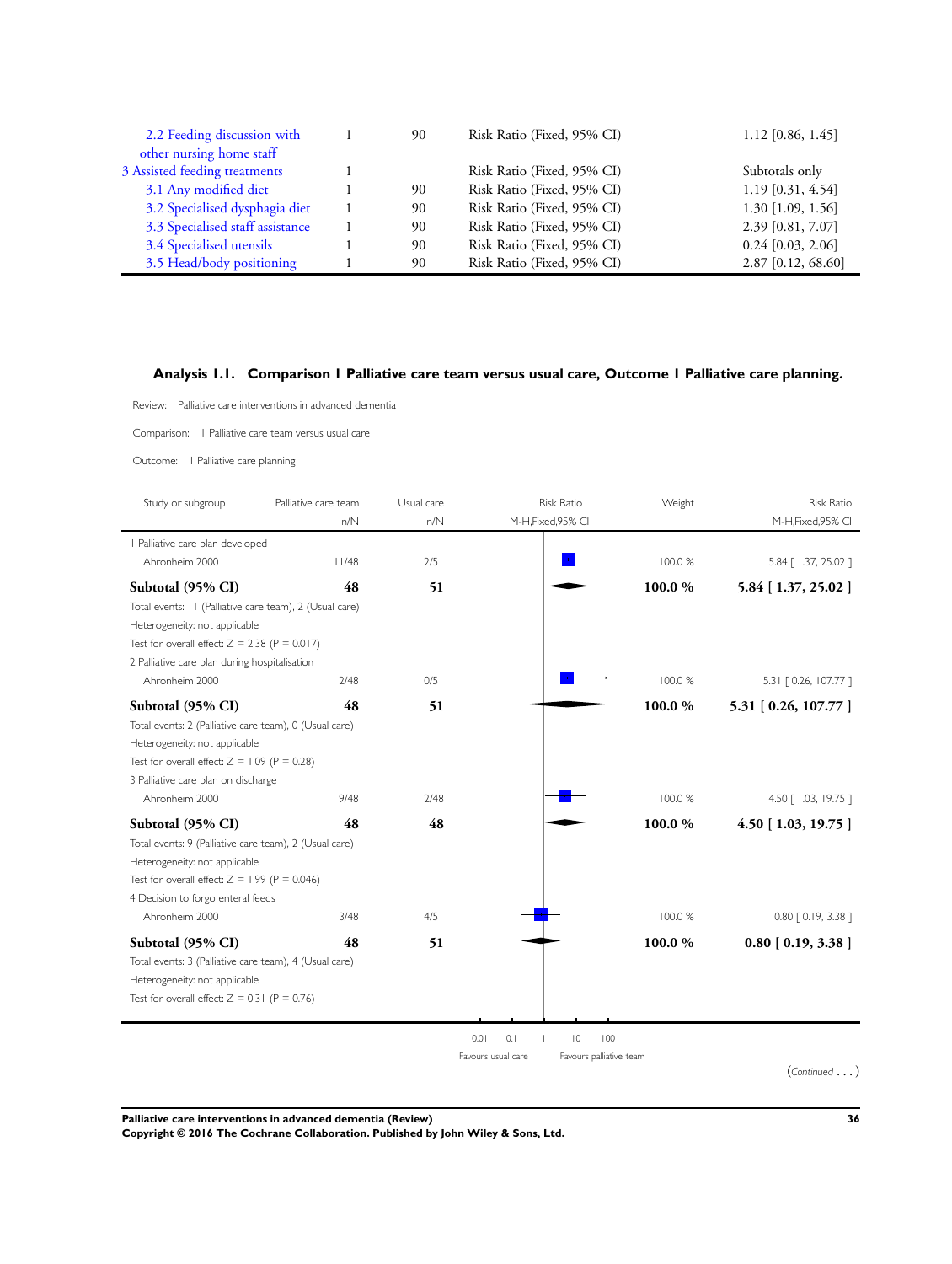<span id="page-38-0"></span>

| Study or subgroup                                      | Palliative care team<br>n/N | Usual care<br>n/N | <b>Risk Ratio</b><br>M-H,Fixed,95% CI | Weight  | $(\ldots \hbox{\ \it Continued})$<br><b>Risk Ratio</b><br>M-H, Fixed, 95% CI |
|--------------------------------------------------------|-----------------------------|-------------------|---------------------------------------|---------|------------------------------------------------------------------------------|
| 5 Decision to forgo mechanical ventilation             |                             |                   |                                       |         |                                                                              |
| Ahronheim 2000                                         | 3/48                        | 0/5               |                                       | 100.0 % | 7.43 [ 0.39, 140.15 ]                                                        |
| Subtotal (95% CI)                                      | 48                          | 51                |                                       | 100.0%  | $7.43$ [ 0.39, 140.15 ]                                                      |
| Total events: 3 (Palliative care team), 0 (Usual care) |                             |                   |                                       |         |                                                                              |
| Heterogeneity: not applicable                          |                             |                   |                                       |         |                                                                              |
| Test for overall effect: $Z = 1.34$ (P = 0.18)         |                             |                   |                                       |         |                                                                              |
| 6 Decision to forgo intravenous lines                  |                             |                   |                                       |         |                                                                              |
| Ahronheim 2000                                         | 5/48                        | 1/5               |                                       | 100.0 % | 5.31   0.64, 43.84 ]                                                         |
| Subtotal (95% CI)                                      | 48                          | 51                |                                       | 100.0%  | $5.31 \mid 0.64, 43.84 \mid$                                                 |
| Total events: 5 (Palliative care team), 1 (Usual care) |                             |                   |                                       |         |                                                                              |
| Heterogeneity: not applicable                          |                             |                   |                                       |         |                                                                              |
| Test for overall effect: $Z = 1.55$ (P = 0.12)         |                             |                   |                                       |         |                                                                              |
| 7 Decision to forgo blood draws                        |                             |                   |                                       |         |                                                                              |
| Ahronheim 2000                                         | 4/48                        | 0/5               |                                       | 100.0 % | 9.55 [ 0.53, 172.81 ]                                                        |
| Subtotal (95% CI)                                      | 48                          | 51                |                                       | 100.0%  | $9.55$ [ 0.53, 172.81 ]                                                      |
| Total events: 4 (Palliative care team), 0 (Usual care) |                             |                   |                                       |         |                                                                              |
| Heterogeneity: not applicable                          |                             |                   |                                       |         |                                                                              |
| Test for overall effect: $Z = 1.53$ (P = 0.13)         |                             |                   |                                       |         |                                                                              |
| 8 Decision to forgo antibiotics                        |                             |                   |                                       |         |                                                                              |
| Ahronheim 2000                                         | 3/48                        | 0/5               |                                       | 100.0 % | 7.43 [ 0.39, 140.15 ]                                                        |
| Subtotal (95% CI)                                      | 48                          | 51                |                                       | 100.0%  | $7.43$ [ 0.39, 140.15 ]                                                      |
| Total events: 3 (Palliative care team), 0 (Usual care) |                             |                   |                                       |         |                                                                              |
| Heterogeneity: not applicable                          |                             |                   |                                       |         |                                                                              |
| Test for overall effect: $Z = 1.34$ (P = 0.18)         |                             |                   |                                       |         |                                                                              |
|                                                        |                             |                   |                                       |         |                                                                              |

0.01 0.1 1 10 100

Favours usual care Favours palliative team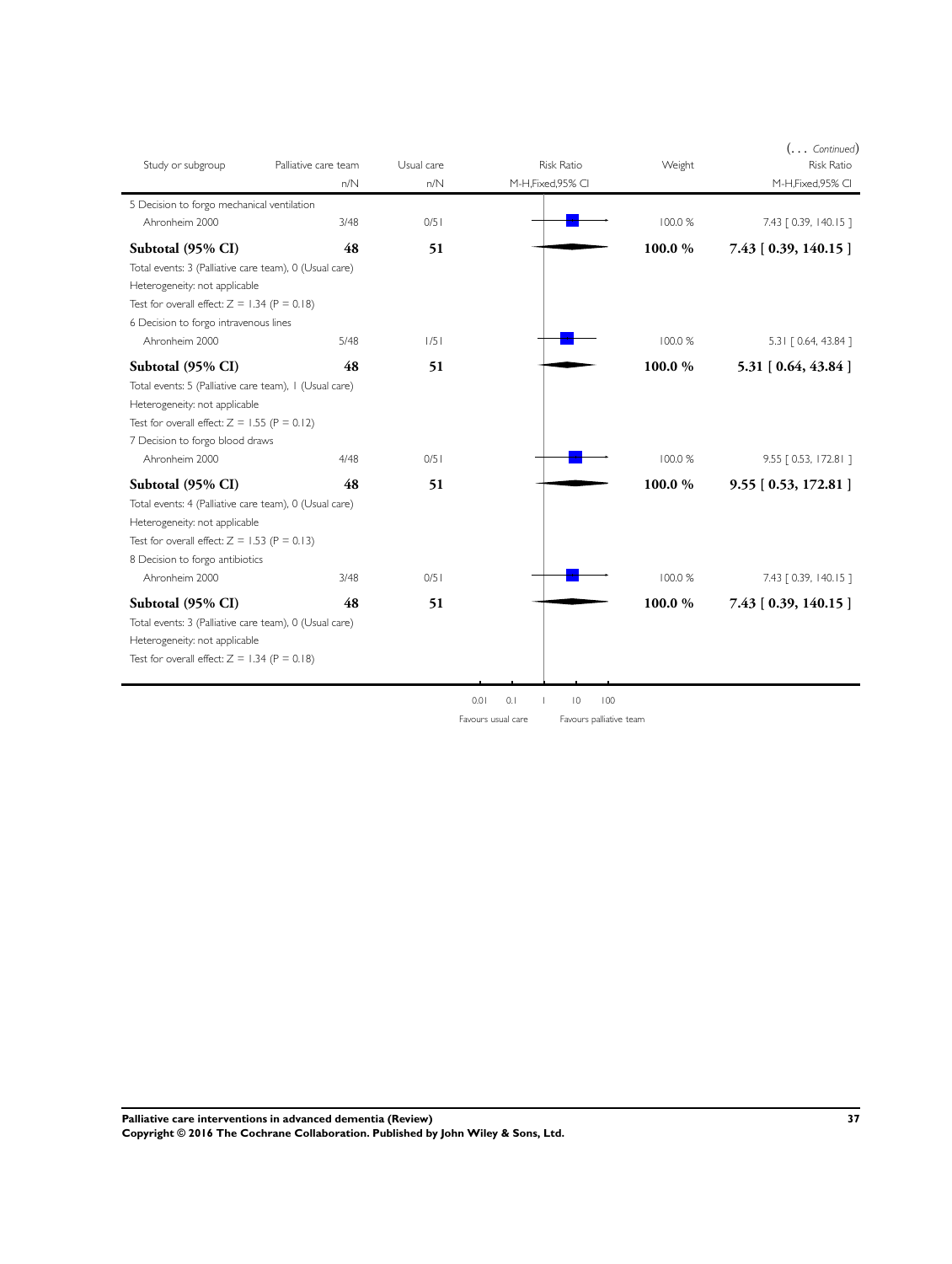# **Analysis 1.2. Comparison 1 Palliative care team versus usual care, Outcome 2 Death in hospital.**

<span id="page-39-0"></span>Review: Palliative care interventions in advanced dementia

Comparison: 1 Palliative care team versus usual care

Outcome: 2 Death in hospital

| Study or subgroup                              | Palliative care team                                     | Usual care | <b>Risk Ratio</b>                    | Weight | <b>Risk Ratio</b>     |
|------------------------------------------------|----------------------------------------------------------|------------|--------------------------------------|--------|-----------------------|
|                                                | n/N                                                      | n/N        | M-H, Fixed, 95% CI                   |        | M-H, Fixed, 95% CI    |
| Ahronheim 2000                                 | 12/48                                                    | 12/51      |                                      | 100.0% | $1.06$ $[0.53, 2.13]$ |
| <b>Total (95% CI)</b>                          | 48                                                       | 51         |                                      | 100.0% | $1.06$ [ 0.53, 2.13 ] |
|                                                | Total events: 12 (Palliative care team), 12 (Usual care) |            |                                      |        |                       |
| Heterogeneity: not applicable                  |                                                          |            |                                      |        |                       |
| Test for overall effect: $Z = 0.17$ (P = 0.86) |                                                          |            |                                      |        |                       |
| Test for subgroup differences: Not applicable  |                                                          |            |                                      |        |                       |
|                                                |                                                          |            |                                      |        |                       |
|                                                |                                                          |            | 0.1<br>0.01<br>$\overline{0}$<br>100 |        |                       |
|                                                |                                                          |            | Usual care<br>Palliative care team   |        |                       |

# **Analysis 1.3. Comparison 1 Palliative care team versus usual care, Outcome 3 Hospital admissions.**

Review: Palliative care interventions in advanced dementia

Comparison: 1 Palliative care team versus usual care

Outcome: 3 Hospital admissions

| Study or subgroup                              | Experimental |            | Control |           |                    | Mean<br>Difference | Weight                  | Mean<br>Difference                 |
|------------------------------------------------|--------------|------------|---------|-----------|--------------------|--------------------|-------------------------|------------------------------------|
|                                                | $\mathbb N$  | Mean(SD)   | N       | Mean(SD)  |                    | IV, Fixed, 95% CI  |                         | IV, Fixed, 95% CI                  |
| Ahronheim 2000                                 | 48           | 1.94(1.98) | 51      | 1.9(1.98) |                    |                    | 100.0%                  | $0.04$ $\lceil -0.74, 0.82 \rceil$ |
| <b>Total (95% CI)</b>                          | 48           |            | 51      |           |                    |                    | 100.0 %                 | $0.04$ [ -0.74, 0.82 ]             |
| Heterogeneity: not applicable                  |              |            |         |           |                    |                    |                         |                                    |
| Test for overall effect: $Z = 0.10$ (P = 0.92) |              |            |         |           |                    |                    |                         |                                    |
| Test for subgroup differences: Not applicable  |              |            |         |           |                    |                    |                         |                                    |
|                                                |              |            |         |           |                    |                    |                         |                                    |
|                                                |              |            |         |           | $-50$<br>$-100$    | 50<br>$\Omega$     | 100                     |                                    |
|                                                |              |            |         |           | Favours usual care |                    | Favours palliative team |                                    |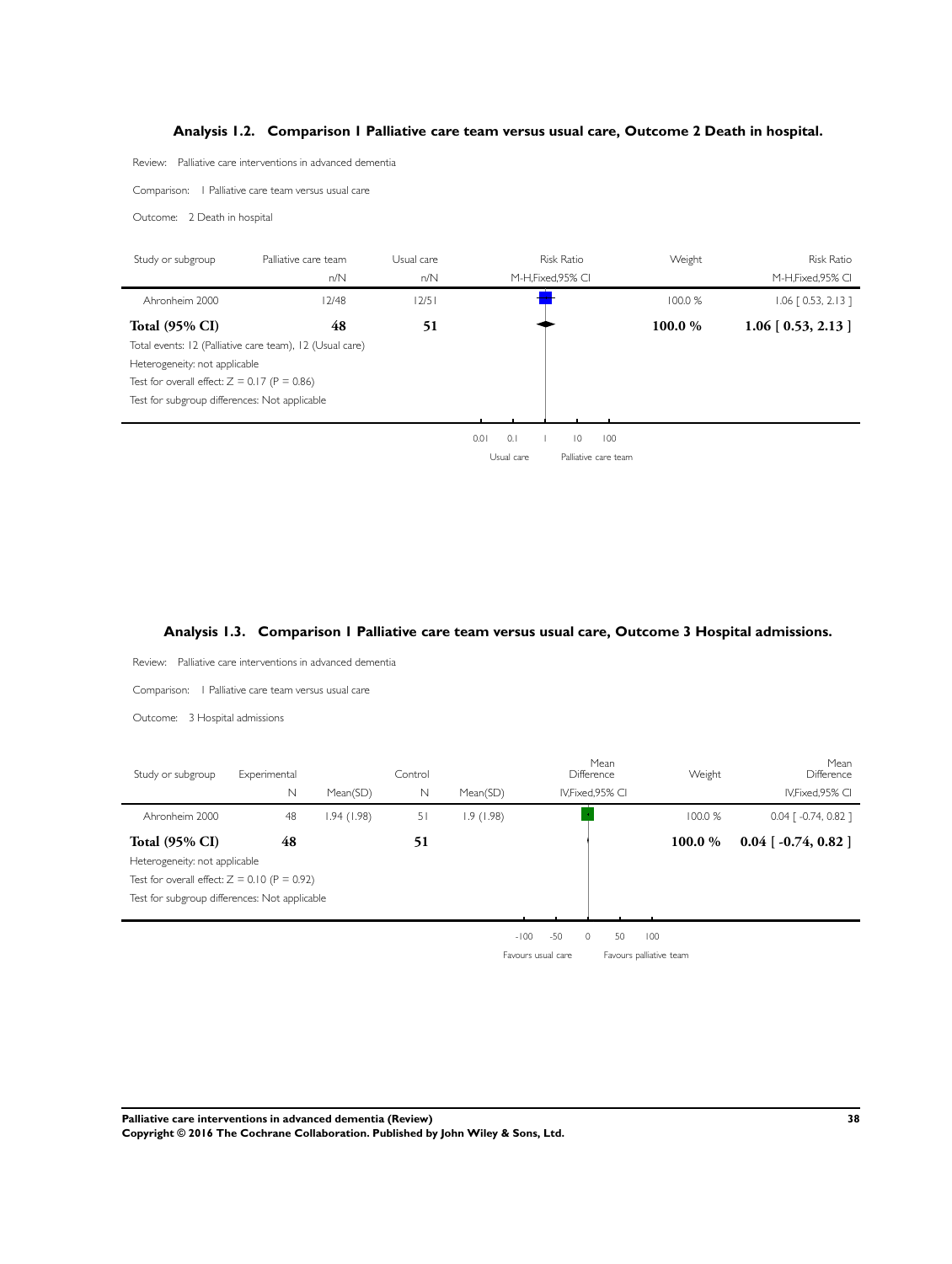# **Analysis 1.4. Comparison 1 Palliative care team versus usual care, Outcome 4 Use of procedures.**

<span id="page-40-0"></span>Review: Palliative care interventions in advanced dementia

Comparison: 1 Palliative care team versus usual care

Outcome: 4 Use of procedures

| Study or subgroup                                        | Palliative care team | Usual care | <b>Risk Ratio</b>                    | Weight  | <b>Risk Ratio</b>        |
|----------------------------------------------------------|----------------------|------------|--------------------------------------|---------|--------------------------|
|                                                          | n/N                  | n/N        | M-H, Fixed, 95% CI                   |         | M-H,Fixed,95% CI         |
| I New feeding tube                                       |                      |            |                                      |         |                          |
| Ahronheim 2000                                           | 22/48                | 22/51      |                                      | 100.0 % | $1.06$ $[0.68, 1.65]$    |
| Subtotal (95% CI)                                        | 48                   | 51         |                                      | 100.0%  | $1.06$ [ 0.68, 1.65 ]    |
| Total events: 22 (Palliative care team), 22 (Usual care) |                      |            |                                      |         |                          |
| Heterogeneity: not applicable                            |                      |            |                                      |         |                          |
| Test for overall effect: $Z = 0.27$ (P = 0.79)           |                      |            |                                      |         |                          |
| 2 Total feeding tube use                                 |                      |            |                                      |         |                          |
| Ahronheim 2000                                           | 34/48                | 34/51      |                                      | 100.0 % | $1.06$ [ 0.81, 1.39 ]    |
| Subtotal (95% CI)                                        | 48                   | 51         |                                      | 100.0%  | $1.06$ [ 0.81, 1.39 ]    |
| Total events: 34 (Palliative care team), 34 (Usual care) |                      |            |                                      |         |                          |
| Heterogeneity: not applicable                            |                      |            |                                      |         |                          |
| Test for overall effect: $Z = 0.45$ (P = 0.65)           |                      |            |                                      |         |                          |
| 3 Mechanical ventilation                                 |                      |            |                                      |         |                          |
| Ahronheim 2000                                           | 2/48                 | 4/5        |                                      | 100.0 % | 0.53 [ 0.10, 2.77 ]      |
| Subtotal (95% CI)                                        | 48                   | 51         |                                      | 100.0%  | $0.53$ [ $0.10, 2.77$ ]  |
| Total events: 2 (Palliative care team), 4 (Usual care)   |                      |            |                                      |         |                          |
| Heterogeneity: not applicable                            |                      |            |                                      |         |                          |
| Test for overall effect: $Z = 0.75$ (P = 0.45)           |                      |            |                                      |         |                          |
| 4 Tracheostomy                                           |                      |            |                                      |         |                          |
| Ahronheim 2000                                           | 0/48                 | 1/51       |                                      | 100.0 % | $0.35$ $[0.01, 8.48]$    |
| Subtotal (95% CI)                                        | 48                   | 51         |                                      | 100.0%  | $0.35$ [ $0.01, 8.48$ ]  |
| Total events: 0 (Palliative care team), 1 (Usual care)   |                      |            |                                      |         |                          |
| Heterogeneity: not applicable                            |                      |            |                                      |         |                          |
| Test for overall effect: $Z = 0.64$ (P = 0.52)           |                      |            |                                      |         |                          |
| 5 Cardiopulmonary resuscitation                          |                      |            |                                      |         |                          |
| Ahronheim 2000                                           | 0/48                 | 3/51       |                                      | 100.0 % | $0.15$ [ $0.01$ , 2.86 ] |
| Subtotal (95% CI)                                        | 48                   | 51         |                                      | 100.0%  | $0.15$ [ $0.01, 2.86$ ]  |
| Total events: 0 (Palliative care team), 3 (Usual care)   |                      |            |                                      |         |                          |
| Heterogeneity: not applicable                            |                      |            |                                      |         |                          |
| Test for overall effect: $Z = 1.26$ (P = 0.21)           |                      |            |                                      |         |                          |
|                                                          |                      |            |                                      |         |                          |
|                                                          |                      |            | 0.01<br>0.1<br>$\overline{0}$<br>100 |         |                          |

Favours palliative team Favours usual care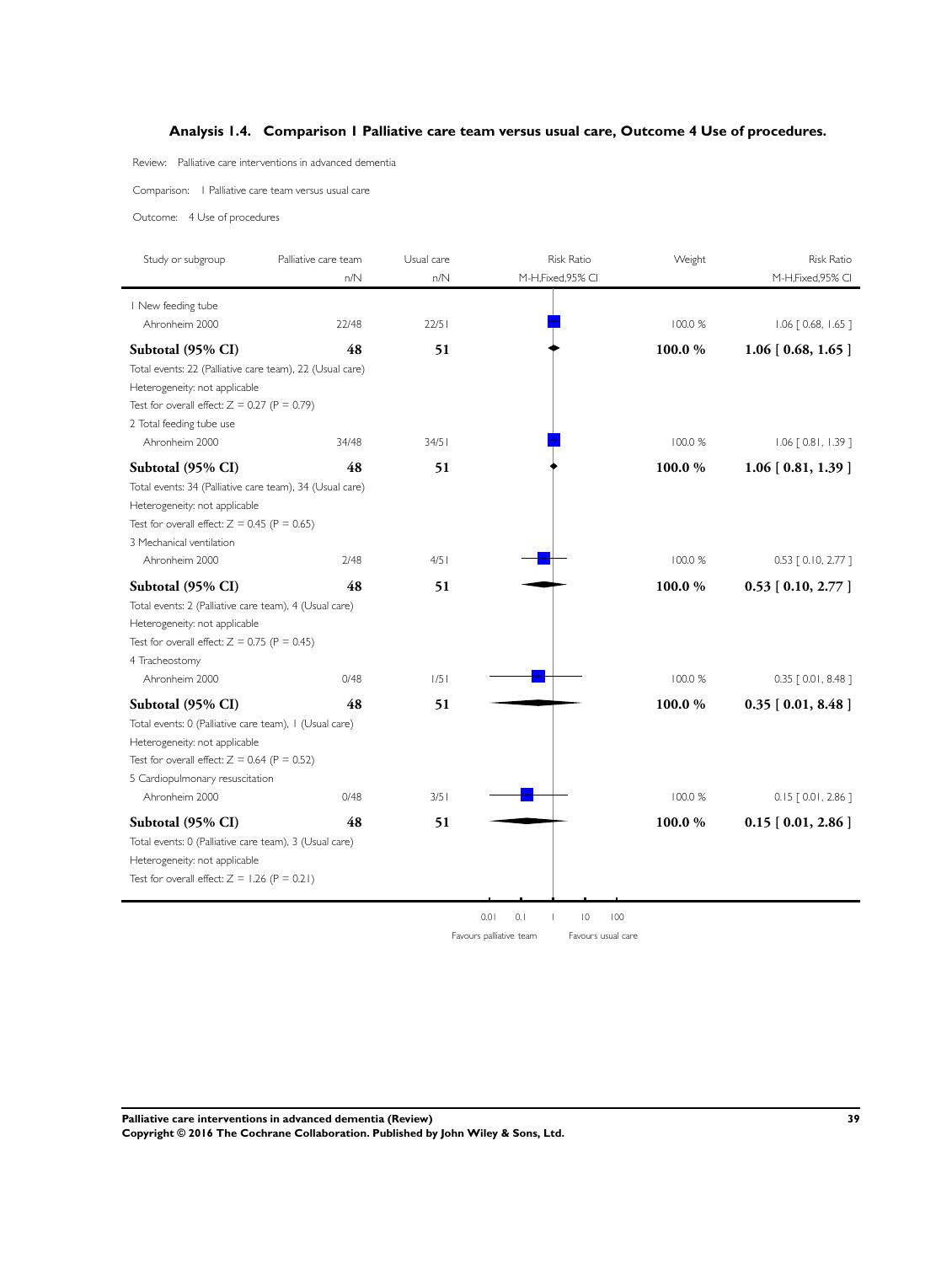# <span id="page-41-0"></span>**Analysis 2.1. Comparison 2 Decision aid on feeding options, Outcome 1 Decisional conflict in surrogate decision-makers.**

Review: Palliative care interventions in advanced dementia

Comparison: 2 Decision aid on feeding options

j.

Outcome: 1 Decisional conflict in surrogate decision-makers

| Study or subgroup                               | Decision aid |            | Usual care |            |                      | Mean<br>Difference | Weight      | Mean<br>Difference                  |
|-------------------------------------------------|--------------|------------|------------|------------|----------------------|--------------------|-------------|-------------------------------------|
|                                                 | N            | Mean(SD)   | N          | Mean(SD)   |                      | IV, Random, 95% CI |             | IV, Random, 95% CI                  |
| Hanson 2011                                     | 46           | 1.63(0.56) | 44         | 1.93(0.89) |                      |                    | 100.0%      | $-0.30$ $\lceil -0.61, 0.01 \rceil$ |
| <b>Total (95% CI)</b>                           | 46           |            | 44         |            |                      |                    | 100.0 %     | $-0.30$ [ $-0.61$ , 0.01 ]          |
| Heterogeneity: not applicable                   |              |            |            |            |                      |                    |             |                                     |
| Test for overall effect: $Z = 1.90$ (P = 0.057) |              |            |            |            |                      |                    |             |                                     |
| Test for subgroup differences: Not applicable   |              |            |            |            |                      |                    |             |                                     |
|                                                 |              |            |            |            |                      |                    |             |                                     |
|                                                 |              |            |            |            | $-5$<br>$-10$        | 5.<br>$\Omega$     | $ 0\rangle$ |                                     |
|                                                 |              |            |            |            | Favours decision aid | Favours usual care |             |                                     |

# **Analysis 2.2. Comparison 2 Decision aid on feeding options, Outcome 2 Frequency of feeding discussions with care provider.**

Review: Palliative care interventions in advanced dementia

Comparison: 2 Decision aid on feeding options

Outcome: 2 Frequency of feeding discussions with care provider

| Study or subgroup                                                               | Experimental | Control      | log [Risk Ratio]    |                    | <b>Risk Ratio</b>                      | Weight  | <b>Risk Ratio</b>     |
|---------------------------------------------------------------------------------|--------------|--------------|---------------------|--------------------|----------------------------------------|---------|-----------------------|
|                                                                                 | N            | $\mathsf{N}$ | (SE)                |                    | IV, Fixed, 95% CI                      |         | IV, Fixed, 95% CI     |
| Feeding discussions with physician, nurse practitioners or physician assistants |              |              |                     |                    |                                        |         |                       |
| Hanson 2011                                                                     | 46           | 44           | 0.452 (0.26540816)  |                    |                                        | 100.0 % | $1.57$ $[0.93, 2.64]$ |
| Subtotal (95% CI)                                                               | 46           | 44           |                     |                    |                                        | 100.0 % | $1.57$ [ 0.93, 2.64 ] |
| Heterogeneity: not applicable                                                   |              |              |                     |                    |                                        |         |                       |
| Test for overall effect: $Z = 1.70$ (P = 0.089)                                 |              |              |                     |                    |                                        |         |                       |
| 2 Feeding discussion with other nursing home staff                              |              |              |                     |                    |                                        |         |                       |
| Hanson 2011                                                                     | 46           | 44           | 0.1097 (0.13204082) |                    |                                        | 100.0%  | $1.12$ [ 0.86, 1.45 ] |
| Subtotal (95% CI)                                                               | 46           | 44           |                     |                    |                                        | 100.0%  | $1.12$ [ 0.86, 1.45 ] |
| Heterogeneity: not applicable                                                   |              |              |                     |                    |                                        |         |                       |
| Test for overall effect: $Z = 0.83$ (P = 0.41)                                  |              |              |                     |                    |                                        |         |                       |
|                                                                                 |              |              |                     |                    |                                        |         |                       |
|                                                                                 |              |              |                     | 0.1<br>0.2<br>0.5  | $\overline{10}$<br>5.<br>$\mathcal{L}$ |         |                       |
|                                                                                 |              |              |                     | Favours usual care | Favours decision aid                   |         |                       |

**Palliative care interventions in advanced dementia (Review) 40**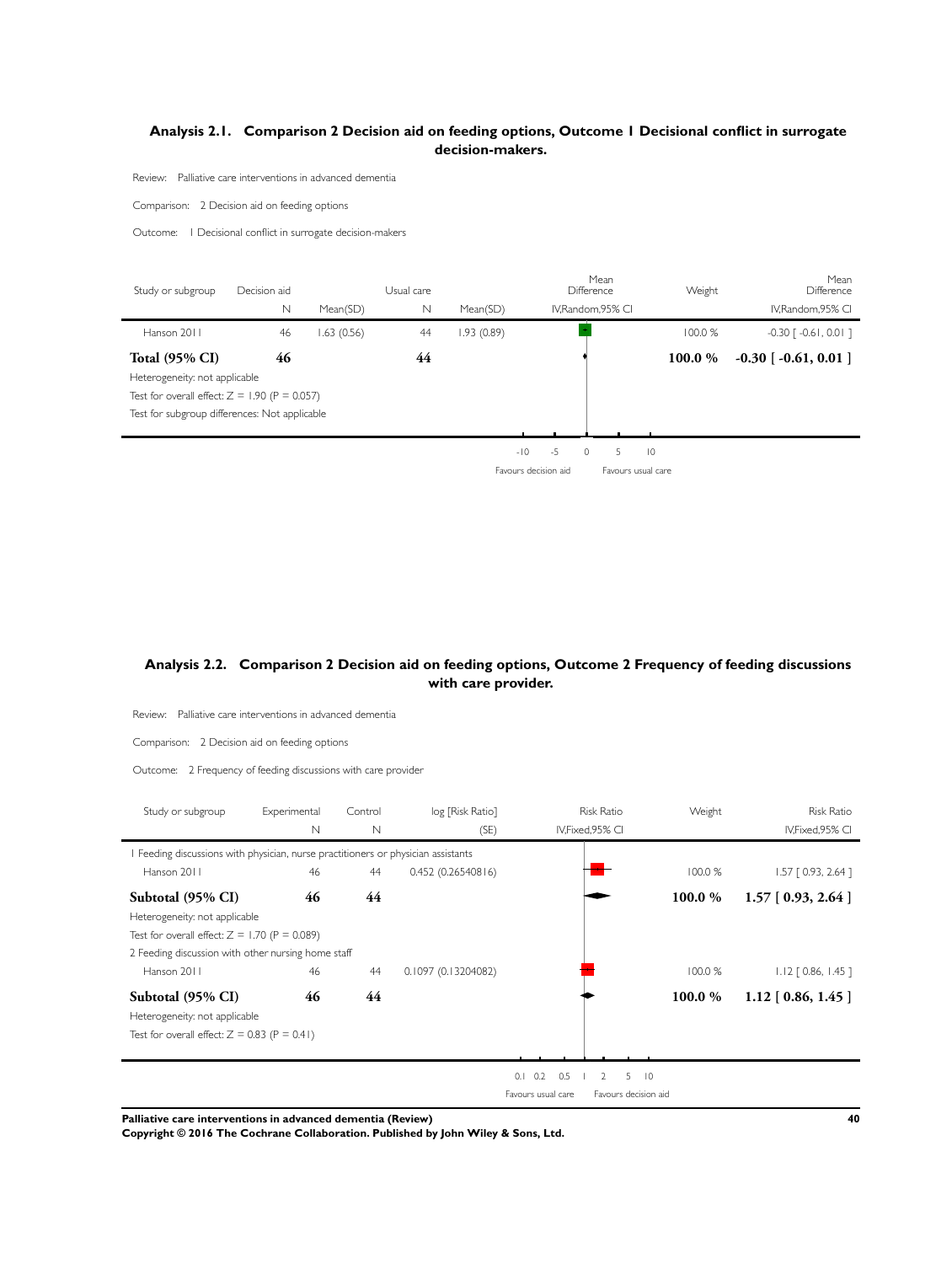# <span id="page-42-0"></span>**Analysis 2.3. Comparison 2 Decision aid on feeding options, Outcome 3 Assisted feeding treatments.**

Review: Palliative care interventions in advanced dementia

Comparison: 2 Decision aid on feeding options

Outcome: 3 Assisted feeding treatments

| Study or subgroup                                                               | Experimental<br>N | Control<br>$\mathbb N$ | log [Risk Ratio]<br>(SE) | <b>Risk Ratio</b><br>IV,Fixed,95% CI       | Weight  | <b>Risk Ratio</b><br>IV,Fixed,95% CI |
|---------------------------------------------------------------------------------|-------------------|------------------------|--------------------------|--------------------------------------------|---------|--------------------------------------|
|                                                                                 |                   |                        |                          |                                            |         |                                      |
| I Any modified diet<br>Hanson 2011                                              | 46                | 44                     | 0.1716(0.684)            |                                            | 100.0 % | $1.19$ [ 0.31, 4.54 ]                |
|                                                                                 |                   |                        |                          |                                            |         |                                      |
| Subtotal (95% CI)                                                               | 46                | 44                     |                          |                                            | 100.0%  | $1.19$ [ 0.31, 4.54 ]                |
| Heterogeneity: not applicable<br>Test for overall effect: $Z = 0.25$ (P = 0.80) |                   |                        |                          |                                            |         |                                      |
| 2 Specialised dysphagia diet                                                    |                   |                        |                          |                                            |         |                                      |
| Hanson 2011                                                                     | 46                | 44                     | 0.2657 (0.0898)          |                                            | 100.0 % | 1.30 [1.09, 1.56]                    |
| Subtotal (95% CI)                                                               | 46                | 44                     |                          |                                            | 100.0%  | $1.30$ [ $1.09, 1.56$ ]              |
| Heterogeneity: not applicable                                                   |                   |                        |                          |                                            |         |                                      |
| Test for overall effect: $Z = 2.96$ (P = 0.0031)                                |                   |                        |                          |                                            |         |                                      |
| 3 Specialised staff assistance                                                  |                   |                        |                          |                                            |         |                                      |
| Hanson 2011                                                                     | 46                | 44                     | 0.8718 (0.5528)          |                                            | 100.0 % | 2.39 [ 0.81, 7.07 ]                  |
| Subtotal (95% CI)                                                               | 46                | 44                     |                          |                                            | 100.0%  | $2.39$ [ 0.81, 7.07 ]                |
| Heterogeneity: not applicable                                                   |                   |                        |                          |                                            |         |                                      |
| Test for overall effect: $Z = 1.58$ (P = 0.11)                                  |                   |                        |                          |                                            |         |                                      |
| 4 Specialised utensils                                                          |                   |                        |                          |                                            |         |                                      |
| Hanson 2011                                                                     | 46                | 44                     | $-1.4307(1.098)$         |                                            | 100.0 % | $0.24$ $[0.03, 2.06]$                |
| Subtotal (95% CI)                                                               | 46                | 44                     |                          |                                            | 100.0%  | $0.24$ [ 0.03, 2.06 ]                |
| Heterogeneity: not applicable                                                   |                   |                        |                          |                                            |         |                                      |
| Test for overall effect: $Z = 1.30$ (P = 0.19)                                  |                   |                        |                          |                                            |         |                                      |
| 5 Head/body positioning<br>Hanson 2011                                          | 46                | 44                     | 1.0551(1.619)            |                                            | 100.0 % | 2.87 [ 0.12, 68.60 ]                 |
|                                                                                 |                   |                        |                          |                                            |         |                                      |
| Subtotal (95% CI)                                                               | 46                | 44                     |                          |                                            | 100.0%  | $2.87$ [ 0.12, 68.60 ]               |
| Heterogeneity: not applicable                                                   |                   |                        |                          |                                            |         |                                      |
| Test for overall effect: $Z = 0.65$ (P = 0.51)                                  |                   |                        |                          |                                            |         |                                      |
|                                                                                 |                   |                        |                          | 0.1<br>0.01<br>10<br>100                   |         |                                      |
|                                                                                 |                   |                        |                          | Favours usual care<br>Favours decision aid |         |                                      |

**Palliative care interventions in advanced dementia (Review) 41 Copyright © 2016 The Cochrane Collaboration. Published by John Wiley & Sons, Ltd.**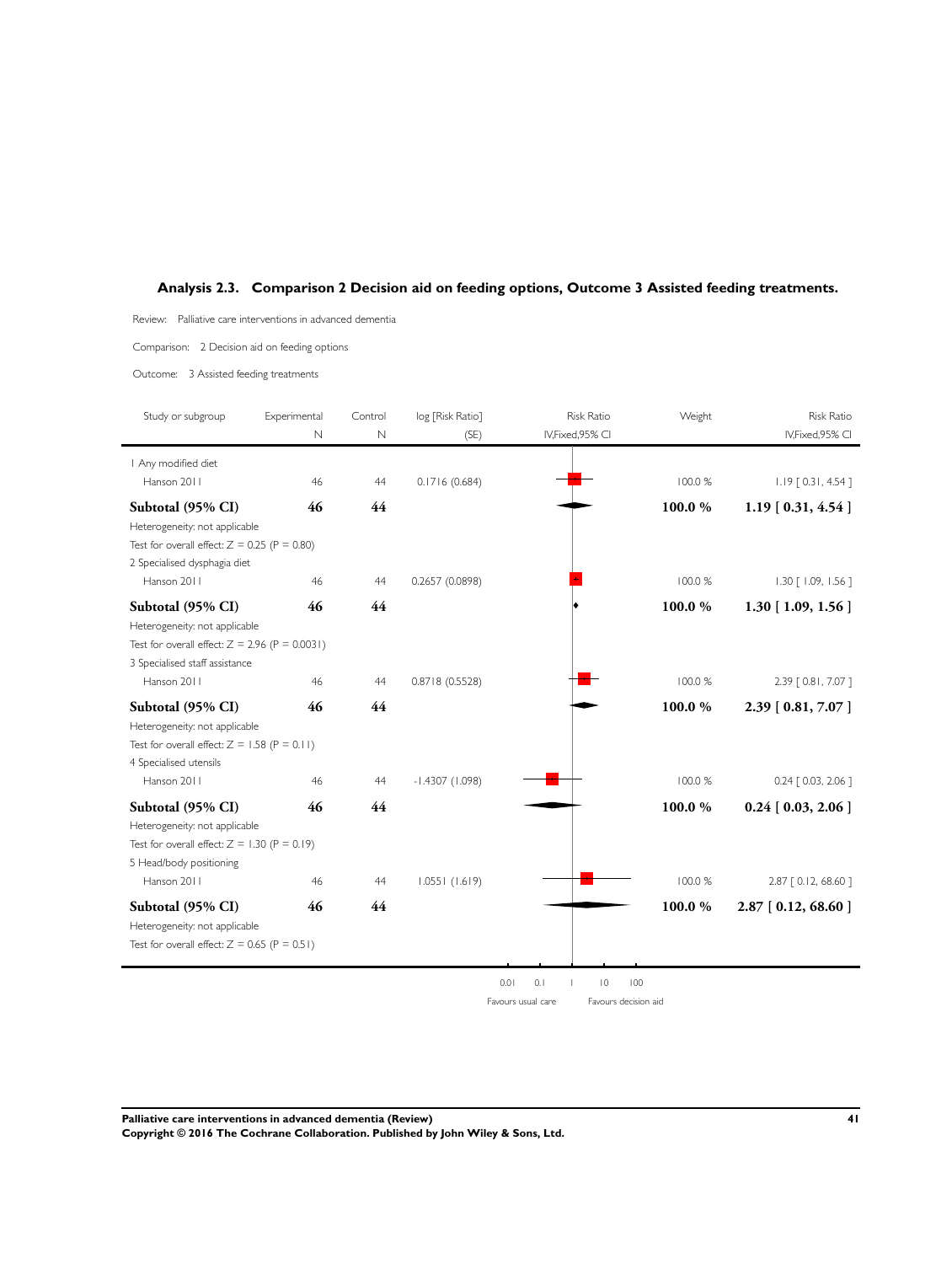# <span id="page-43-0"></span>**A P P E N D I C E S**

# **Appendix 1. Search strategies and hits retrieved**

| Source                                                                                                     | Search strategy                                                                                                                                                                                                                                                                                                                                                                                                                                                                                                                                                                                                                                                                                                                                                                                                                                                                                                                                                                                                                                              | Hits retrieved<br>30 January 2015 | Hits retrieved<br>4 February 2016 |
|------------------------------------------------------------------------------------------------------------|--------------------------------------------------------------------------------------------------------------------------------------------------------------------------------------------------------------------------------------------------------------------------------------------------------------------------------------------------------------------------------------------------------------------------------------------------------------------------------------------------------------------------------------------------------------------------------------------------------------------------------------------------------------------------------------------------------------------------------------------------------------------------------------------------------------------------------------------------------------------------------------------------------------------------------------------------------------------------------------------------------------------------------------------------------------|-----------------------------------|-----------------------------------|
| <b>ALOIS</b><br>1.<br>www.medicine.ox.ac.uk/alois)                                                         | ( palliative OR terminal OR hos-<br>pice OR dying OR "end of life"                                                                                                                                                                                                                                                                                                                                                                                                                                                                                                                                                                                                                                                                                                                                                                                                                                                                                                                                                                                           | -16                               | $\boldsymbol{0}$                  |
| 2.<br><b>MEDLINE</b><br>process and other non-indexed<br>citations and MEDLINE 1946<br>to present (OvidSP) | In- 1. exp Dementia/<br>2. Delirium/<br>3. Wernicke Encephalopathy/<br>4.<br>Delirium,<br>Demen-<br>tia, Amnestic, Cognitive Disor-<br>ders/<br>5. dement*.mp.<br>6. alzheimer*.mp.<br>7. (lewy* adj2 bod*).mp.<br>8. deliri*.mp.<br>9. (chronic adj2 cerebrovascu-<br>lar).mp.<br>10. ("organic brain disease" or<br>"organic brain syndrome").mp<br>11. ("normal pressure hydro-<br>cephalus" and "shunt*").mp.<br>12. "benign senescent forgetful-<br>ness".mp.<br>13. (cerebr* adj2 deteriorat*).<br>mp.<br>14. (cerebral* adj2 insuffi-<br>cient*).mp.<br>15. (pick* adj2 disease).mp.<br>16. (creutzfeldt or jcd or cjd).<br>mp.<br>17. huntington*.mp.<br>18. binswanger*.mp.<br>19. korsako*.mp.<br>20. or $/1-19$<br>21. exp Palliative Care/<br>22. "Hospice and Palliative<br>Care Nursing"/<br>23. Terminal Care/<br>24. "end of life".ti,ab.<br>25. palliative.ti,ab.<br>26. (dying adj3 (care or comfort<br>or relief or strateg* or plan or<br>intervention or pain)).ti,ab<br>27. "symptom control".ti,ab.<br>28. (bereavement adj2 support) | 494                               | 48                                |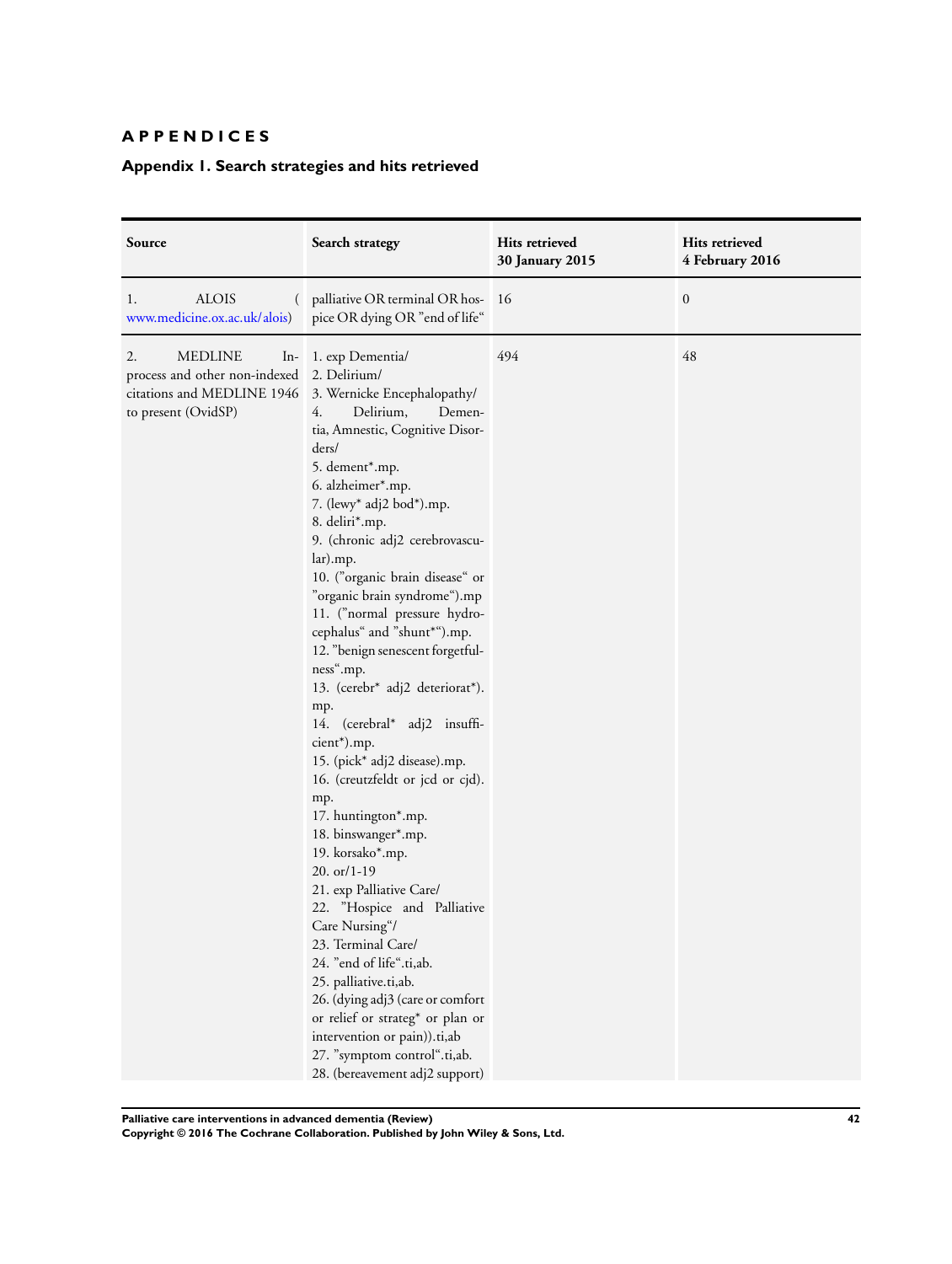|                                                                    | .ti,ab.<br>29. or/21-28<br>30. 20 and 29<br>31. randomized controlled trial.<br>pt.<br>32. controlled clinical trial.pt.<br>33. random\$.ti,ab.<br>34. groups.ab.<br>35. drug therapy.fs.<br>36. placebo.ab.<br>37. rct.ti,ab.<br>38. or/31-37<br>39.30 and 38                                                                                                                                                                                                                                                                                                                                                                                                                                                                                                                                                                                                                                                    |     |    |
|--------------------------------------------------------------------|-------------------------------------------------------------------------------------------------------------------------------------------------------------------------------------------------------------------------------------------------------------------------------------------------------------------------------------------------------------------------------------------------------------------------------------------------------------------------------------------------------------------------------------------------------------------------------------------------------------------------------------------------------------------------------------------------------------------------------------------------------------------------------------------------------------------------------------------------------------------------------------------------------------------|-----|----|
| 3. Embase 1974 to 1 February 1. exp *dementia/<br>2016<br>(OvidSP) | 2. dement*.ti,ab.<br>3. alzheimer*.ti,ab.<br>4. (lewy* adj2 bod*).ti,ab.<br>5. (frontotemporal* or FTD or<br>FTLD).ti,ab.<br>6. or $/1-5$<br>7. exp palliative nursing/ or exp<br>palliative therapy/<br>8. hospice care/ or hospice/ or<br>hospice nursing/ or hospice pa-<br>tient/<br>9. terminal care/<br>10. death/ or dying/<br>11. palliative.ti,ab.<br>12. hospice*.ti,ab.<br>13. terminal.ti,ab.<br>14. "end of life".ti,ab.<br>15. (dying adj3 (care or comfort<br>or relief or strateg* or plan or<br>intervention or pain)).ti,ab<br>16. ("symptom control" and<br>(dying or death)).ti,ab.<br>17. (bereavement adj2 support)<br>.ti,ab.<br>18. or/7-17<br>19.6 and 18<br>randomized<br>controlled<br>20.<br>trial/<br>21. controlled clinical trial/<br>22. (randomly adj3 (divide* or<br>shared or allocat*)).ti,ab.<br>23. placebo.ab.<br>24. "double-blind*".ti,ab.<br>25. "single blind*".ti,ab. | 276 | 37 |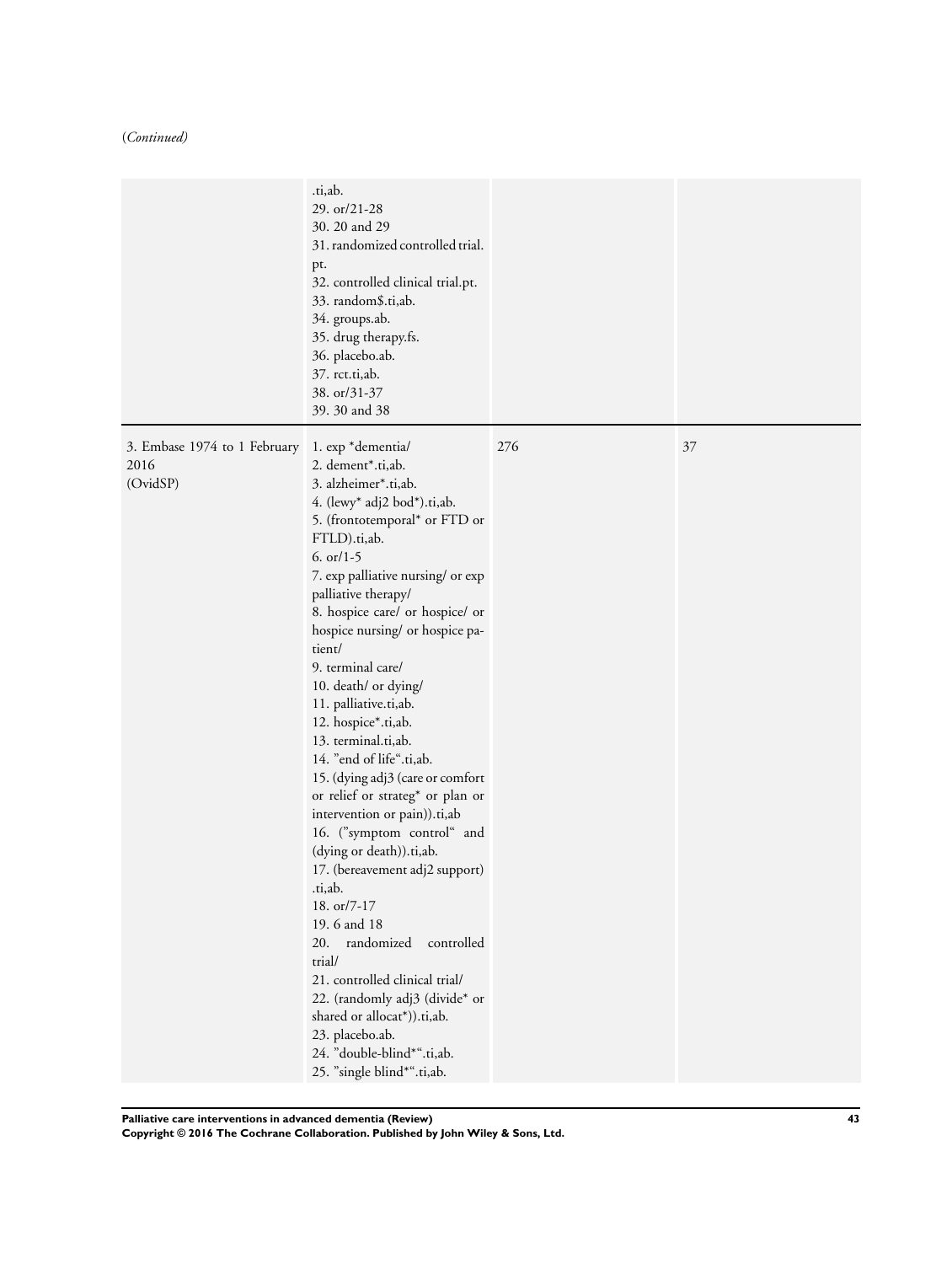|                                                                          | 26. RCT.ti,ab.<br>27.<br>(randomized<br>or<br>randomised).ti.<br>28. or/20-27<br>29. 19 and 28                                                                                                                                                                                                                                                                                                                                                                                                                                                                                                                                                                                                                                                                                                                                                              |     |    |
|--------------------------------------------------------------------------|-------------------------------------------------------------------------------------------------------------------------------------------------------------------------------------------------------------------------------------------------------------------------------------------------------------------------------------------------------------------------------------------------------------------------------------------------------------------------------------------------------------------------------------------------------------------------------------------------------------------------------------------------------------------------------------------------------------------------------------------------------------------------------------------------------------------------------------------------------------|-----|----|
| 4. PsycINFO 1806 to January 1. dement*.ti,ab.<br>2016 week 4<br>(OvidSP) | 2. alzheimer*.ti,ab.<br>3. exp Dementia/<br>4. (lewy* adj2 bod*).ti,ab.<br>5. (frontotemporal* or FTD or<br>FTLD).ti,ab.<br>6. or $/1-5$<br>7. exp Hospice/ or exp "Death<br>and Dying"/ or exp Palliative<br>Care/ or exp Terminally Ill Pa-<br>tients/<br>8. hospice*.ti,ab.<br>9. terminal*.ti,ab.<br>10. "end of life".ti,ab.<br>11. (dying adj3 (care or comfort<br>or relief or strateg* or plan or<br>intervention or pain)).ti,ab<br>12. ("symptom control" and<br>(dying or death)).ti,ab.<br>13. (bereavement adj2 support)<br>.ti,ab.<br>14. palliative.ti,ab.<br>15. or/7-14<br>16.6 and 15<br>17. exp Intervention/ or exp<br>Clinical Trials/<br>18. placebo.ab.<br>19. randomly.ab.<br>20. (randomised or randomized<br>or RCT or trial).ti,ab.<br>21. "double-blind*".ti,ab.<br>22. "single blind*".ti,ab.<br>23. or/17-22<br>24. 16 and 23 | 276 | 15 |
| <b>CINAHL</b><br>(EBSCOhost)<br>5.<br>1980 to 31 January 2016            | S1 (MH "Dementia")<br>S2 TX dement*<br>S3 TX alzheimer*<br>S4 TX "lew* bod*"<br>S5 TX FTLD OR FTD OR<br>frontotemporal<br>S6 S1 OR S2 OR S3 OR S4 OR<br>S <sub>5</sub><br>S7 (MH "Palliative Care") OR                                                                                                                                                                                                                                                                                                                                                                                                                                                                                                                                                                                                                                                      | 75  | 16 |

**Palliative care interventions in advanced dementia (Review) 44**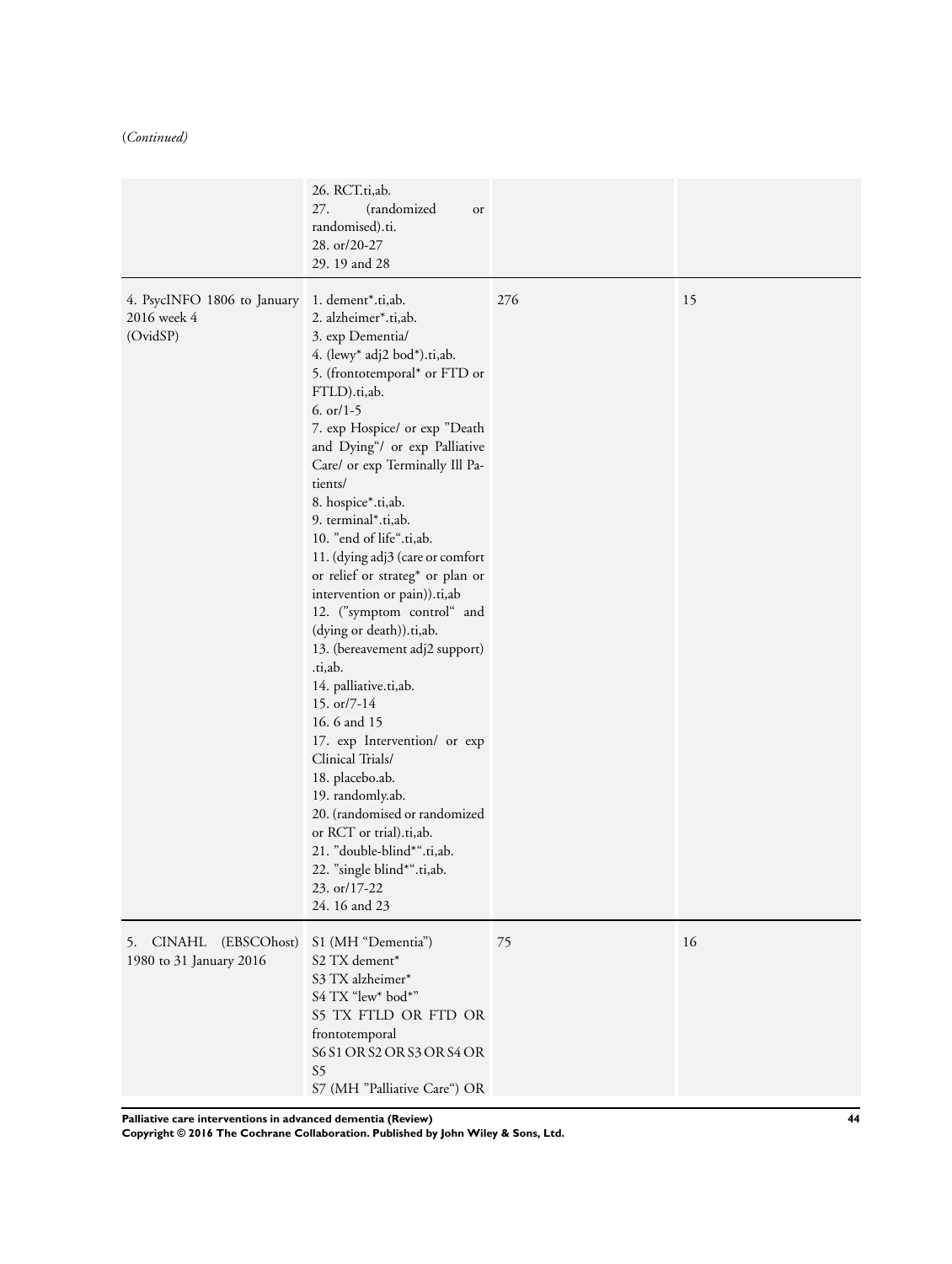|                                                                                                                                                                                                        | (MH "Hospice and Palliative<br>Nursing") OR (MH "Termi-<br>nal Care") OR (MH "Hospice<br>Care")<br>S8 TX "end of life"<br>S9 TX palliative OR terminal*<br>OR hospice* OR bereavement<br>S10 S7 OR S8 OR S9<br><b>S11 S6 AND S10</b><br>S12 (MH "Randomized Con-<br>trolled Trials")<br>S13 TX randomised<br>S14 TX randomized<br>S15 AB placebo<br>S16 AB randomly<br>S17 AB "double blind*"<br>S18 AB "single blind*"<br>S <sub>19</sub> AB RCT<br>S20 S12 OR S13 OR S14 OR<br>\$15 OR \$16 OR \$17 OR \$18<br><b>OR S19</b><br><b>S21 S11 AND S20</b> |              |
|--------------------------------------------------------------------------------------------------------------------------------------------------------------------------------------------------------|----------------------------------------------------------------------------------------------------------------------------------------------------------------------------------------------------------------------------------------------------------------------------------------------------------------------------------------------------------------------------------------------------------------------------------------------------------------------------------------------------------------------------------------------------------|--------------|
| 6. ISI Web of Science - all TOPIC:<br>databases [includes: Web of Sci-<br>ence (1945 to present); BIO-<br>SIS Previews (1926 to present)<br>; MEDLINE (1950 to present)<br>; Journal Citation Reports] | $(dement* 463)$<br>OR alzheimer* OR "lew* bod*"<br>OR frontotemporal OR FTD<br>OR FTLD OR "severe* cog-<br>nit* impair*") AND TOPIC:<br>(palliative* OR terminal* OR<br>hospice* OR dying OR "end<br>of life" OR bereavement) AND<br>TOPIC: (RCT OR "randomly<br>alloca*" OR randomised OR<br>randomized OR placebo OR<br>"double blind*" OR "single<br>$blind^{*})$<br>Timespan: All years.<br>Search language=Auto                                                                                                                                     | 37           |
| 7. LILACS (BIREME)                                                                                                                                                                                     | demência OR dementia OR de-1<br>OR<br>mencia<br>alzheimer\$ [Words] and palia-<br>tivos OR palliative OR hos-<br>pice OR terminal OR termi-<br>nalidade OR morrer OR dy-<br>ing OR morte [Words] and ran-<br>domizado OR randomised OR<br>randomized OR placebo OR<br>randomly [Words]                                                                                                                                                                                                                                                                   | $\mathbf{1}$ |
|                                                                                                                                                                                                        |                                                                                                                                                                                                                                                                                                                                                                                                                                                                                                                                                          |              |

**Palliative care interventions in advanced dementia (Review) 45**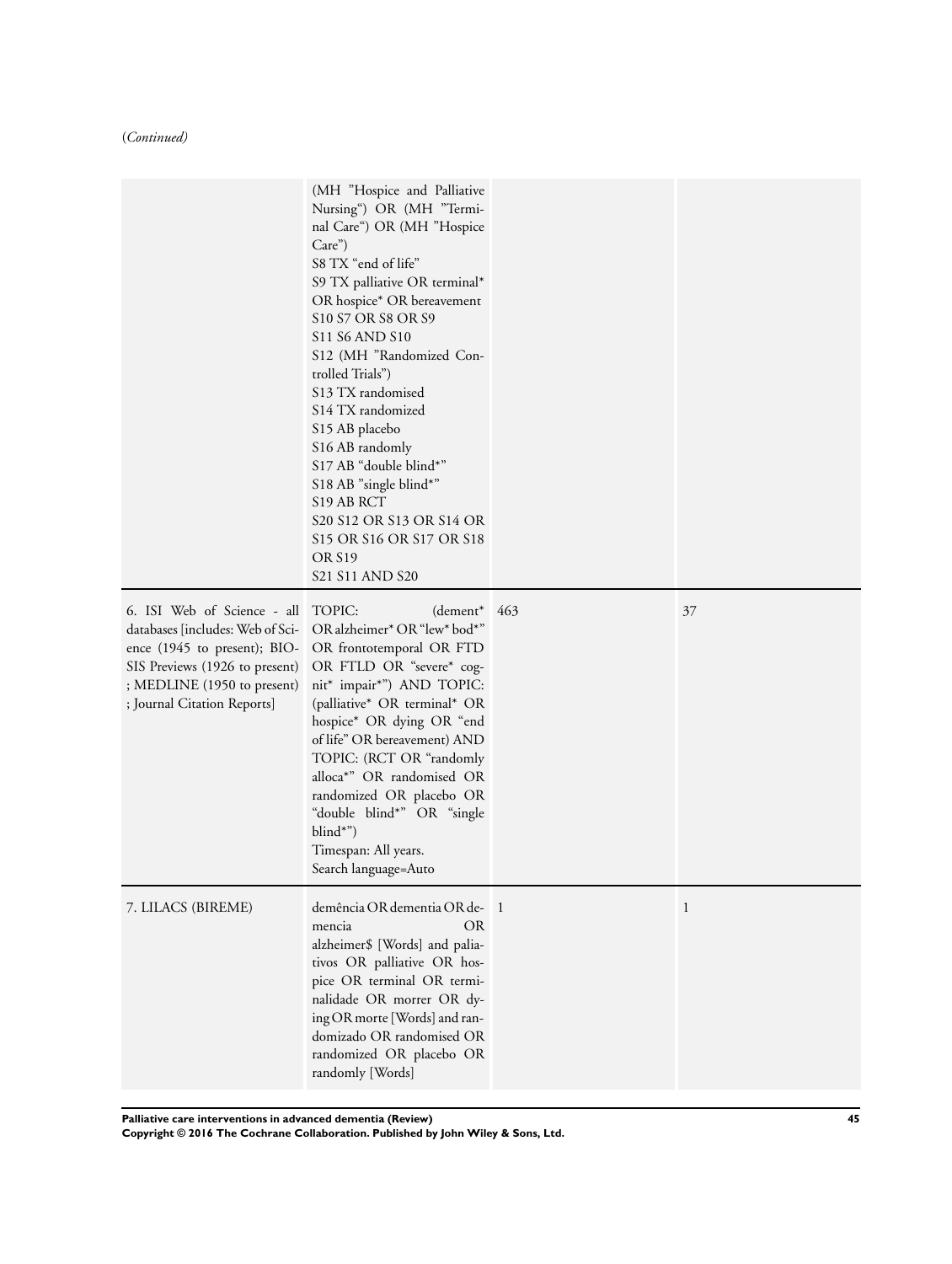| 8. CENTRAL (the Cochrane #1 dement*<br>Library) 2016, Issue 1                                                                                                                                                                                                                                                                                               | #2 alzheimer*<br>#3 MeSH descriptor: [Demen-<br>tia] explode all trees<br>#4 "lew* bod*" or DLB or LBD<br>#5 frontotemporal* or FTD or<br><b>FTLD</b><br>#6 #1 or #2 or #3 or #4 or #5<br>#7 palliative<br>#8 terminal*<br>#9 hospice*<br>#10 "end of life"<br>$#11$ dying<br>#12 bereavement<br>#13 MeSH descriptor: [Pallia-<br>tive Care] explode all trees<br>#14 MeSH descriptor: [Hos-<br>pice and Palliative Care Nurs-<br>ing] explode all trees<br>#15 MeSH descriptor: [Termi-<br>nal Care] explode all trees<br>#16 MeSH descriptor: [Pallia-<br>tive Medicine] explode all trees<br>#17 #7 or #8 or #9 or #10 or #<br>11 or #12 or #13 or #14 or #15<br>or $\#16$<br>#18 #17 and #6 | 131 | 25           |
|-------------------------------------------------------------------------------------------------------------------------------------------------------------------------------------------------------------------------------------------------------------------------------------------------------------------------------------------------------------|-------------------------------------------------------------------------------------------------------------------------------------------------------------------------------------------------------------------------------------------------------------------------------------------------------------------------------------------------------------------------------------------------------------------------------------------------------------------------------------------------------------------------------------------------------------------------------------------------------------------------------------------------------------------------------------------------|-----|--------------|
| 9.<br>Clinicaltrials.gov<br>www.clinicaltrials.gov)                                                                                                                                                                                                                                                                                                         | ( [condition]<br>dementia<br>OR 66<br>alzheimer OR alzheimers AND<br>[search terms] palliative OR ter-<br>minal OR hospice OR dying<br>OR "end of life"<br>Study type: interventional<br>Dates: ALL                                                                                                                                                                                                                                                                                                                                                                                                                                                                                             |     | 8            |
| ICTRP<br>Search Portal [condition]<br>10.<br>icalTrilas.gov; ISRCTN; Chi-<br>nese Clinical Trial Registry;<br>Clinical Trials Registry - India;<br>Clinical Research Information<br>Service - Republic of Korea;<br>German Clinical Trials Regis-<br>ter; Iranian Registry of Clinical<br>Trials; Japan Primary Registries<br>Network; Pan African Clinical | dementia 6<br>(apps.who.int/trialsearch) [in- OR alzheimer OR alzheimers<br>cludes: Australian New Zealand  AND [intervention] palliative<br>Clinical Trials Registry; Clin- OR terminal OR hospice OR<br>dying OR "end of life"<br>Recruitment status: ALL<br>Dates: ALL                                                                                                                                                                                                                                                                                                                                                                                                                       |     | $\mathbf{0}$ |

**Palliative care interventions in advanced dementia (Review) 46**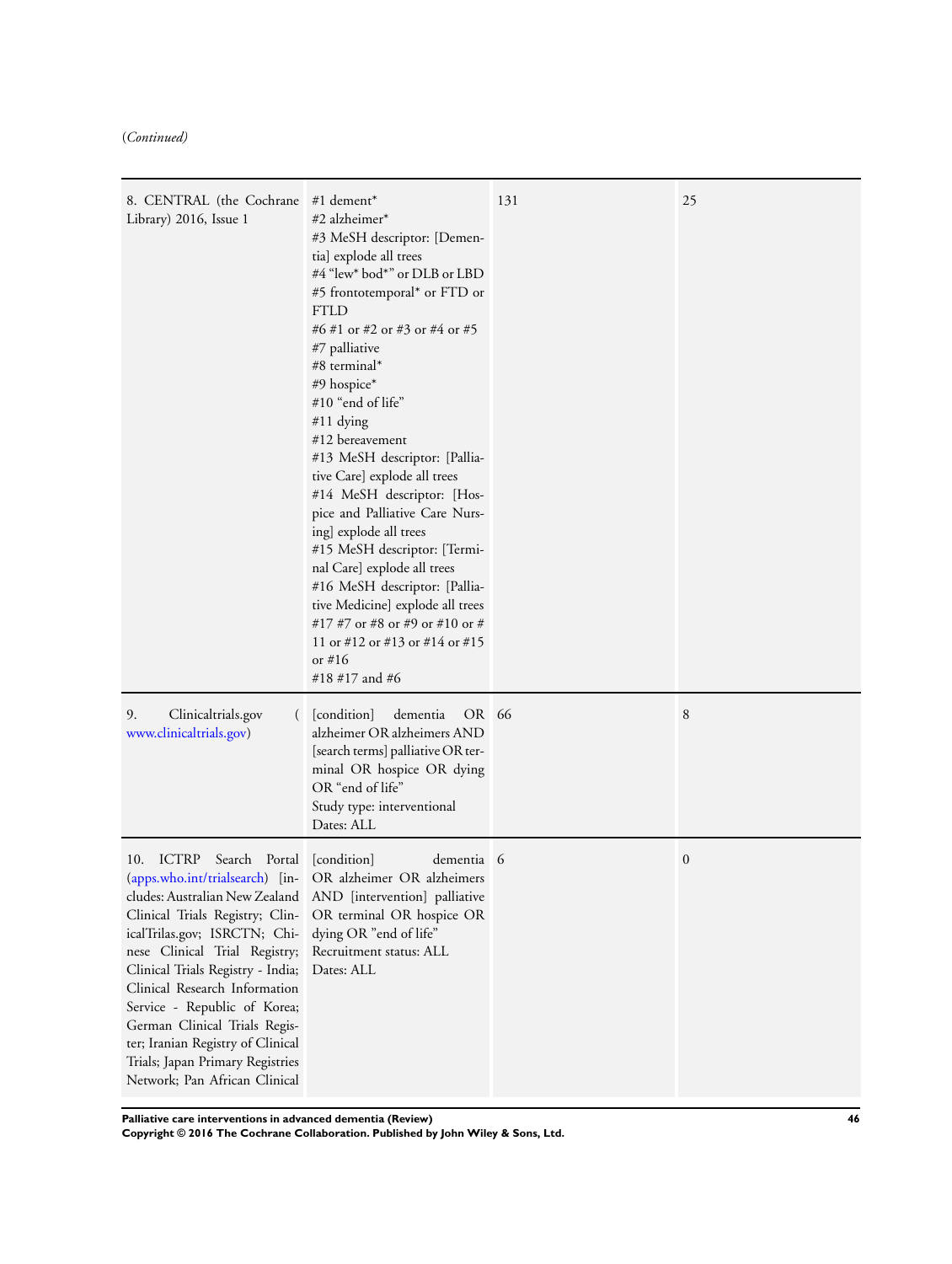| Trial Registry; Sri Lanka Clini-<br>cal Trials Registry; The Nether-<br>lands National Trial Register] |      |     |
|--------------------------------------------------------------------------------------------------------|------|-----|
| TOTAL before de-duplication                                                                            | 1648 | 187 |
| TOTAL after de-duplication                                                                             | 1382 | 157 |

# **C O N T R I B U T I O N S O F A U T H O R S**

EM assessed studies for inclusion, completed data extraction and drafted the protocol and the review.

SC assessed studies for inclusion, completed data extraction and commented on all sections through to the final review.

KF, EOS and EL contributed to decisions on inclusion where consultation was required and commented on all drafts through to the final review.

DC commented on drafts of the review.

DD provided a methodological perspective, advice on writing the protocol and review, support with the 'Summary of findings' table and commented on all drafts through to the final review.

All authors contributed to the outcome prioritisation process.

# **D E C L A R A T I O N S O F I N T E R E S T**

We have no known conflicts of interest to declare.

# **S O U R C E S O F S U P P O R T**

# **Internal sources**

• No sources of support supplied

### **External sources**

- The Health Research Board, Ireland.
- Cochrane Review Training Fellowship (recipient: Edel Murphy)
	- NIHR, UK.

This review was supported by the National Institute for Health Research (NIHR), via Cochrane Infrastructure funding to the Cochrane Dementia and Cognitive Improvement group. The views and opinions expressed therein are those of the authors and do not necessarily reflect those of the Systematic Reviews Programme, NIHR, National Health Service or the Department of Health